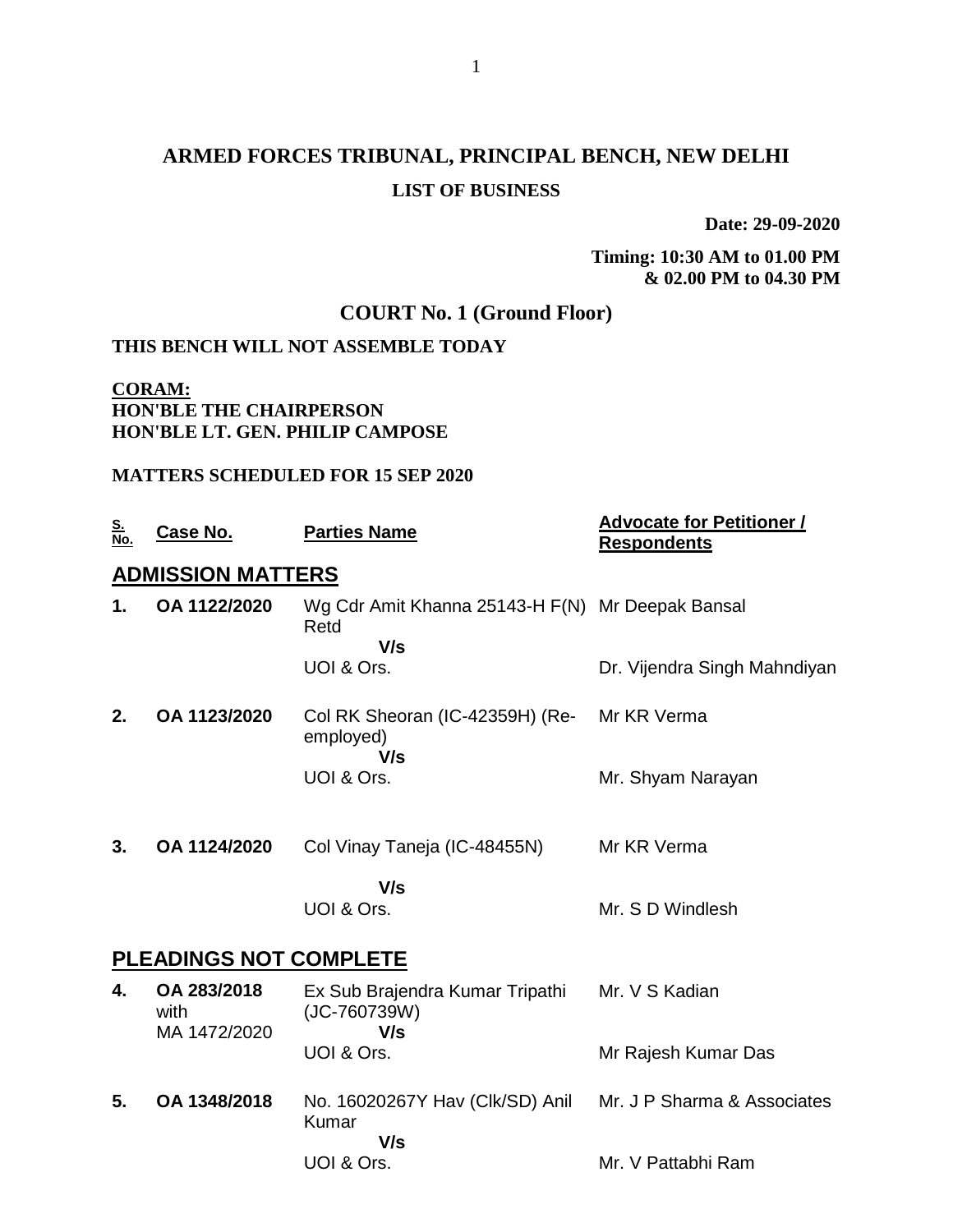| 6.  | OA 1602/2018                        | Ex Hony Nb Sub Bhakta Bahadur<br>Khatri (No 5750142P)<br>V/s  | Ms. Sangeeta Tomar                            |
|-----|-------------------------------------|---------------------------------------------------------------|-----------------------------------------------|
|     |                                     | UOI & Ors.                                                    | Mr. S D Windlesh                              |
| 7.  | OA 1840/2018                        | No. 14627269X Hav Bhupesh<br><b>Kumar</b><br>V/s              | Mr. S S Pandey & Associates                   |
|     |                                     | UOI & Ors.                                                    | Mr. Rajesh Kumar Das                          |
| 8.  | OA 36/2019<br>with<br>MA 406/2019   | No 17542A Sqn Ldr Suresh Kumar<br>Kapoor (Retd) & Ors.<br>V/s | Mr. Anil Srivastava &<br>Associates           |
|     |                                     | UOI & Ors.                                                    | Mr. Ashok Chaitanya                           |
| 9.  | OA 65/2019                          | Ex Sub Saleem Khan (JC-470919<br>N)<br>V/s                    | Mr Virender Singh Kadian                      |
|     |                                     | UOI & Ors.                                                    | Mr. Avdhesh Kumar Singh                       |
| 10. | OA 124/2019<br>with<br>MA 1588/2019 | Lt Gen Nitin Kumar Kohli (Retd)(IC<br>35036X)<br>V/s          | Mr Indra Sen Singh &<br><b>Abhishek Singh</b> |
|     |                                     | UOI & Ors.                                                    | Ms. Jyotsana Kaushik                          |
| 11. | OA 181/2019<br>with                 | IC-35980L Lt Col Rajesh Chugh<br>(Retd.) & Ors.<br>V/s        | Mr. Anil Srivastava                           |
|     | MA 591/2019                         | UOI & Ors.                                                    | Dr Vijendra Singh Mahndiyan                   |
| 12. | OA 650/2019                         | Sub Hanuman Sahay Jat (Retd)<br>(JC 761269H)<br>V/s           | Mr SS Pandey & Associates                     |
|     |                                     | UOI & Ors.                                                    | Mr. K K Tyagi                                 |
| 13. | OA 651/2019                         | Sub (AIG) Pandurang Raghunath<br>Bankar (JC 270647)<br>V/s    | Mr SS Pandey & Associates                     |
|     |                                     | UOI & Ors.                                                    | Mr. Prabodh Kumar                             |
| 14. | OA 653/2019                         | JC 762277N Sub AC Jayaprakash                                 | Mr SS Pandey & Associates                     |
|     |                                     | V/s<br>UOI & Ors.                                             | Mr. V S Tomar                                 |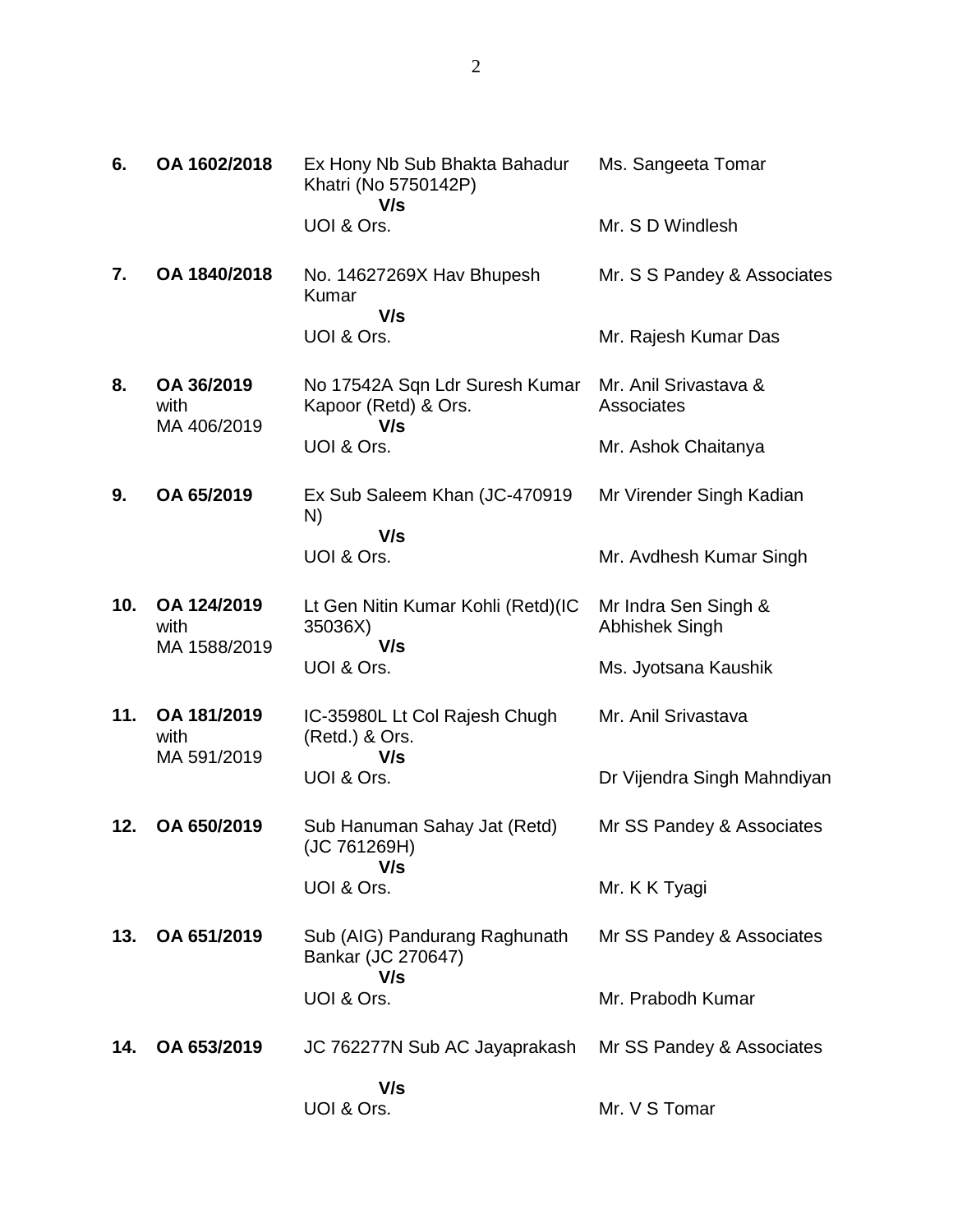| 15. | OA 716/2019<br>with<br>MA 1322/2019 | HFL Ashok Kumar (Retd) (No<br>671967)<br>V/s                                  | Mr Manoj Kr Gupta            |
|-----|-------------------------------------|-------------------------------------------------------------------------------|------------------------------|
|     |                                     | UOI & Ors.                                                                    | Mr. Harish V Shankar         |
| 16. | OA 724/2019                         | JC-762320K Sub Ved Prakash                                                    | Mr. S S Pandey & Associates  |
|     |                                     | V/s<br>UOI & Ors.                                                             | Mr. Satya Ranjan Swain       |
| 17. | OA 730/2019                         | Lt Gen Vipan Gupta (IC-50597W)                                                | Mr. Ajai Bhalla              |
|     |                                     | V/s<br>UOI & Ors.                                                             | Mr. Anil Gautam              |
| 18. | OA 751/2019                         | Ex Nk Rajendar Singh (No 2897146 Mr Virender Singh Kadian<br>H) & Ors.<br>V/s |                              |
|     |                                     | UOI & Ors.                                                                    | Mr. Y P Singh                |
| 19. | OA 758/2019                         | JC-300751A Sub Maj Karuna<br>Garan<br>V/s                                     | Mr. SS Pandey & Associates   |
|     |                                     | UOI & Ors.                                                                    | Mr. V Pattabhi Ram           |
| 20. | OA 804/2019                         | Ex Hav Deep Bahadur Rana (No<br>4360627 F)                                    | Ms Sangeeta Tomar            |
|     |                                     | V/s<br>UOI & Ors.                                                             | Mr Harish V Shankar          |
|     | 21. OA 808/2019                     | Sub D Subramani (JC 300649 X)<br>V/s                                          | Mr SS Pandey & Associates    |
|     |                                     | UOI & Ors.                                                                    | Mr Rajeev Kumar              |
| 22. | OA 882/2019                         | JC 300486P Sub (TIFC) ) Arun<br><b>Kumar Singh</b><br>V/s                     | Mr. S S Pandey & Association |
|     |                                     | UOI & Ors.                                                                    | Mr. S D Windlesh             |
| 23. | OA 886/2019                         | JC- 301351A Sub Maj (AIG) P R<br>Koteswara Rao<br>V/s                         | Mr. S S Pandey & Association |
|     |                                     | UOI & Ors.                                                                    | Mr. Rajeev Kumar             |
| 24. | OA 892/2019                         | JC-300419K Sub (TIFC) Jaya<br>Prakash<br>V/s                                  | Mr. SS Pandey & Associates   |
|     |                                     | UOI & Ors.                                                                    | Mr. K K Tyagi                |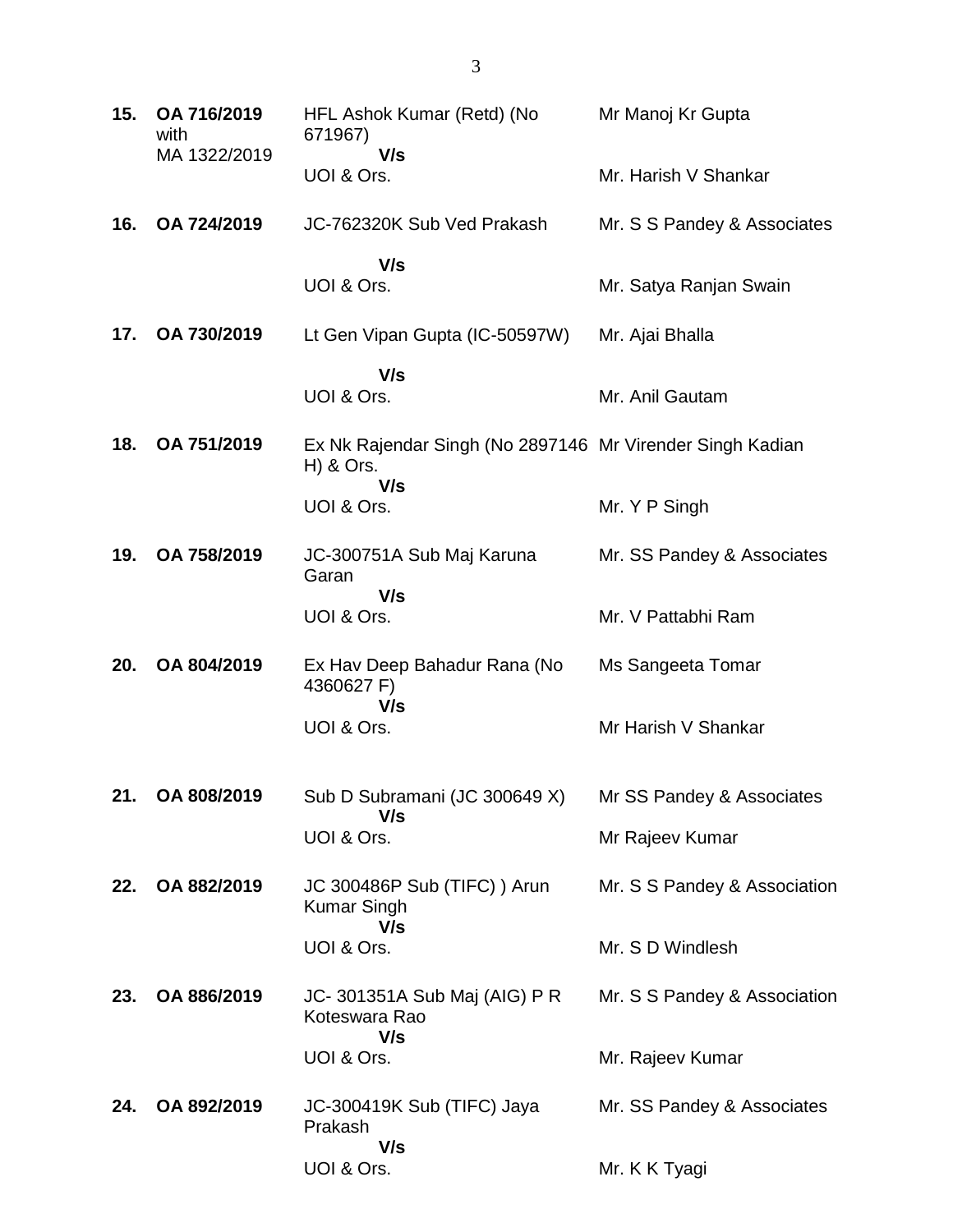| 25. | OA 898/2019          | JC-671040H Nb Sub (Then No<br>15121717W Hav/PA) Nimai<br>Chandra Mandal | Mr. Indra Sen Singh /Mr.<br>Abhishek Singh |
|-----|----------------------|-------------------------------------------------------------------------|--------------------------------------------|
|     |                      | V/s<br>UOI & Ors.                                                       | Mr. Anil Gautam                            |
| 26. | OA 915/2019          | Hav/Clk (SD) Narender Kumar (No<br>14682435 A)<br>V/s                   | Mr SS Pandey & Associates                  |
|     |                      | UOI & Ors.                                                              | Mr. Ashok Chaitanya                        |
| 27  | OA 923/2019          | No 14679123Y Hav/Clk (SD) Bolin<br>Duarah                               | Mr. SS Pandey & Associates                 |
|     |                      | V/s                                                                     |                                            |
|     |                      | UOI & Ors.                                                              | Mr. V Pattabhi Ram                         |
| 28. | OA 942/2019          | JC - 300708Y Sub Maj R. Madhappan                                       | Mr. S S Pandey & Association               |
|     |                      | V/s                                                                     |                                            |
|     |                      | UOI & Ors.                                                              | Mr. V S Tomar                              |
| 29. | OA 949/2019<br>with  | No 6927753X Ex Hav Chandra<br>Shekhar & Ors.                            | Mr. Anil Srivastava &<br>Associates        |
|     | MA 1605/2019         | V/s<br>UOI & Ors.                                                       | Mr. Y P Singh                              |
| 30. | OA 964/2019          | No 14680801A Hav/Clk (SD) Vijay<br><b>Kumar Thakur</b><br>V/s           | Mr. SS Pandey & Associates                 |
|     |                      | UOI & Ors.                                                              | Mr. Rajesh Kumar Das                       |
| 31. | OA 1011/2019<br>with | Lt Cdr JP Chadda (Retd) (No<br>87549Z)                                  | Mr. Ajai Bhalla                            |
|     | MA 1683/2019         | V/s<br>UOI & Ors.                                                       | Mr. Harish V Shankar                       |
| 32. | OA 1051/2019         | Hav/Clk (SD) Prasanta Kumar Das<br>(No 14681622 M)<br>V/s               | Mr SS Pandey & Associates                  |
|     |                      | UOI & Ors.                                                              | Mr. Y P Singh                              |
| 33. | OA 1054/2019         | JC -301405W Sub Maj (AIG) D.<br>Narasimman                              | Mr. S S Pandey & Association               |
|     |                      | V/s<br>UOI & Ors.                                                       | Mr. Neeraj, Sr. CGSC                       |
| 34. | OA 1068/2019         | No. 156660081-P Hav/PA Parmod<br>Kumar Singh<br>V/s                     | Mr. Indra Sen Singh/Abhishek<br>Singh      |
|     |                      | UOI & Ors.                                                              | Mr. Neeraj, Sr. CGSC                       |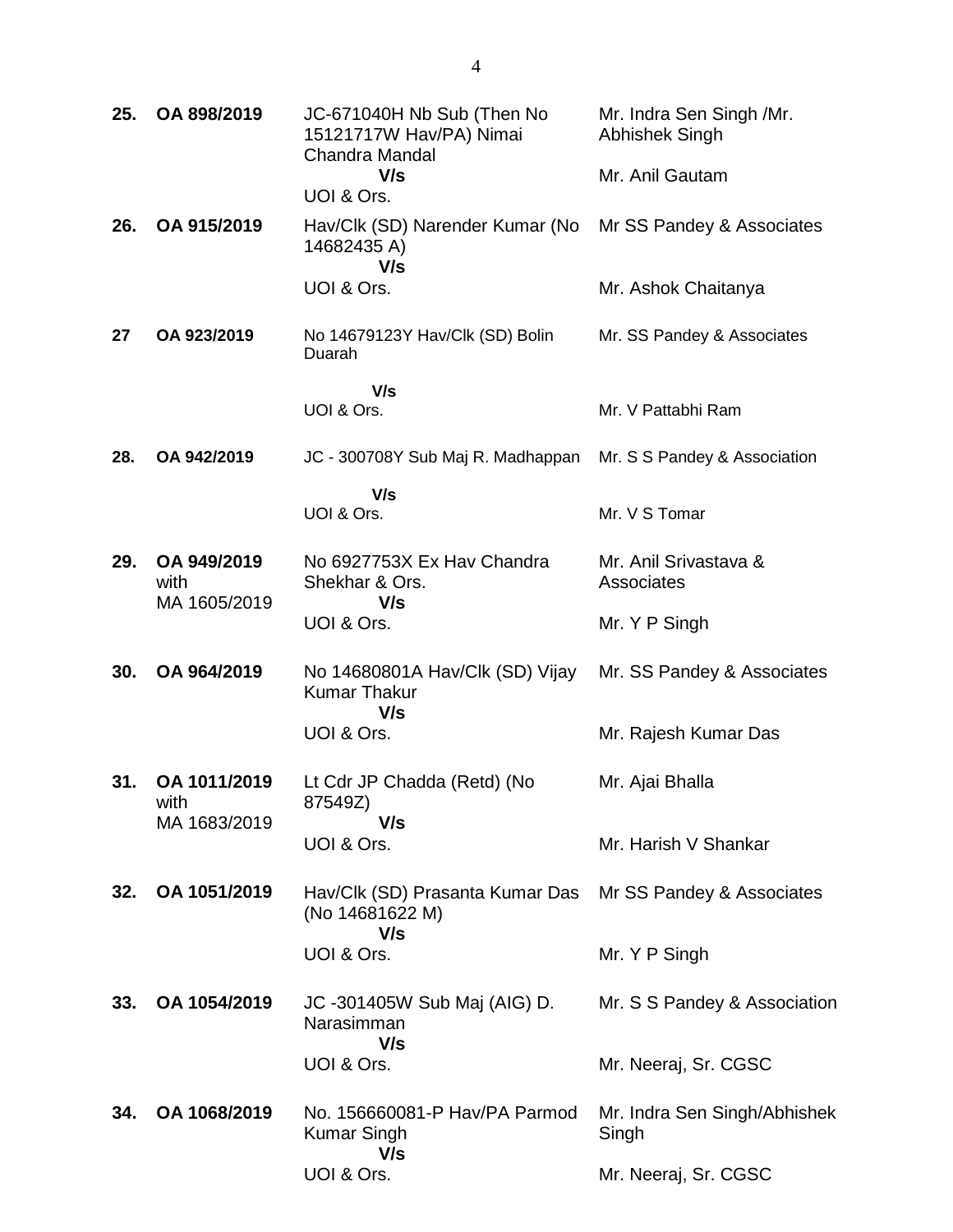| 35. | OA 1073/2019                         | JC-300556 H Sub (TIFC) Arun<br><b>Kumar</b><br>V/s                  | Mr. SS Pandey & Associates |
|-----|--------------------------------------|---------------------------------------------------------------------|----------------------------|
|     |                                      | UOI & Ors.                                                          | Ms. Jyotsna Kaushik        |
| 36. | OA 1078/2019<br>with<br>MA 1751/2019 | JC-810742P Ex Sub Maj Vijay<br><b>Kumar Singh</b><br>V/s            | Mr. Virender Singh Kadian  |
|     |                                      | UOI & Ors.                                                          | Mr. Ashok Chaitanya        |
| 37. | OA 1082/2019                         | Sub Raheesh Prasad Yadav (JC<br>762014 P)<br>V/s                    | Mr SS Pandey & Associates  |
|     |                                      | UOI & Ors.                                                          | Mr. Neeraj, Sr. CGSC       |
| 38. | OA 1108/2019                         | No. 14681409-M Hav/Clk (SD)<br>Hawa Singh Rana<br>V/s               | Mr. SS Pandey & Associates |
|     |                                      | UOI & Ors.                                                          | Ms. Jyotsna Kaushik        |
| 39. | OA 1111/2019                         | No. 14681435 N Hav/Clk (SD)<br><b>RVSSS Patrudu</b><br>V/s          | Mr. SS Pandey & Associates |
|     |                                      | UOI & Ors.                                                          | Ms. Jyotsna Kaushik        |
| 40. | OA 1131/2019                         | Sub (AIG) Balachandran P (JC<br>301267 A)<br>V/s                    | Mr SS Pandey & Associates  |
|     |                                      | UOI & Ors.                                                          | Mr. Waize Ali Noor         |
| 41. | OA 1147/2019                         | JC-762711P Sub V Venkataramana Mr. S S Pandey & Associates<br>Reddy |                            |
|     |                                      | V/s<br>UOI & Ors.                                                   | Mr Prabodh Kumar           |
| 42. | OA 1192/2019                         | JC-277949A Sub Ranjit Singh                                         | Mr SS Pandey & Associates  |
|     |                                      | V/s                                                                 |                            |
|     |                                      | UOI & Ors.                                                          | Ms. Jyotsna Kaushik        |
| 43. | OA 1196/2019                         | JC-301309F Sub Maj (AIG) Vijay<br>Pal Yadav<br>V/s                  | Mr SS Pandey & Associates  |
|     |                                      | UOI & Ors.                                                          | Mr. Rajeev Kumar           |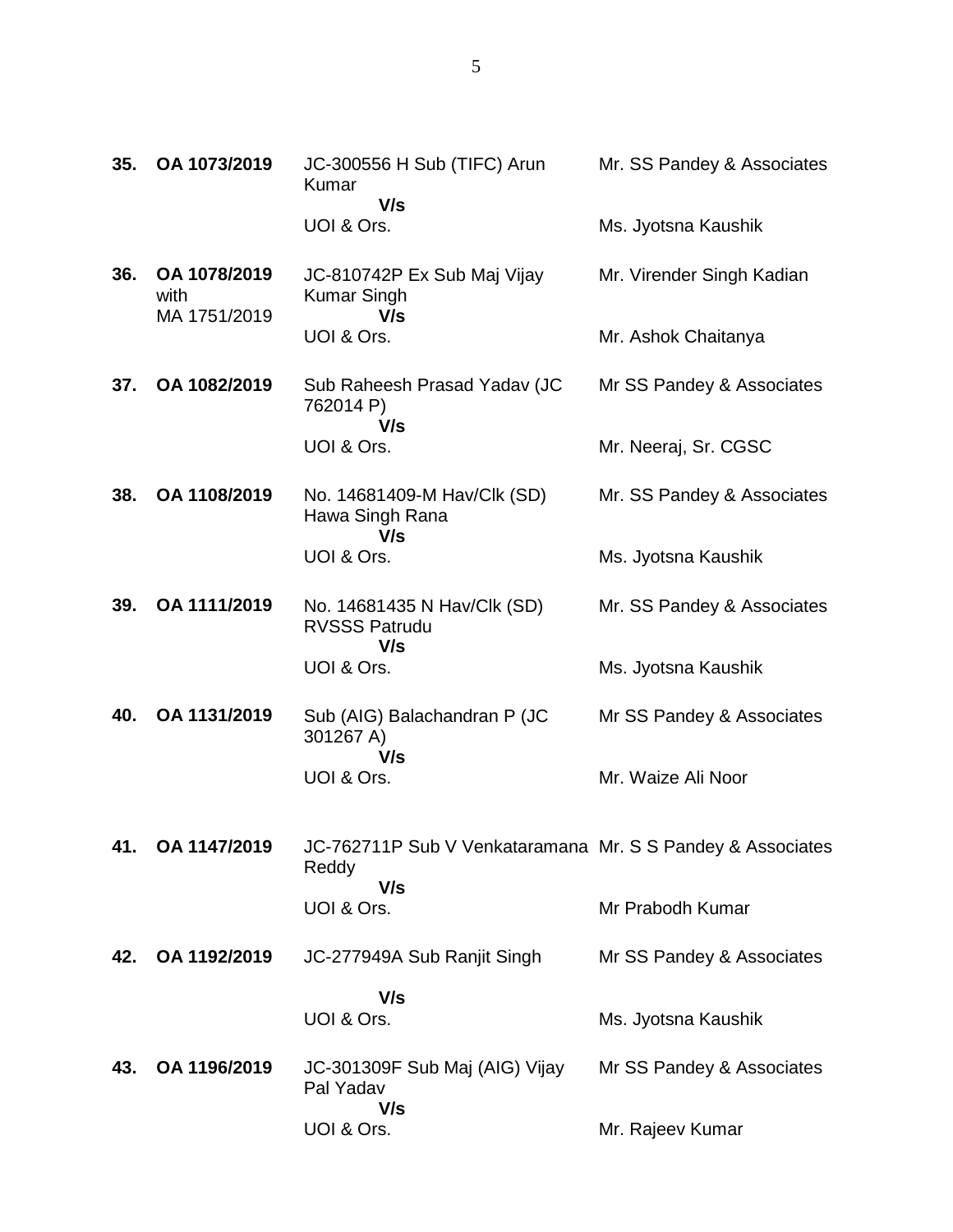| 44. | OA 1236/2019 | No. 15398569-A Hav (PA) Satish<br><b>Chand Sharma</b><br>V/s | Mr. Indra Sen Singh/Abhishek<br>Singh  |
|-----|--------------|--------------------------------------------------------------|----------------------------------------|
|     |              | UOI & Ors.                                                   | Mr Avdhesh Kumar Singh                 |
| 45. | OA 1239/2019 | No 15152096K Hav (PA) Makrani<br>Arifmahmadkhan R<br>V/s     | Mr. Indra Sen<br>Singh/Abhishekt Singh |
|     |              | UOI & Ors.                                                   | Mr Niranjana Das                       |
| 46. | OA 1249/2019 | Sub Sanjeev Singh (JC 338639 X)                              | Mr SS Pandey & Associates              |
|     |              | V/s                                                          |                                        |
|     |              | UOI & Ors.                                                   | Mr. Ashok Chaitanya                    |
| 47. | OA 1252/2019 | JC-761190A Sub Hemanta Kumar<br>Parhi (Retd.)<br>V/s         | Mr. S S Pandey & Associates            |
|     |              | UOI & Ors.                                                   | Mr. Waize Ali Noor                     |
| 48. | OA 1282/2019 | JC-268891W Sub Maj (AIG)<br><b>Basaling Pattekar</b><br>V/s  | Mr. S S Pandey & Associates            |
|     |              | UOI & Ors.                                                   | Dr. Vijendra Singh Mahndiyan           |
| 49. | OA 1334/2019 | JC-268837H Sub Maj (AIG)<br>Sagolshem Lakshman Singh<br>V/s  | Mr. S S Pandey & Associates            |
|     |              | UOI & Ors.                                                   | Dr. Vijendra Singh Mahndiyan           |
| 50. | OA 1379/2019 | Sub Maj (TIFC) V Deenadayalan<br>(JC 301419 W)<br>V/s        | Mr SS Pandey & Associates              |
|     |              | UOI & Ors.                                                   | Mr YP Singh                            |
| 51. | OA 1385/2019 | JC-271862M Sub (AIG) V Siva<br><b>Kumar</b>                  | Mr. S S Pandey & Associates            |
|     |              | V/s<br>UOI & Ors.                                            | Mr. Satya Ranjan Swain                 |
| 52. | OA 1413/2019 | Hav (PA) Ashok Kumar (No<br>6393542 X)<br>V/s                | Mr Indra Sen Singh &<br>Abhishek Singh |
|     |              | UOI & Ors.                                                   | None                                   |
| 53. | OA 1430/2019 | Sub K Ravi (Retd) (JC 376601 X)                              | Mr SS Pandey & Associates              |
|     |              | V/s                                                          |                                        |
|     |              | UOI & Ors.                                                   | Mr. J S Yadav                          |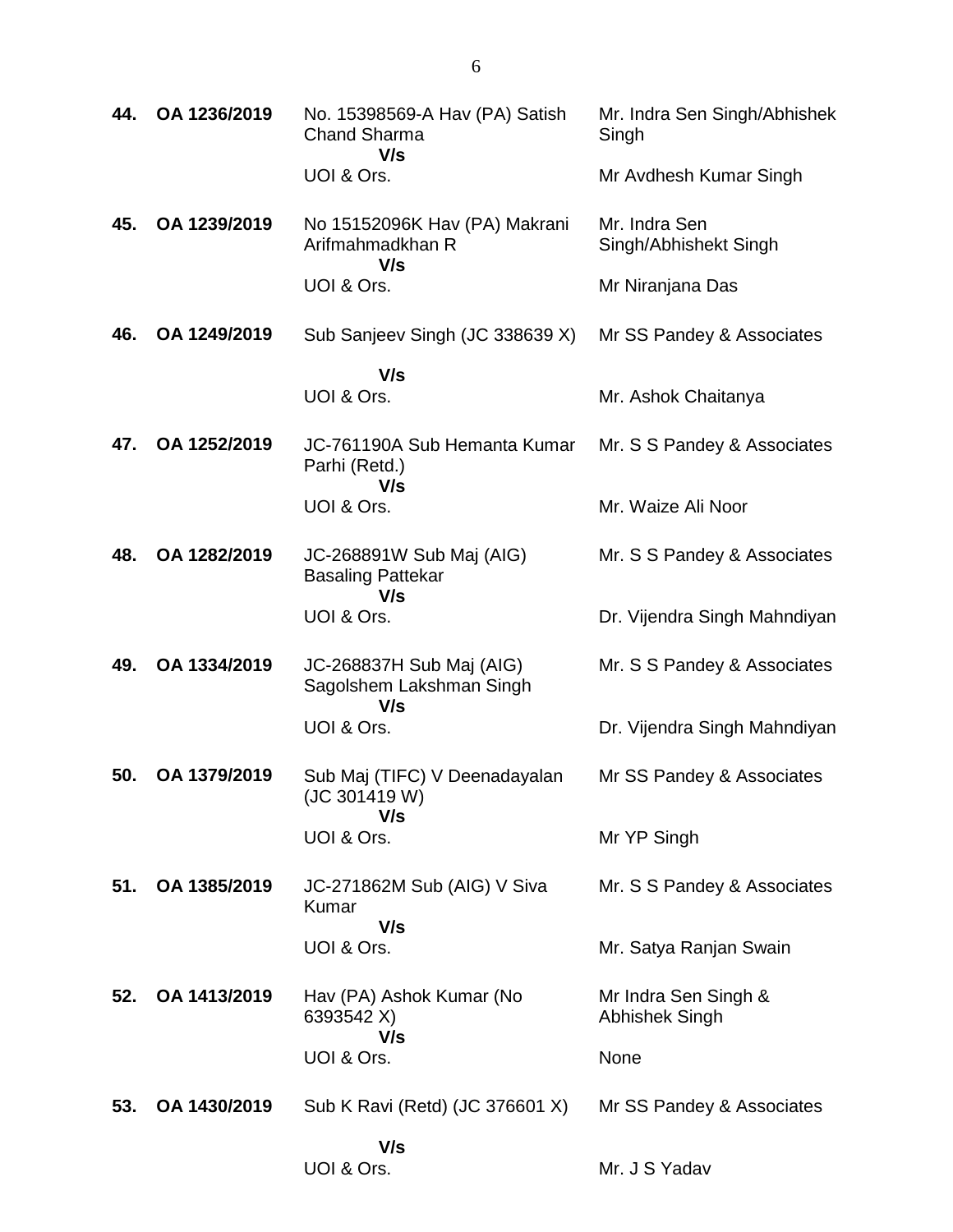| 54. | OA 1431/2019 | No. 9103613-N Hav (PA) Bhaskar<br>Ghosh<br>V/s                   | Mr. Indra Sen Singh/Abhishek<br>Singh     |
|-----|--------------|------------------------------------------------------------------|-------------------------------------------|
|     |              | UOI & Ors.                                                       | Ms. Jyotsna Kaushik                       |
| 55. | OA 1461/2019 | No6943541W Hav (PA) Arjun Singh Mr. Indra Sen Singh & Mr.<br>V/s | Abhishek Singh                            |
|     |              | UOI & Ors.                                                       | Mr. J S Rawat                             |
| 56. | OA 1566/2019 | No 15568285L Ex Hav(PA) Sunil<br>Kumar & Ors.<br>V/s             | Mr. Indra Sen Singh/Abhishek<br>Singh     |
|     |              | UOI & Ors.                                                       | Mr. Arvind Kumar                          |
| 57. | OA 1599/2019 | IC-53626Y Lt Col Noveen Kapur                                    | Mr. S S Pandey & Associates               |
|     |              | V/s<br>UOI & Ors.                                                | Ms. Suman Chauhan                         |
| 58  | OA 1609/2019 | IC 53906 M Col R Thakuria                                        | Mr SS Pandey & Associates                 |
|     |              | V/s<br>UOI & Ors.                                                | Mr. Karan Singh Bhati, Sr.<br><b>CGSC</b> |
| 59. | OA 1633/2019 | Col Sanjeev Poonia (Retd) (IC 55040<br>F)                        | Mr SS Pandey & Associates                 |
|     |              | V/s<br>UOI & Ors.                                                | Mr. Ashok Chaitanya                       |
| 60. | OA 1642/2019 | IC-55004W Lt Col Pankaj Sharma                                   | Mr. SS Pandey & Associates                |
|     |              | V/s<br>UOI & Ors.                                                | Mr. Rajeev Kumar                          |
| 61. | OA 1643/2019 | IC-53230P Col Rajeev Raghav                                      | Mr. SS Pandey & Associates                |
|     |              | V/s<br>UOI & Ors.                                                | Mr. J S Rawat                             |
| 62. | OA 1648/2019 | Hav Brajesh Kumar Choubey (No<br>15669355 A)                     | Mr Indra Sen Singh &<br>Abhishek Singh    |
|     |              | V/s<br>UOI & Ors.                                                | Mr. Arvind Patel                          |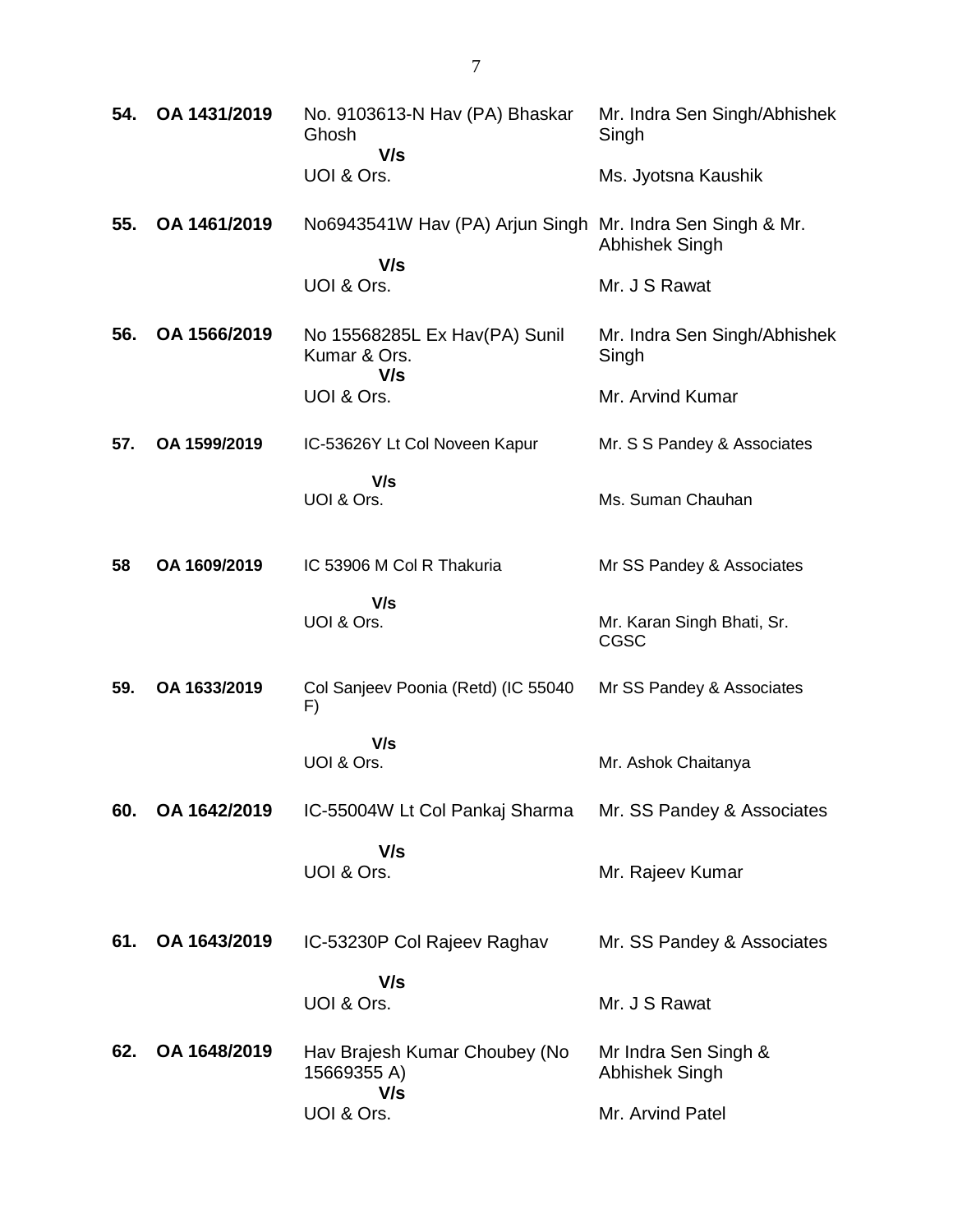| 63. | OA 1654/2019                         | IC-53206Y Col Rajeev Anand                                         | Mr S S Pandey & Associates                |
|-----|--------------------------------------|--------------------------------------------------------------------|-------------------------------------------|
|     |                                      | V/s<br>UOI & Ors.                                                  | Mr. Rajeev Kumar                          |
| 64. | OA 1656/2019                         | JC-763005A Sub Ramesh Chandra Mr. S S Pandey & Associates<br>Singh |                                           |
|     |                                      | V/s<br>UOI & Ors.                                                  | Ms. Barkha Babbar                         |
| 65. | OA 1816/2019<br>with<br>MA 2698/2019 | No 14641127L Hav (PA) Subhash<br>Chandra Sah<br>V/s                | Indra Sen Singh / Abishek<br>Singh        |
|     |                                      | UOI & Ors.                                                         | Mr. Karan Singh Bhati, Sr.<br><b>CGSC</b> |
| 66. | OA 1832/2019                         | No 4194719W Hav/Clk(SD) Jai<br><b>Bhagwan</b><br>V/s               | Mr. Indra Sen Singh / Abishek<br>Singh    |
|     |                                      | UOI & Ors.                                                         | Mr. Karan Singh Bhati, Sr.<br><b>CGSC</b> |
| 67. | OA 1896/2019                         | JC-670819M Nb Sub (PA) Ranjit<br>Singh<br>V/s                      | Mr Indra Sen Singh/Abhishek<br>Singh      |
|     |                                      | UOI & Ors.                                                         | Mr. Avdhesh Kumar Singh                   |
| 68. | OA 1980/2019                         | JC-282453Y Nb Sub Harendra<br><b>Nath Paul</b>                     | Mr. S S Pandey & Associates               |
|     |                                      | V/s<br>UOI & Ors.                                                  | None                                      |
| 69. | OA 2106/2019                         | JC 761189 L Sub (Hony Capt) Raj<br>Kumar Singh (Re-employed)       | Mr SS Pandey & Associates                 |
|     |                                      | V/s<br>UOI & Ors.                                                  | Mr. J S Rawat                             |
| 70. | OA 2107/2019                         | Hav/AEC Sombir (No 09513681 H)                                     | Mr Indra Sen Singh &<br>Abhishek Singh    |
|     |                                      | V/s<br>UOI & Ors.                                                  | Mr Avdhesh Kumar Singh                    |
| 71. | OA 2122/2019                         | Sub (AIG) Madiwalayya Matapati<br>(JC 270514 Y)                    | Mr SS Pandey & Associates                 |
|     |                                      | V/s<br>UOI & Ors.                                                  | Dr. Vijendra Singh Mahndiyan              |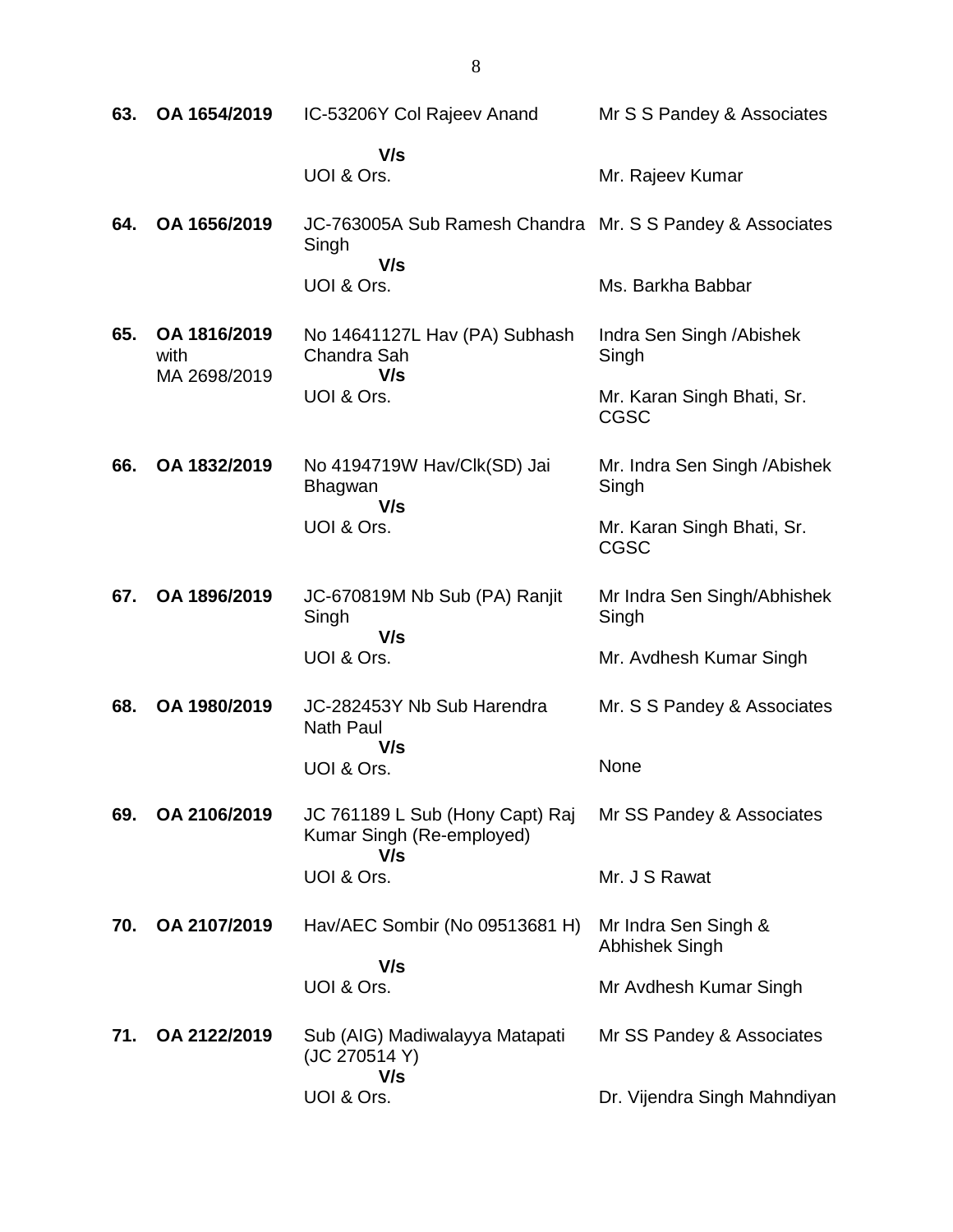| 72. | OA 2187/2019                       | JC-300243K Sub Maj (AIG) Putchala<br>Bhadrayya                       | Mr SS Pandey & Associates                      |
|-----|------------------------------------|----------------------------------------------------------------------|------------------------------------------------|
|     |                                    | V/s<br>UOI & Ors.                                                    | Mr. Avdhesh Kumar Singh                        |
| 73. | OA 2199/2019                       | Sub (Hony Lt) Ram Avtar Ram (Retd)<br>(JC 762040 W)                  | Mr SS Pandey & Associates                      |
|     |                                    | V/s<br>UOI & Ors.                                                    | Mr. Shyam Narayan                              |
| 74. | OA 2319/2019                       | JC-376758X Sub Sriram R (Retd.)                                      | Mr. S S Pandey & Associates                    |
|     |                                    | V/s                                                                  |                                                |
|     |                                    | UOI & Ors.                                                           | Mr Avdhesh Kumar Singh                         |
| 75. | OA 2320/2019                       | Col Prashant Ganpatrao Sankpal<br>(IC 53168 N)<br>V/s                | Mr SS Pandey & Associates                      |
|     |                                    | UOI & Ors.                                                           | Mr Ashok Chaitanya                             |
| 76. | OA 2322/2019                       | JC-301394P Sub Maj (Gnr) Rakesh Mr. S S Pandey & Associates<br>Kumar |                                                |
|     |                                    | V/s<br>UOI & Ors.                                                    | Mr SD Windlesh                                 |
| 77. | OA 2353/2019                       | Sub Maj (Clk SD) Pradipta Samal<br>(JC 300607 L)<br>V/s              | Mr SS Pandey & Associates                      |
|     |                                    | UOI & Ors.                                                           | Ms. Jyotsna Kaushik                            |
| 78. | OA 2430/2019                       | Nb Sub Shyam Sundar Thakur (JC<br>773399 X)<br>V/s                   | Mr Ajit Kakkar, Madhuri Koli &<br>Alpana Yadav |
|     |                                    | UOI & Ors.                                                           | Mr. Y P Singh                                  |
| 79. | OA 2437/2019                       | JC-269195L Sub (AIG) Madan<br>Singh<br>V/s                           | Mr. S S Pandey & Associates                    |
|     |                                    | UOI & Ors.                                                           | Mr. J S Yadav                                  |
| 80  | OA 267/2020                        | IC-53358-A Lt Col Sukant Behera                                      | Mr. S S Pandey & Associates                    |
|     |                                    | V/s                                                                  |                                                |
|     |                                    | UOI & Ors.                                                           | Ms. Jyotsna Kaushik                            |
| 81. | OA 360/2020<br>with<br>MA 451/2020 | Sub (AIG) Puranmal Saini (JC<br>272152 F)<br>V/s                     | Mr HS Tiwari                                   |
|     |                                    | UOI & Ors.                                                           | Mr. S D Windlesh                               |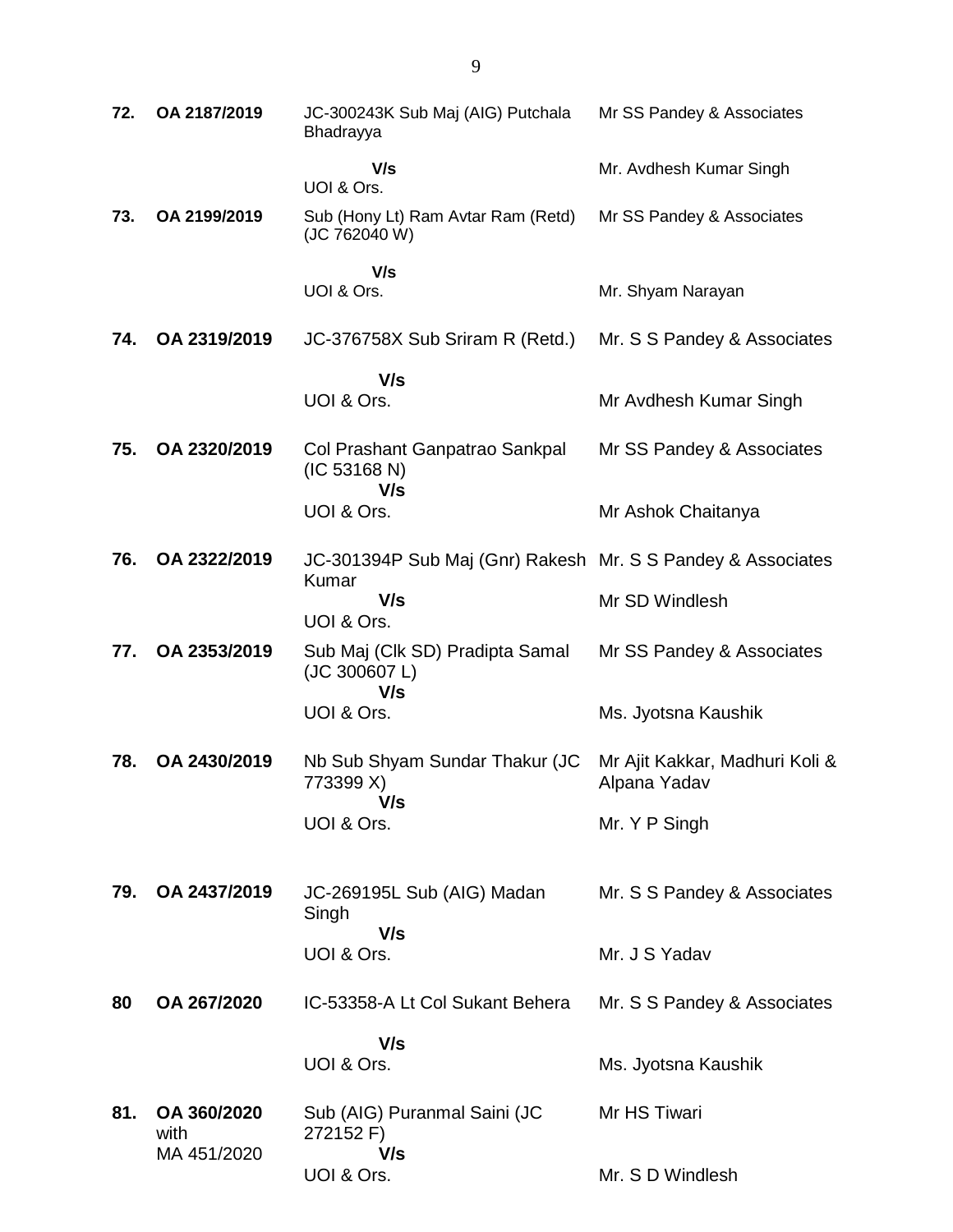| 82. | OA 414/2020                         | Nb Sub/AEC Vinod Kumar (Retd)<br>(JC 805520 W)<br>V/s         | Mr Indra Sen Singh &<br>Abhishek Singh  |
|-----|-------------------------------------|---------------------------------------------------------------|-----------------------------------------|
|     |                                     | UOI & Ors.                                                    | Mr Ashok Chaitanya                      |
| 83. | OA 422/2020                         | HMT Anshul Kumar Dixit (No<br>14665707 Y)<br>V/s              | Mr Ajit Kakkar                          |
|     |                                     | UOI & Ors.                                                    | Mr Karan Singh Bhati, Sr<br><b>CGSC</b> |
| 84. | OA 424/2020                         | Sub Maj/M Tech (B Veh) Ram Bali<br>Patel (JC 762436 A)<br>V/s | Mr SS Pandey & Associates               |
|     |                                     | UOI & Ors.                                                    | Mr KK Tyagi                             |
| 85. | OA 425/2020<br>with<br>MA 530/2020  | Ex Nk Balbinder Singh (14618648-<br>M)<br>V/s                 | Mr. Ajit Kakkar & Associates            |
|     |                                     | UOI & Ors.                                                    | Mr Avdhesh Kumar Singh                  |
| 86. | OA 435/2020                         | JC-805864P Nb Sub/AEC Kishor<br>Kumar (Retd.)<br>V/s          | Mr. Indra Sen Singh/Abhishek<br>Singh   |
|     |                                     | UOI & Ors.                                                    | Mr Prabodh Kumar                        |
| 87. | OA 448/2020<br>with<br>MA 558/2020  | Hav/PA Priya Ranjan Dhada (No<br>6942448 H)<br>V/s            | Mr Indra Sen Singh &<br>Abhishek Singh  |
|     |                                     | UOI & Ors.                                                    | Mr YP Singh                             |
| 88. | OA 449/2020                         | Ris/Clk (SD) Chandan Singh (JC<br>246632 N)<br>V/s            | Mr Indra Sen Singh &<br>Abhishek Singh  |
|     |                                     | UOI & Ors.                                                    | None                                    |
| 89. | OA 470/2020                         | JC-377783H Sub/JENE Somnath<br>Samanta (Retd.)<br>V/s         | Mr. S S Pandey & Associates             |
|     |                                     | UOI & Ors.                                                    | Mr. Prabodh Kumar                       |
| 90. | OA 495/2020<br>with<br>MA 1442/2020 | JC-763059F Sub M/Tech (OE)<br>Pankaj Kumar<br>V/s             | Mr. S S Pandey & Associates             |
|     |                                     | UOI & Ors.                                                    | Mr. V S Tomar                           |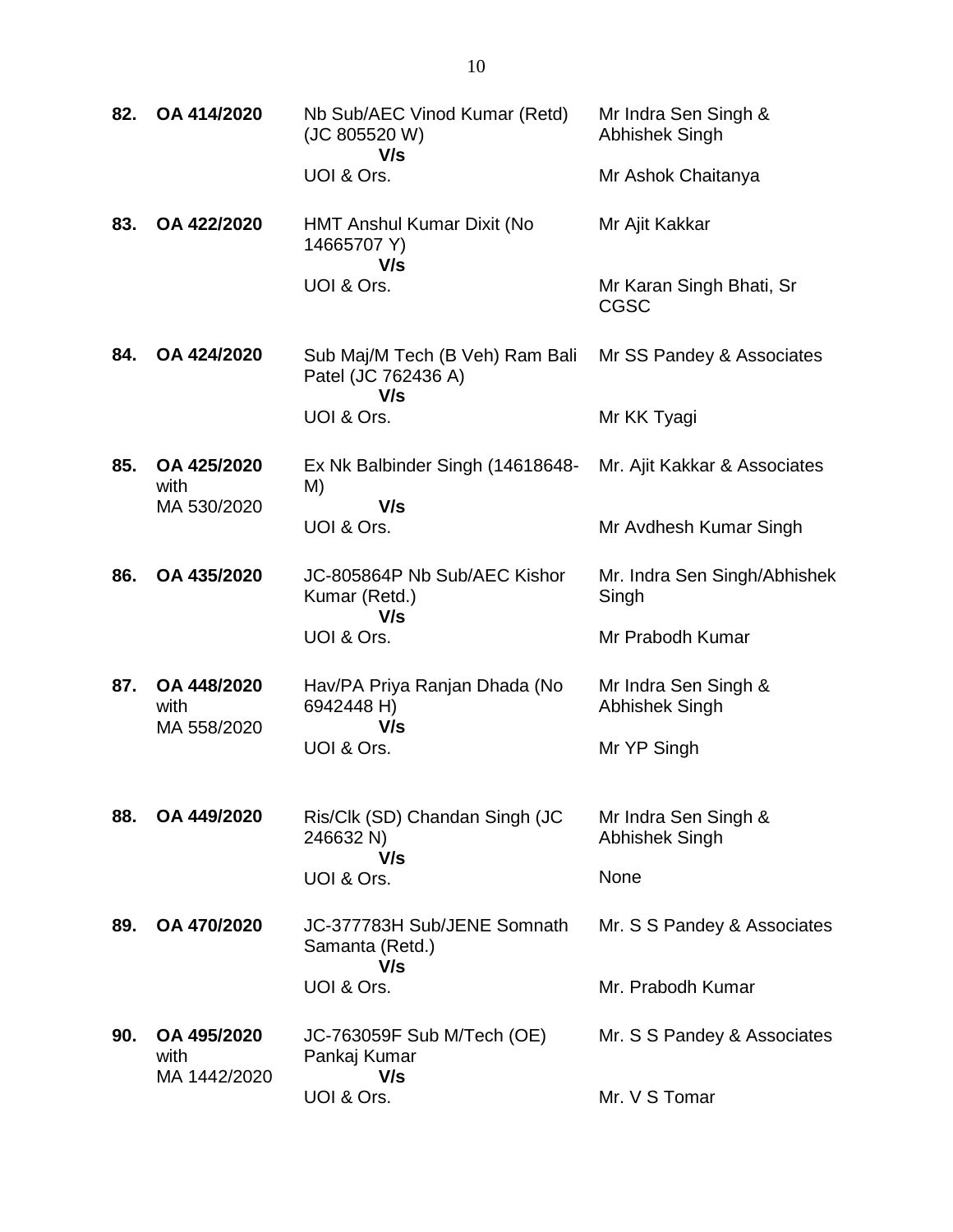| 91. | OA 497/2020         | Nb Sub (PA) Daulat Ram (JC<br>673796 F)<br>V/s                                                        | Mr Indra Sen Singh &<br>Abhishek Singh    |
|-----|---------------------|-------------------------------------------------------------------------------------------------------|-------------------------------------------|
|     |                     | UOI & Ors.                                                                                            | Mr. Neeraj, Sr. CGSC                      |
| 92. | OA 498/2020         | Sub M/Tech Kshirsagar Rajendra<br>Vithoba (JC 763016 M)<br>V/s                                        | Mr SS Pandey & Associates                 |
|     |                     | UOI & Ors.                                                                                            | Mr. V Pattabhi Ram                        |
| 93. | OA 499/2020         | Hav (PA) Amarendra Bhutia (No<br>8036909 F)<br>V/s                                                    | Mr Indra Sen Singh &<br>Abhishek Singh    |
|     |                     | UOI & Ors.                                                                                            | Mr. K K Tyagi                             |
| 94. | OA 500/2020         | No. 15672642-P Hav (PA) Vishwajit Mr. Indra Sen Singh/Abhishek<br>Sexena<br>V/s                       | Singh                                     |
|     |                     | UOI & Ors.                                                                                            | Mr. J S Rawat                             |
| 95. | OA 527/2020         | Sub Devendra Singh Bisht (Retd)<br>(JC 377485 M)<br>V/s                                               | Mr SS Pandey & Associates                 |
|     |                     | UOI & Ors.                                                                                            | Ms. Jyotsna Kaushik                       |
| 96. | OA 528/2020         | Gp Capt Surender Singh Rao<br>$(25497-L)$<br>V/s                                                      | Mr. S S Pandey & Associates               |
|     |                     | UOI & Ors.                                                                                            | Mr. Shyam Narayan                         |
| 97. | OA 529/2020         | Sub (Hony Lt) M Tech (NW) Pradip Mr SS Pandey & Associates<br>Kumar Srivastava (Retd) (JC<br>761046L) |                                           |
|     |                     | V/s<br>UOI & Ors.                                                                                     | Mr. Arvind Patel                          |
| 98. | OA 530/2020         | JC-761890N Sub M/Tech (GUN) M                                                                         | Mr. S S Pandey & Associates               |
|     |                     | Subramani (Retd.)<br>V/s<br>UOI & Ors.                                                                | Mr. Rajeev Kumar                          |
| 99. | OA 540/2020<br>with | JC-380401Y Sub Raj Kishore<br>Mahto                                                                   | Mr. SS Pandey & Associates                |
|     | MA 1473/2020        | V/s<br>UOI & Ors.                                                                                     | Mr. V S Tomar                             |
|     | 100. OA 542/2020    | Sub Priyadarshi Khuntia (JC<br>762975 W)<br>V/s                                                       | Mr Ved Prakash                            |
|     |                     | UOI & Ors.                                                                                            | Mr. Karan Singh Bhati, Sr.<br><b>CGSC</b> |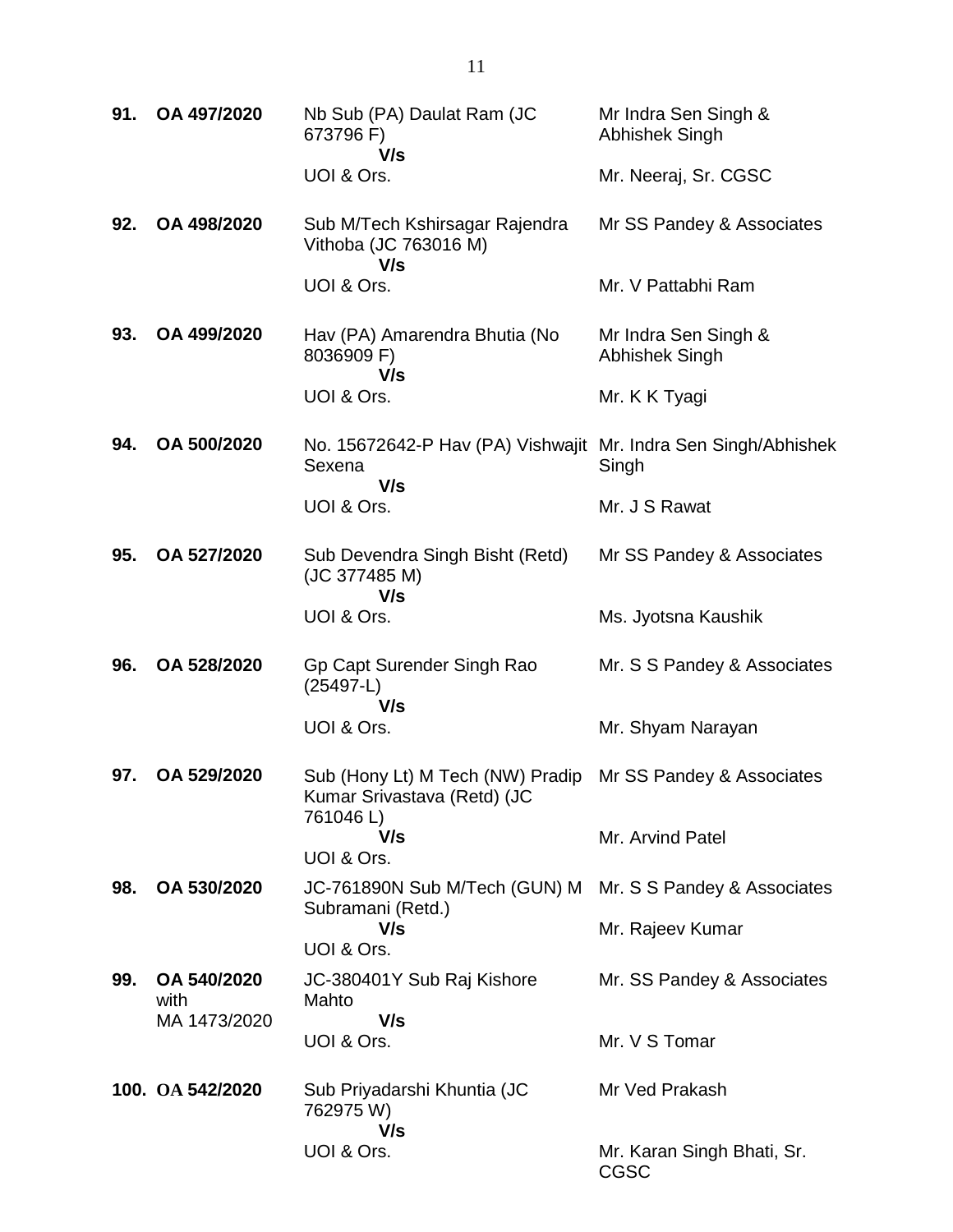| 101. OA 555/2020 | JC-301133F Sub (TIFC)<br>Shatrughan Mall<br>V/s                                           | Mr. S S Pandey & Associates                |
|------------------|-------------------------------------------------------------------------------------------|--------------------------------------------|
|                  | UOI & Ors.                                                                                | Mr. Arvind Kumar                           |
| 102. OA 556/2020 | Sub (Hony Capt) M/Tech (SA) Vijay Mr SS Pandey & Associates<br>Singh (Retd) (JC 761176 N) |                                            |
|                  | V/s<br>UOI & Ors.                                                                         | None                                       |
| 103. OA 615/2020 | 9512947X Ex Hav/AEC Arup Mitra                                                            | Mr Indra Sen Singh & Mr.<br>Abhishek Singh |
|                  | V/s                                                                                       |                                            |
|                  | UOI & Ors.                                                                                | Ms. Jyotsna Kaushik                        |
| 104. OA 616/2020 | JC-805297X Ex Sub/AEC Radhey<br>Shyam Rohela<br>V/s                                       | Mr. Indra Sen Singh/Abhishek<br>Singh      |
|                  | UOI & Ors.                                                                                | Mr. Y P Singh                              |
| 105. OA 618/2020 | 9513011F Ex Hav AEC Rakesh<br>Kumar Joshi<br>V/s                                          | Mr Indra Sen Singh & Mr.<br>Abhishek Singh |
|                  | UOI & Ors.                                                                                | Mr. V S Tomar                              |
| 106. OA 643/2020 | Nb Sub Rajesh Kumar (JC-<br>673249M)                                                      | Mr Ajit Kakkar & Associates                |
|                  | V/s<br>UOI & Ors.                                                                         | Mr K K Tyagi                               |
| 107. OA 686/2020 | JC-760959A Sub Chandra Prakash Mr. V S Kadian<br>P                                        |                                            |
|                  | V/s<br>UOI & Ors.                                                                         | Mr. K K Tyagi                              |
| 108. OA 714/2020 | JC-763004X Sub M/Tech (GUN)<br>Salunkhe Dipak Sadashiv<br>V/s                             | Mr. S S Pandey & Associates                |
|                  | UOI & Ors.                                                                                | Mr DK Sabat                                |
| 109. OA 715/2020 | JC-300159K Sub Maj Chunnoo<br>Singh                                                       | Mr SS Pandey & Associates                  |
|                  | V/s<br>UOI & Ors.                                                                         | Ms Suman Chauhan                           |
| 110. OA 853/2020 | JC 763210F Sub Maj Rajesh<br>Kumar Yadav<br>V/s                                           | Mr SS Pandey & Associates                  |
|                  | UOI & Ors.                                                                                | Mr. Arvind Patel                           |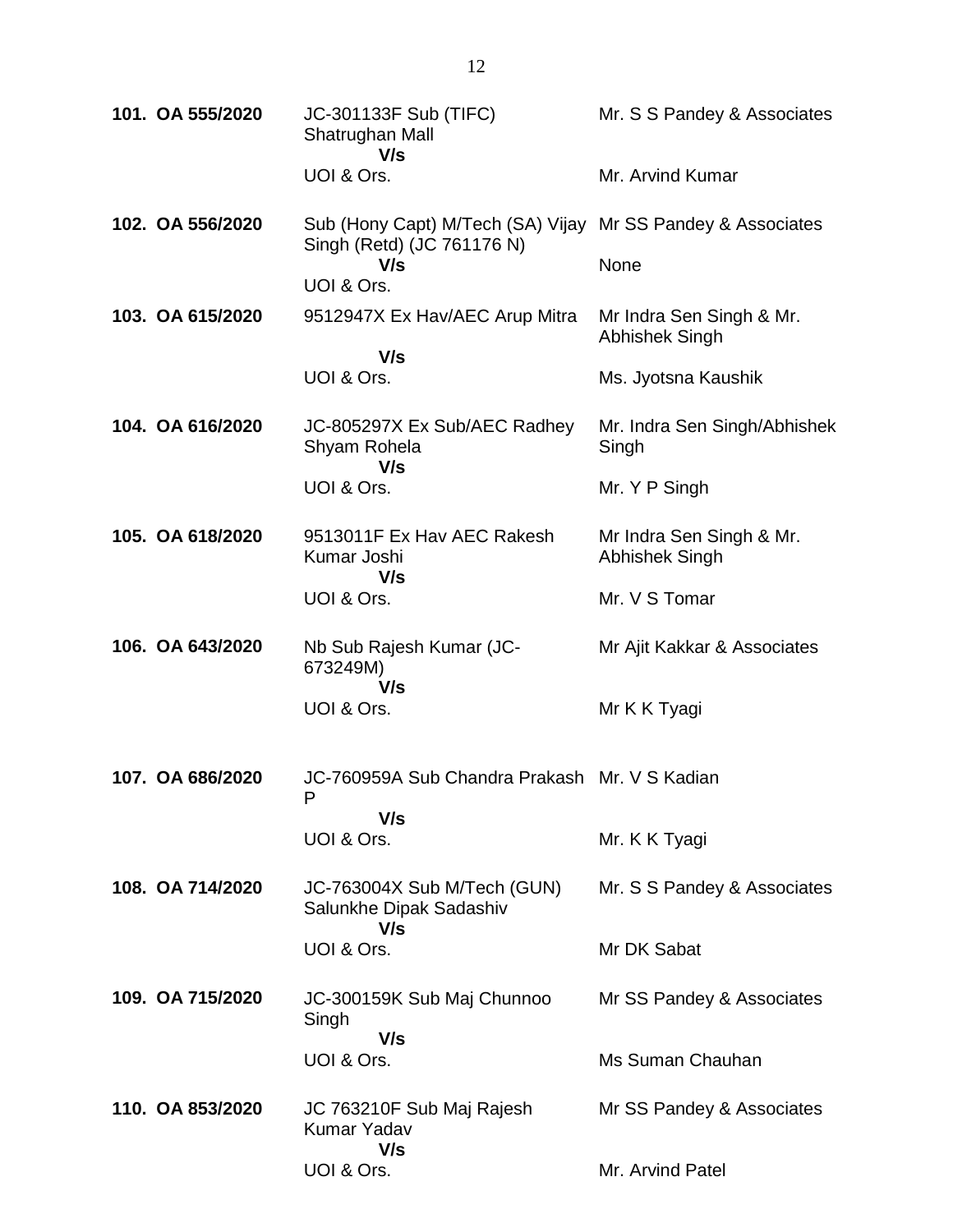| 111. OA 856/2020          | JC 762968A Sub Anjay Kumar<br>Singh                   | Mr. SS Pandey & Associates               |
|---------------------------|-------------------------------------------------------|------------------------------------------|
|                           | V/s<br>UOI & Ors.                                     | Mr. V Pattabhi Ram                       |
| 112. OA 868/2020          | IC 56000M Lt Col Karan Dusad                          | Mr SS Pandey & Associates                |
|                           | V/s<br>UOI & Ors.                                     | Mr. Y P Singh                            |
| 113. OA 922/2020<br>with  | Ex JWO RK Dubey (749216-B)                            | Mr Ajit Kakkar & Ms Alpana<br>Yadav      |
| MA 1045/2020              | V/s<br>UOI & Ors.                                     | Dr Vijendra Mahndiyan                    |
| 114. OA 963/2020<br>with  | JC 763096P Sub Korla Hema Rao                         | Mr. SS Pandey & Associates               |
| MA 1074/2020              | V/s<br>UOI & Ors.                                     | Mr. D K Sabat                            |
| 115. OA 989/2020<br>with  | Nb Sub (TA) Madan Lal                                 | Mr Ajit Kakkar and Ms Alpana<br>Yadav    |
| MA 1105/2020              | V/s<br>UOI & Ors.                                     | Mr. Arvind Patel                         |
| 116. OA 1000/2020<br>with | Wg Cdr Alok Saxena (Retd) (No<br>23244 A)             | Mr. Ajit Kakkar                          |
| MA 1125/2020              | V/s<br>UOI & Ors.                                     | Mr. Anil Gautam                          |
| 117. OA 1026/2020         | JC 302086 F Sub/Clk SD Manoj<br>Kumar (Retd)          | Mr Manoj Kr Gupta                        |
|                           | V/s<br>UOI & Ors.                                     | Mr. K K Tyagi                            |
| 118. OA 1029/2020<br>with | Hav/Clk (SD) Purnendu Kumar (No<br>14848125 M)<br>V/s | Mr Indra Sen Singh and<br>Abhishek Singh |
| MA 1705/2019              | UOI & Ors.                                            | Ms. Jyotsna Kaushik                      |
| 119. OA 1047/2020         | IC 46779A Col Shamsul Siddiqui                        | Mr SS Pandey & Associates                |
|                           | V/s<br>UOI & Ors.                                     | Mr. K K Tyagi                            |
| 120. OA 1048/2020         | IC 46744K Col Vinod Gupta (Retd)                      | Mr SS Pandey & Associates                |
|                           | V/s<br>UOI & Ors.                                     | Mr. Ashok Chaitanya                      |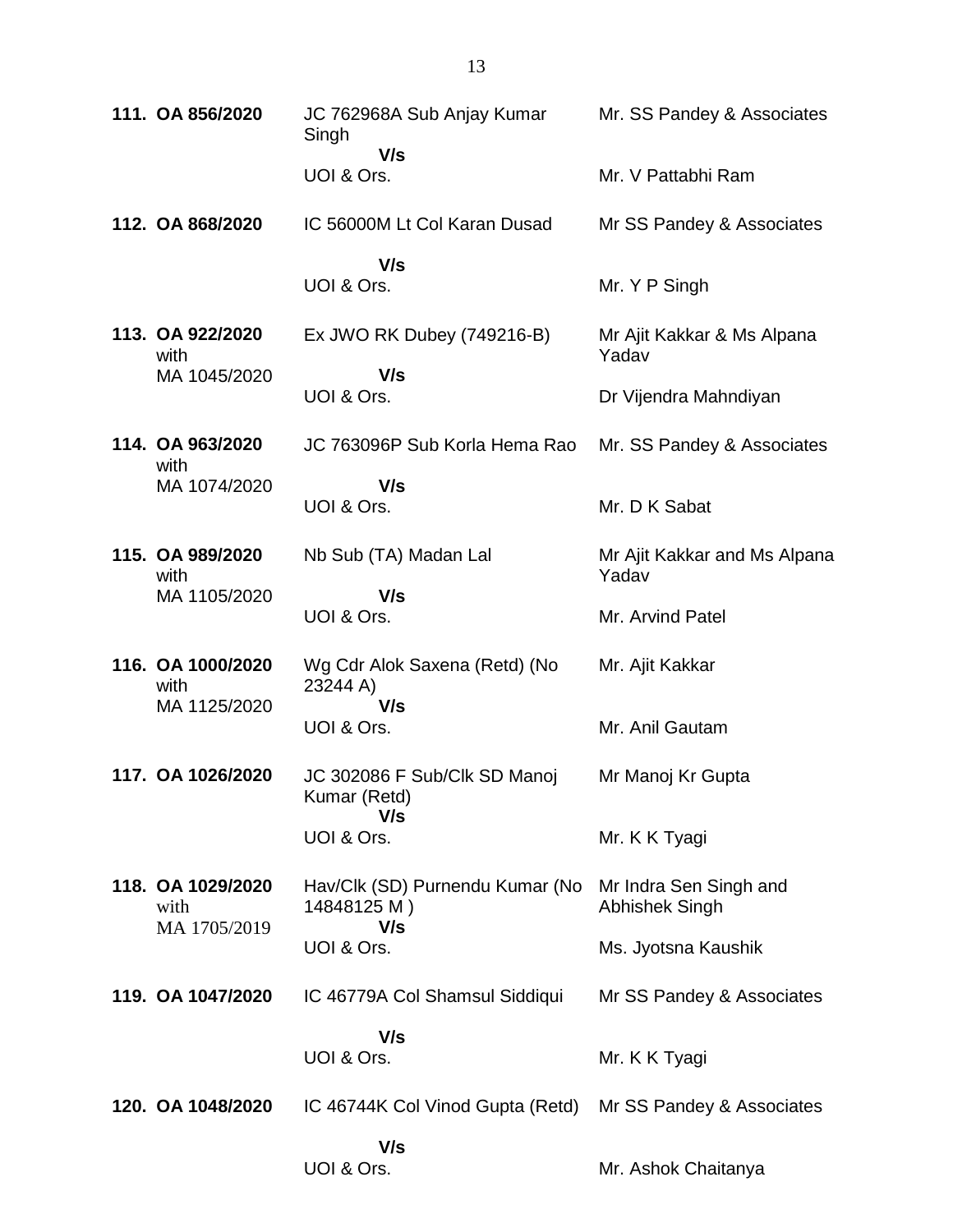**121. OA 1049/2020** IC 46784L Col Sudhir Gupta (Retd) Mr SS Pandey & Associates

 **V/s** UOI & Ors. Mr. J S Rawat

**122. OA 1129/2020** with MA 1279/2020 GP Capt. Mukesh Khare (23099-L) Mr. Ajit Kakkar  **V/s** UOI & Ors. Dr. Vijendra Singh Mahndiyan **123. OA 1148/2020** IC-40789N Col. R. N. S. Singal (Retd)  **V/s** UOI & Ors. Mr. Indra Sen Singh/Abhishek Singh Mr. Neeraj, Sr. CGSC

### **PLEADINGS COMPLETE**

## **DATES WILL BE GIVEN BY THE TRIBUNAL OFFICER - ORDERS WILL BE UPLOADED ON THE WEBSITE**

| 124. OA 666/2015  | Gp Capt (Retd) A K Mathur  | Mr. Md Mujeeb               |
|-------------------|----------------------------|-----------------------------|
|                   | V/s<br>UOI & Ors.          | Mr Harish V Shankar         |
| 125. OA 223/2016  | Col K R Verma (Retd)       | In person                   |
|                   | V/s<br>UOI & Ors.          | Mr YP Singh                 |
| <b>WITH</b>       |                            |                             |
| 126. OA 1055/2016 | Col M K R Varma            | Mr. Himanshu Gautam         |
|                   | V/s<br>UOI & Ors.          | Mr Satya Ranjan Swain       |
| <b>WITH</b>       |                            |                             |
| 127. OA 1056/2016 | <b>Col Vivek Srivastav</b> | Mr. Himanshu Gautam         |
|                   | V/s<br>UOI & Ors.          | Dr Vijendra Singh Mahndiyan |
| <b>WITH</b>       |                            |                             |
| 128. OA 1135/2016 | Lt Col. Anjani Kumar Singh | Mr. Himanshu Gautam         |
|                   | V/s                        |                             |
|                   | UOI & Ors.                 | Ms Barkha Babbar            |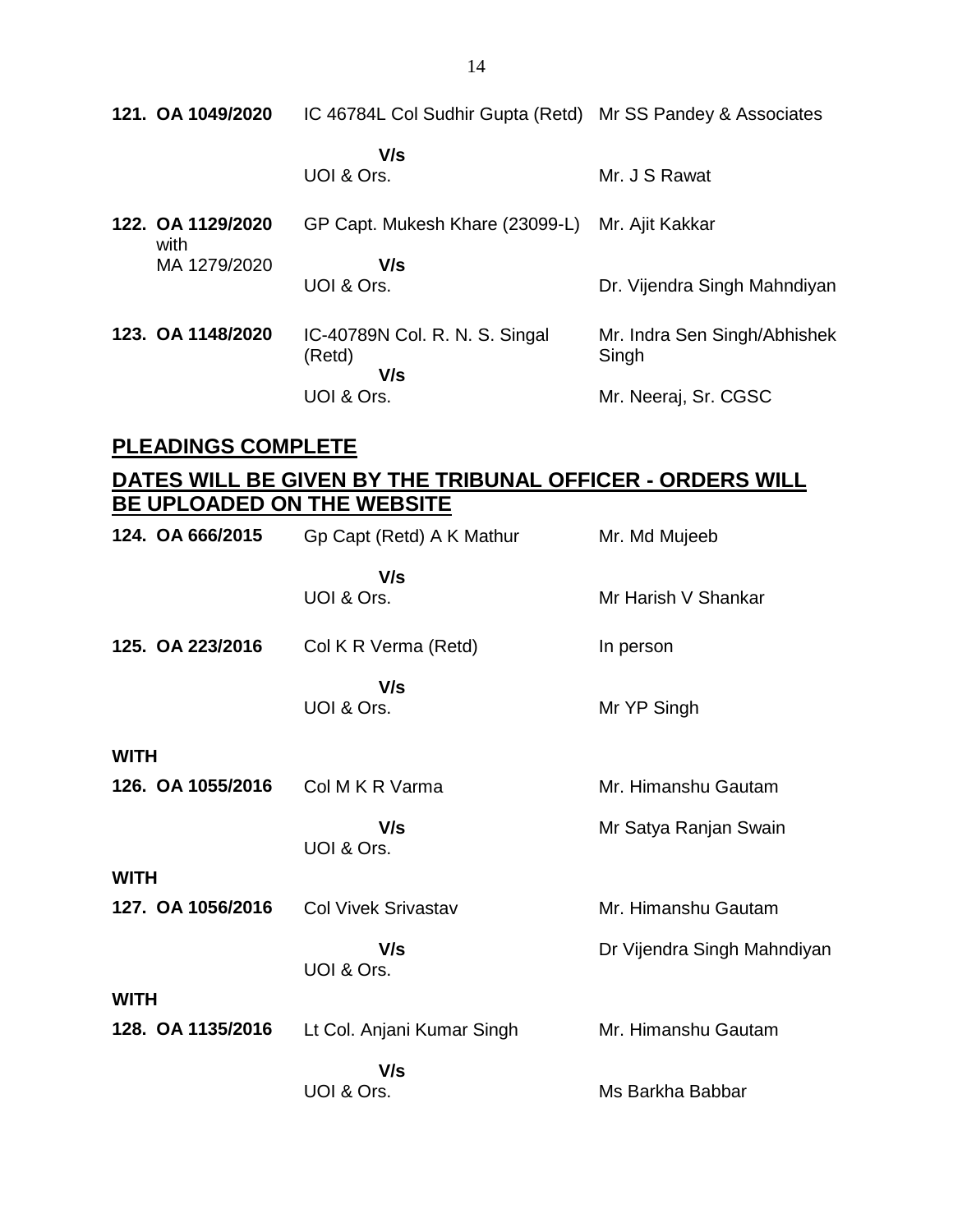| <b>WITH</b>       |                                                      |                       |
|-------------------|------------------------------------------------------|-----------------------|
| 129. OA 1195/2016 | Lt Col. Vishal Sachdev                               | Mr. Himanshu Gautam   |
|                   | V/s<br>UOI & Ors.                                    | Ms Jyotsana Kaushik   |
| <b>WITH</b>       |                                                      |                       |
| 130. OA 1592/2016 | Lt Col Om Prakash Chauhan                            | Mr. Himanshu Gautam   |
|                   | V/s<br>UOI & Ors.                                    | Mr Harish V Shankar   |
| <b>WITH</b>       |                                                      |                       |
| 131. OA 1593/2016 | <b>Col Narinder Singh</b>                            | Mr. K R Verma         |
|                   | V/s<br>UOI & Ors.                                    | Mr Shyam Narayan      |
| <b>WITH</b>       |                                                      |                       |
| 132. OA 1600/2016 | Col R K Chibber                                      | Mr. Himanshu Gautam   |
|                   | V/s<br>UOI & Ors.                                    | Mr Harish V Shankar   |
| <b>WITH</b>       |                                                      |                       |
| 133. OA 379/2016  | Lt Col Gyandera Pandey                               | Mr. Himanshu Gautam   |
|                   | V/s<br>UOI & Ors.                                    | Mr Prabodh Kumar      |
| <b>WITH</b>       |                                                      |                       |
| 134. OA 1955/2017 | Col (Retd) V P Singh (IC-43965L) Mr. Himanshu Gautam |                       |
|                   | V/s<br>UOI & Ors.                                    | Mr VS Tomar           |
| <b>WITH</b>       |                                                      |                       |
| 135. OA 1956/2017 | Lt Col J S Rana (IC-41313L)                          | Mr. Himanshu Gautam   |
|                   | V/s<br>UOI & Ors.                                    | Mr V Pattabhi Ram     |
| <b>WITH</b>       |                                                      |                       |
| 136. OA 2083/2017 | Col (Retd) Varinder Singh (IC-<br>45024W)            | Mr. Himanshu Gautam   |
|                   | V/s<br>UOI & Ors.                                    | Mr Satya Ranjan Swain |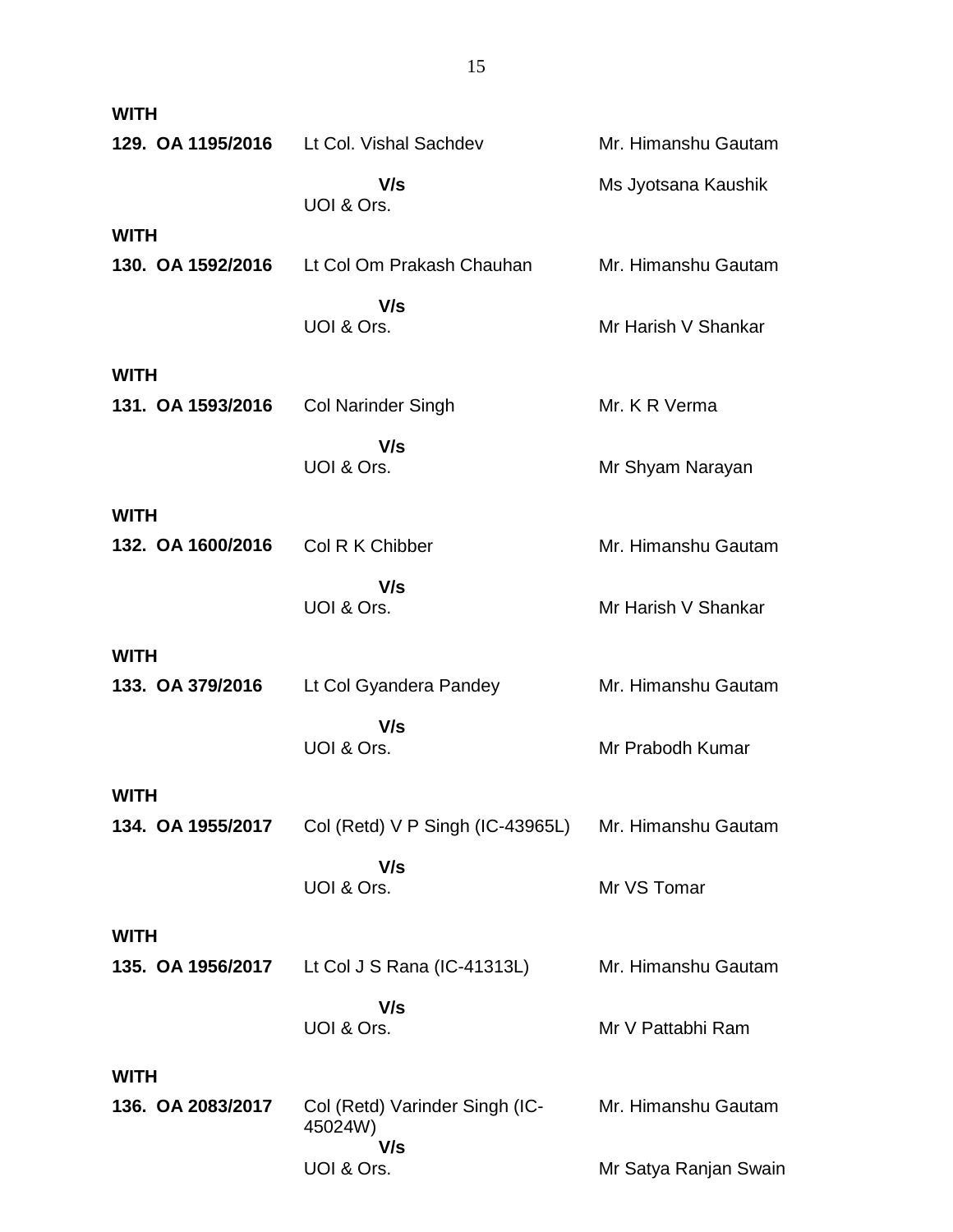| <b>WITH</b>                  |                                                           |                        |
|------------------------------|-----------------------------------------------------------|------------------------|
| 137. OA 1937/2017            | Col (Retd) J S Dalal (IC-42932N)                          | Mr. K R Verma          |
|                              | V/s<br>UOI & Ors.                                         | Mr. Arvind Patel       |
| <b>WITH</b>                  |                                                           |                        |
| 138. OA 798/2018             | IC-42148A Col (Retd.) Balvinder<br>Singh<br>V/s           | Mr. Himanshu Gautam    |
|                              | UOI & Ors.                                                | Mr. A. K. Gautam       |
| 139. OA 56/2017<br>with      | Col Raghunath Govind Iyer (Retd.) Ms. Archana Ramesh      |                        |
| MA 50/2017                   | V/s<br>UOI & Ors.                                         | Mr. Prabodh Kumar      |
| 140. OA 1029/2017<br>with    | Ex Sgt K C Dutta                                          | Mr V S Kadian          |
| MA 791/2017                  | V/s<br>UOI & Ors.                                         | Mr. Anil Gautam        |
| 141. OA 1304/2017            | Ex Sub Chandra Pal                                        | Mr V S Kadian          |
|                              | V/s<br>UOI & Ors.                                         | Mr Avdhesh Kumar Singh |
| 142. OA 1923/2017            | Wg Cdr Bharat Malik (23007-R)                             | Mr. Ajit Kakkar        |
|                              | V/s<br>UOI & Ors.                                         | Ms Barkha Babbar       |
| <b>WITH</b>                  |                                                           |                        |
| 143. OA 1579/2017<br>with MA | Gp Capt AVR Reddy (No.21167-S) Mr. Ajit Kakkar            |                        |
| 1180/2017                    | V/s<br>UOI & Ors.                                         | Ms Barkha Babbar       |
| <b>WITH</b>                  |                                                           |                        |
| 144. OA 1580/2017            | No. 21659-R Gp Capt Praduman<br><b>Kumar Singh</b><br>V/s | Mr. Ajit Kakkar        |
|                              | UOI & Ors.                                                | Ms Barkha Babbar       |
| 145. OA 251/2018             | No. 10150902X Hav Patil Shivaji<br>Anandrao               | Ms. Archana Ramesh     |
|                              | V/s<br>UOI & Ors.                                         | Mr. Shyam Narayan      |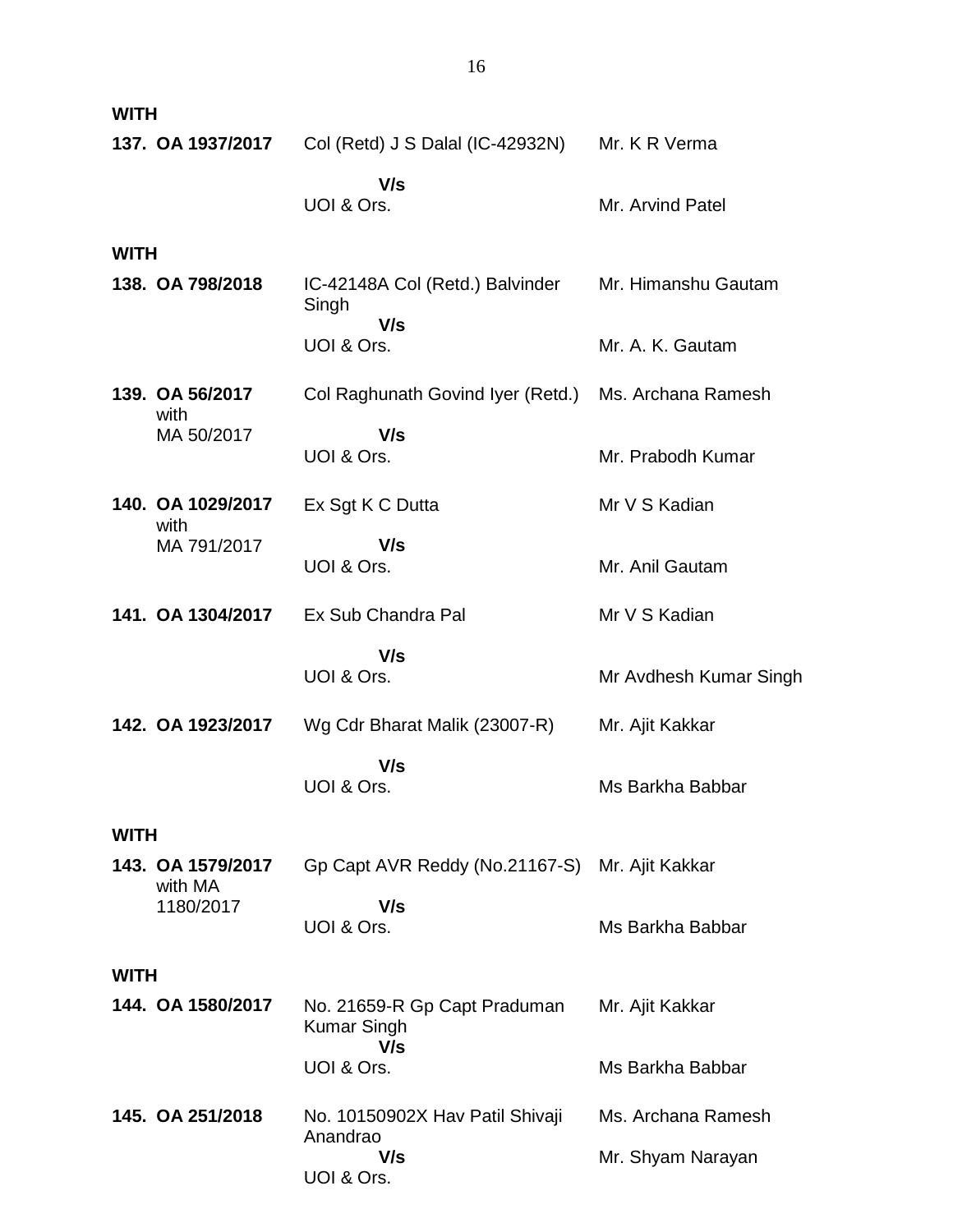| 146. OA 396/2018                         | JC-760829X Sub Mala Ram                                            | Mr. V S Kadian               |
|------------------------------------------|--------------------------------------------------------------------|------------------------------|
|                                          | V/s<br>UOI & Ors.                                                  | Dr. Vijendra Singh Mahndiyan |
| 147. OA 1028/2018                        | No.3005891A Hav (PA) Trilok<br>Singh<br>V/s                        | Mr. Ankur Chhibber           |
|                                          | UOI & Ors.                                                         | Mr Rajesh Kumar Das          |
| 148. OA 1070/2018                        | Gp Capt J P Tayal (Retd)<br>(No.11218) & Ors.<br>V/s               | Mr. A K Aggarwal             |
|                                          | UOI & Ors.                                                         | Mr Avdhesh Kumar Singh       |
| 149. OA 1123/2018                        | Ex MWO (Hony Flt Lt) Jacob KJ<br>(No 653932-L)<br>V/s              | Mr US Maurya                 |
|                                          | UOI & Ors.                                                         | Dr. Vijendra Singh Mahndiyan |
| 150. OA 1182/2018<br>with<br>MA 707/2019 | JC-761059H Sub Mahendra Lal<br>Shrivastava (Retd)<br>V/s           | Mr. SS Pandey                |
|                                          | UOI & Ors.                                                         | Mr. Avdesh Kumar Singh       |
| 151. OA 1314/2018                        | JC-377492H Sub Sattaru<br>Lakshmana Rao                            | Mr. SS Pandey                |
|                                          | V/s<br>UOI & Ors.                                                  | None                         |
| 152. OA 1443/2018                        | <b>JWO Rama Nuj Mishra (No</b><br>729503T)                         | Mr. VS Kadian                |
|                                          | V/s<br>UOI & Ors.                                                  | Dr. Vijendra Singh Mahndiyan |
| 153. OA 1545/2018                        | JC-760866L Ex Sub Tilak Raj                                        | Mr. VS Kadian                |
|                                          | V/s                                                                |                              |
|                                          | UOI & Ors.                                                         | Ms. Barkha Babber            |
| 154. OA 1777/2018                        | Hav (ACP Nb Sub) (PA) Nikhil<br>Nayan (Retd) (No 14654665X)<br>V/s | Mr Ankur Chhibber            |
|                                          | UOI & Ors.                                                         | Mr. V S Tomar                |
| 155. OA 1970/2018<br>with<br>MA 61/2020  | <b>HMT Mahendra Pal Singh</b><br>(14666223L)<br>V/s                | Mr. Ajit Kakkar              |
|                                          | UOI & Ors.                                                         | Mr Prabodh Kumar             |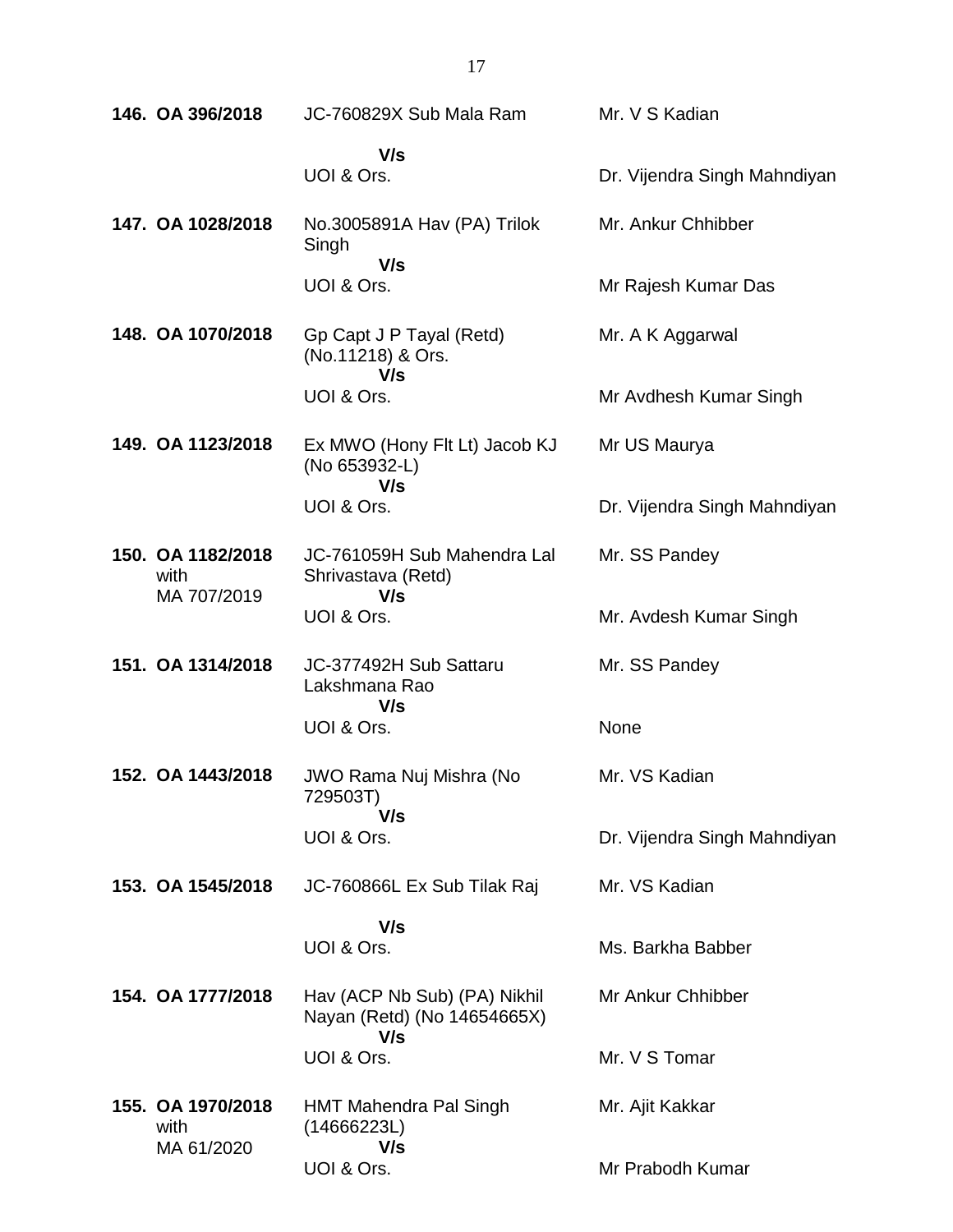| 156. OA 481/2019                         | Ex Cpl Barejia Surendra Kumar<br>Jagjivandas (No 283363)<br>V/s | Mr. US Maurya                             |
|------------------------------------------|-----------------------------------------------------------------|-------------------------------------------|
|                                          | UOI & Ors.                                                      | Dr. Vijendra Singh Mahndiyan              |
| 157. OA 623/2019<br>with<br>MA 1200/2019 | Sqn Ldr Tirtha Sen (No 14984 L)<br>(Veteran)<br>V/s             | Mr Ajai Bhalla                            |
|                                          | UOI & Ors.                                                      | Mr Anil Gautam                            |
| 158. OA 633/2019<br>with<br>MA 1214/2019 | JC-670820F Nb Sub Shambhu<br>Sharan<br>V/s                      | Mr. Indra Sen Singh/Abhishek<br>Singh     |
|                                          | UOI & Ors.                                                      | Mr. Satya Ranjan Swain                    |
| 159. OA 635/2019<br>with<br>MA 1215/2019 | No. 15476357K Hav Bhupendra<br>V/s                              | Mr. Indra Sen Singh/Abhishek<br>Singh     |
|                                          | UOI & Ors.                                                      | Mr. Tarunvir Singh Khehar                 |
| 160. OA 636/2019<br>with<br>MA 1216/2019 | No. 2490474A Hav Lekh Raj<br>V/s                                | Mr. Indra Sen Singh/Abhishek<br>Singh     |
|                                          | UOI & Ors.                                                      | None                                      |
| 161. OA 652/2019                         | Sub R Vijayabaskaran (JC<br>377489H)<br>V/s                     | Mr SS Pandey & Associates                 |
|                                          | UOI & Ors.                                                      | Mr. Shyam Narayan                         |
| 162. OA 668/2019<br>with                 | JC-760965N Sub Manoj Kumar<br>Singh                             | Mr. Virender Singh Kadian                 |
| MA 1265/2019                             | V/s<br>UOI & Ors.                                               | Mr. Avdhesh Kumar Singh                   |
| 163. OA 681/2019                         | Ex RPO Naresh Kumar                                             | Mr. AK Trivedi & Associates               |
|                                          | V/s                                                             |                                           |
|                                          | UOI & Ors.                                                      | Mr. Rajesh Kumar Das                      |
| 164. OA 699/2019                         | No. 18161-H Air Cmde S<br><b>Bhaskaran</b>                      | Mr. S S Pandey & Associates               |
|                                          | V/s<br>UOI & Ors.                                               | Mr. Karan Singh Bhati, Sr.<br><b>CGSC</b> |
| 165. OA 723/2019                         | Sub (TIFC) Ramamurthy Reddy<br>Gudla (JC 299937 P)<br>V/s       | Mr SS Pandey & Associates                 |
|                                          | UOI & Ors.                                                      | Mr. V S Tomar                             |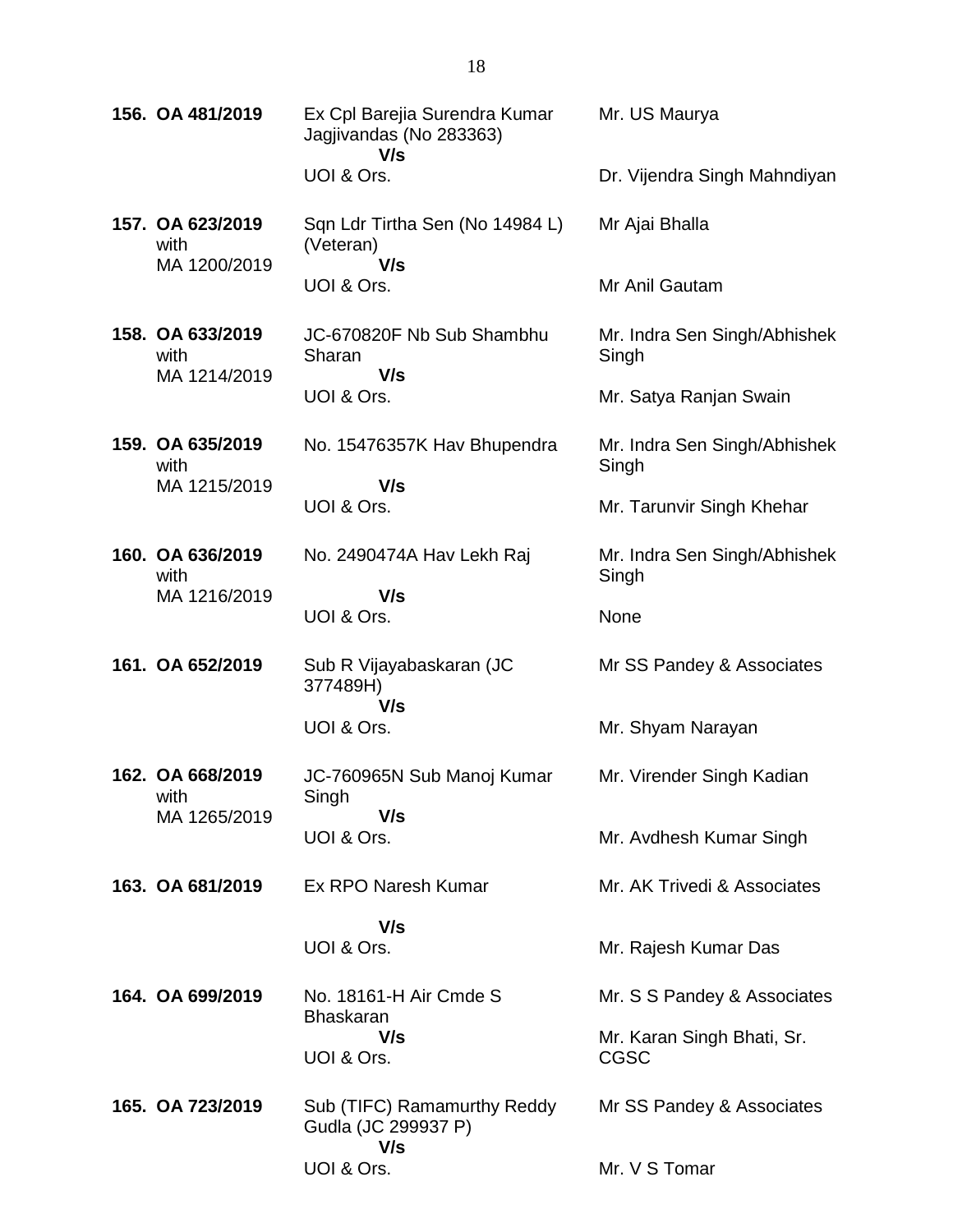| 166. OA 760/2019 |                          | JC-300112Y Sub Maj Surjeet Singh Mr. SS Pandey and<br>Chib<br>V/s | Associates                               |
|------------------|--------------------------|-------------------------------------------------------------------|------------------------------------------|
|                  |                          | UOI & Ors.                                                        | Mr. Arvind Kumar                         |
|                  | 167. OA 776/2019         | JC-341333A Nb Sub /SAC Shivjee                                    | Mr. SS Pandey & Associates               |
|                  |                          | Singh Gautam<br>V/s<br>UOI & Ors.                                 | Ms. Suman Chauhan                        |
|                  | 168. OA 809/2019         | 14682409Y Hav/Clk (SD) Harpreet<br>Singh<br>V/s                   | Mr. SS Pandey & Associates               |
|                  |                          | UOI & Ors.                                                        | Mr Shyam Narayan                         |
|                  | 169. OA 819/2019         | No 2608014Y Hav/PA Prabu Dass<br>AS<br>V/s                        | Mr. Indra Sen Singh/Abhishek<br>Singh    |
|                  |                          | UOI & Ors.                                                        | Mr. Shyam Narayan                        |
|                  | 170. OA 830/2019<br>with | Wg Cdr Sujeet Gupta (23025-T)                                     | Mr. Ajit Kakkar & Associates             |
|                  | MA 1468/2019             | V/s<br>UOI & Ors.                                                 | Dr. Vijendra Singh Mahndiyan             |
|                  | 171. OA 881/2019         | Hav (PA) Santosh Kumar<br>Maharana (No 6490237 P)<br>V/s          | Mr Indra Sen Singh and<br>Abhishek Singh |
|                  |                          | UOI & Ors.                                                        | Mr. Shyam Narayan                        |
|                  | 172. OA 1036/2019        | IC-53422M Col Akhil Rathee                                        | Mr. SS Pandey & Associates               |
|                  |                          | V/s<br>UOI & Ors.                                                 | Mr. Neeraj, CGSC                         |
|                  | 173. OA 1042/2019        | Nb Sub Sunil Kumar Yadav (JC<br>772346 M)                         | Mr Virender Singh Kadian                 |
|                  |                          | V/s<br>UOI & Ors.                                                 | Mr. D K Sabat                            |
|                  |                          |                                                                   |                                          |
|                  | 174. OA 1059/2019        | JC-338640M Sub/SAC Girjesh<br>Kumar Srivastava<br>V/s             | Mr. SS Pandey & Associates               |
|                  |                          | UOI & Ors.                                                        | Ms. Barkha Babbar                        |
|                  | 175. OA 1067/2019        | No. 14928096-W Hav Chandrejit<br>Prasad<br>V/s                    | Mr. Indra Sen Singh/Abhishek<br>Singh    |
|                  |                          | UOI & Ors.                                                        | Mr. V S Mahndiyan                        |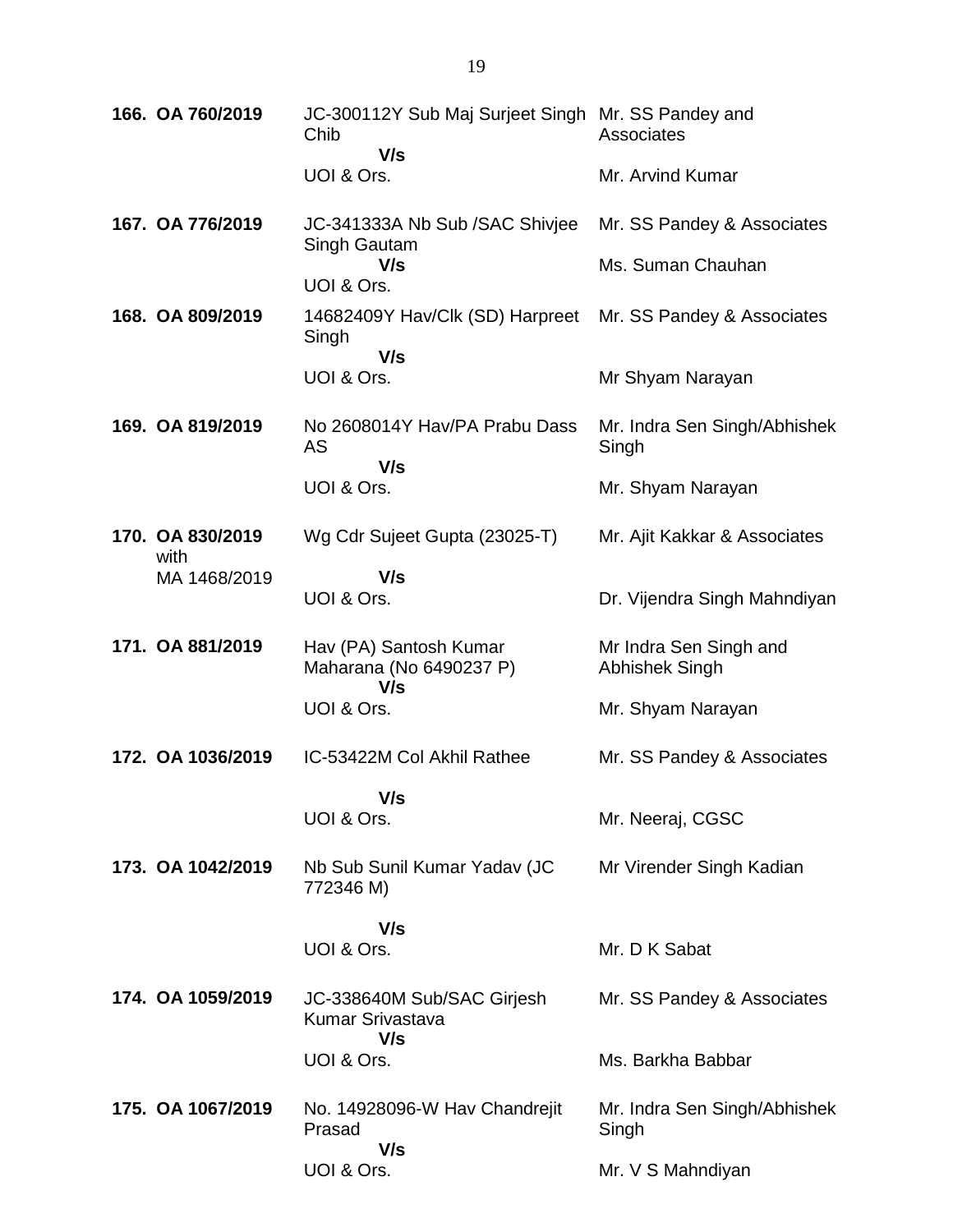| 176. OA 1072/2019                         | JC-377470K Sub Triveni Prasad<br>Pandey<br>V/s                 | Mr. SS Pandey & Associates               |
|-------------------------------------------|----------------------------------------------------------------|------------------------------------------|
|                                           | UOI & Ors.                                                     | Mr. Rajeev Kumar                         |
| 177. OA 1139/2019<br>with<br>MA 1846/2019 | Sub Maj (Hony Lt) Susanta Neogi<br>(Retd) (JC 760960 P)<br>V/s | Mr Virender Singh Kadian                 |
|                                           | UOI & Ors.                                                     | Mr. Y P Singh                            |
| 178. OA 1141/2019<br>with<br>MA 1856/2019 | Sub (TIFC) Ganganidhi R (JC<br>299429 Y)<br>V/s                | Mr SS Pandey & Associates                |
|                                           | UOI & Ors.                                                     | Mr. Arvind Kumar                         |
| 179. OA 1163/2019                         | Nb Sub (Clk SD) Mukesh Kumar<br>(JC 812391 K)<br>V/s           | Mr Indra Sen Singh &<br>Abhishek Singh   |
|                                           | UOI & Ors.                                                     | Mr. Neeraj, Sr. CGSC                     |
| 180. OA 1198/2019                         | Sub Vivek Ponnanna (JC 378689 L) Mr SS Pandey & Associates     |                                          |
|                                           | V/s<br>UOI & Ors.                                              | Ms. Jyotsna Kaushik                      |
| 181. OA 1211/2019                         | No 4366846Y Hav/PA Mohd<br>Zaheer Ahmed<br>V/s                 | Mr. Indra Sen Singh<br>/Abhishek Singh   |
|                                           | UOI & Ors.                                                     | Mr Shyam Narayan                         |
| 182. OA 1212/2019                         | No. 4080067-H Hav/PA Pramod<br>Kadam<br>V/s                    | Mr. Indra Sen Singh/Abhishek<br>Singh    |
|                                           | UOI & Ors.                                                     | Mr VS Tomar                              |
| 183. OA 1213/2019                         | No 6394127H Hav/PA Sahadat<br>Mandal<br>V/s                    | Mr. Indra Sen Singh/Abhishek<br>Singh    |
|                                           | UOI & Ors.                                                     | Mr. Y P Singh                            |
| 184. OA 1215/2019<br>with<br>MA 568/2020  | JC-670153Y Nb Sub Kamal Jit<br>Singh<br>V/s                    | Mr Indra Sen Singh /Mr<br>Abhishek Singh |
|                                           | UOI & Ors.                                                     | Mr JS Rawat                              |
| 185. OA 1278/2019<br>with                 | No 15147222F Hav Soumen Jana                                   | Mr. Indra Sen Singh/Abishek<br>Singh     |
| MA 2007/2019                              | V/s<br>UOI & Ors.                                              | Mr. V S Tomar                            |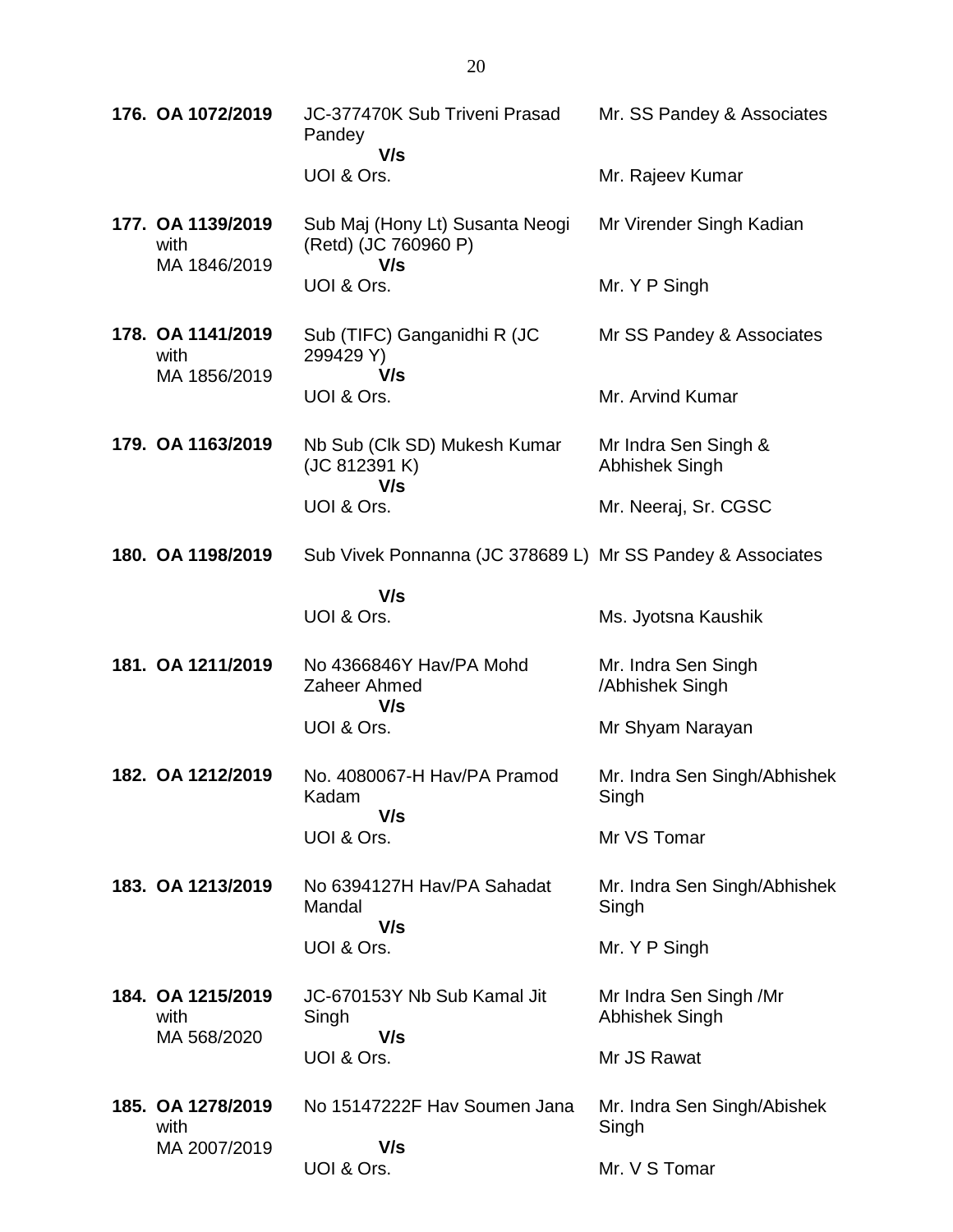| 186. OA 1304/2019<br>with<br>MA 509/2020 | No. 15155422M Hav (PA) Kuljeet<br>Singh<br>V/s                                 | Mr. Indra Sen Singh/Abhishek<br>Singh       |
|------------------------------------------|--------------------------------------------------------------------------------|---------------------------------------------|
|                                          | UOI & Ors.                                                                     | Mr. J S Rawat                               |
| 187. OA 1366/2019                        | No 14642421X Hav(PA)<br>Gurprashad<br>V/s                                      | Mr Indra Sen Singh / Abhishek<br>Singh      |
|                                          | UOI & Ors.                                                                     | None                                        |
| 188. OA 1416/2019<br>with<br>MA 93/2020  | Sub C Bhupatbhai Madhubhai (JC- Mr Ajit Kakkar & Associates<br>763000F)<br>V/s |                                             |
|                                          | UOI & Ors.                                                                     | Ms. Jyotsna Kaushik                         |
| 189. OA 1426/2019                        | Gp Capt DK Vats (NO 22545S)                                                    | Mr. Ajit Kakkar                             |
|                                          | V/s<br>UOI & Ors.                                                              | Mr. Neeraj, Sr. CGSC                        |
| 190. OA 1427/2019                        | JC-761297P Sub Babu Ranjan<br>Uralath (Retd)                                   | Mr SS Pandey & Associates                   |
|                                          | V/s<br>UOI & Ors.                                                              | Mr. Arvind Kumar                            |
| 191. OA 1470/2019                        | No 15153260N Hav (PA) Lalmani<br>Kumar<br>V/s                                  | Mr. Indra Sen Singh & Mr.<br>Abhishek Singh |
|                                          | UOI & Ors.                                                                     | Mr. Neeraj, Sr CGSC                         |
| 192. OA 1482/2019                        | No. 15476480-H Hav (PA) Annaray Mr. Indra Sen Singh/Abhishek<br>Ankoli<br>V/s  | Singh                                       |
|                                          | UOI & Ors.                                                                     | Mr. A K Gautam                              |
| 193. OA 1703/2019                        | Hav M Kumar (No 14651134 P)                                                    | Mr Virender Singh Kadian                    |
|                                          | V/s<br>UOI & Ors.                                                              | Mr. Arvind Patel                            |
|                                          |                                                                                |                                             |
| 194. OA 1781/2019                        | Sub (AIG) Prasanta Kumar Mishra<br>(JC 301467 W)<br>V/s                        | Mr SS Pandey & Associates                   |
|                                          | UOI & Ors.                                                                     | Mr. V S Tomar                               |
| 195. OA 1790/2019                        | JC-299941X Sub (TIFC) Janardan<br>Singh Yadav<br>V/s                           | Mr. S S Pandey & Associates                 |
|                                          | UOI & Ors.                                                                     | Mr. Shyam Narayan                           |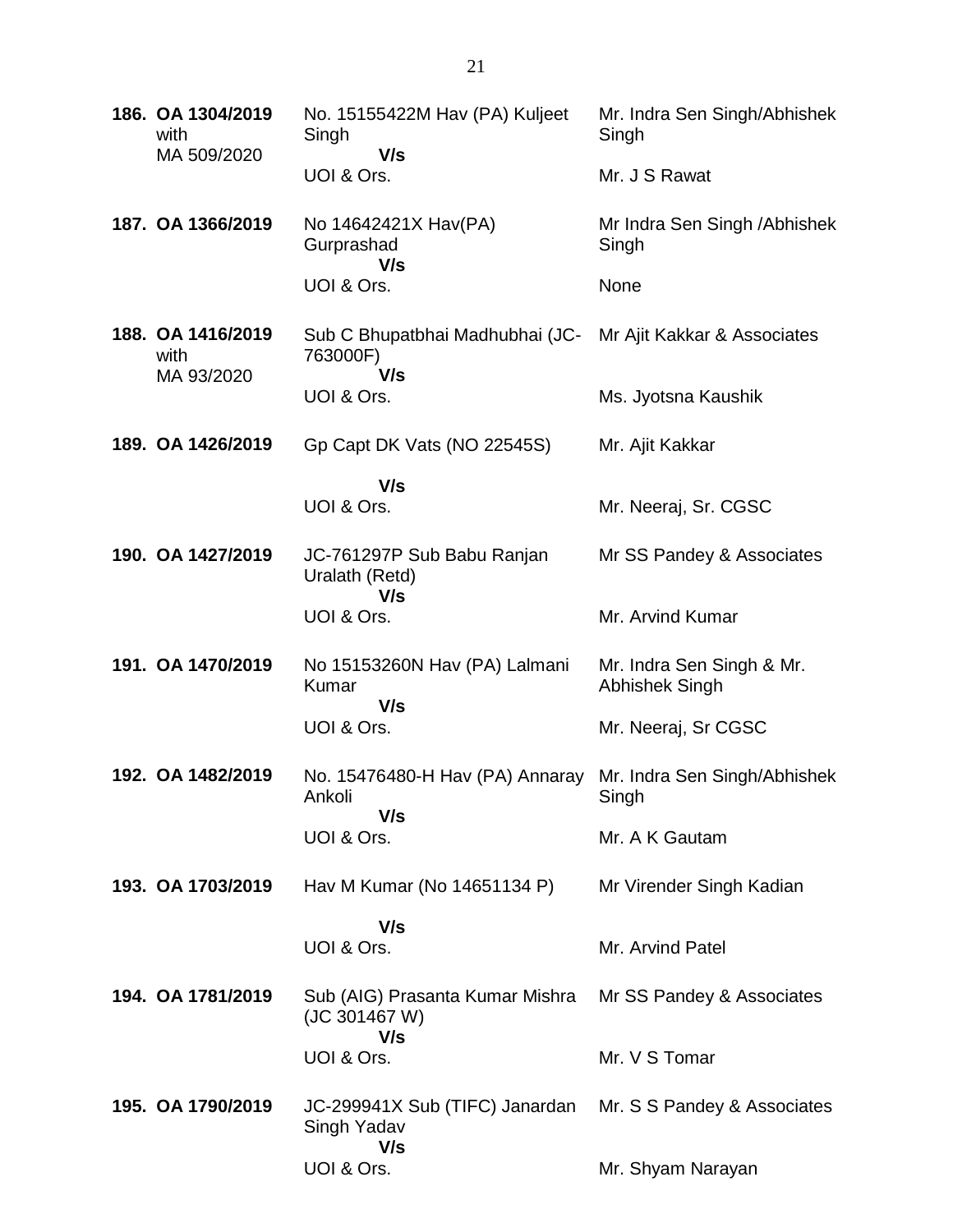| 196. OA 1791/2019<br>with<br>MA 738/2020 | JC-271663Y Sub (AIG) Rajinder<br>Singh<br>V/s                | Mr. SS Pandey & Associates             |
|------------------------------------------|--------------------------------------------------------------|----------------------------------------|
|                                          | UOI & Ors.                                                   | Mr. Prabodh Kumar                      |
| 197. OA 1811/2019                        | No. 4480611-M Hav/Clk (SD)<br>Joginder Singh (Retd.)<br>V/s  | Mr. Indra Sen Singh/Abhishek<br>Singh  |
|                                          | UOI & Ors.                                                   | Mr. Neeraj, Sr. CGSC                   |
| 198. OA 1830/2019                        | Hav/PA Navin Kumar (No 4569322<br>M)<br>V/s                  | Mr Indra Sen Singh &<br>Abhishek Singh |
|                                          | UOI & Ors.                                                   | Mr. Arvind Patel                       |
| 199. OA 1838/2019                        | JC-672610A Nb Sub (PA) Sham<br>Singh<br>V/s                  | Mr. Indra Sen Singh<br>/Abhishek Singh |
|                                          | UOI & Ors.                                                   | Mr. V S Tomar                          |
| 200. OA 1891/2019                        | No 15670881L Hav Ran Singh                                   | Mr. Rajendra Kumar                     |
|                                          | V/s<br>UOI & Ors.                                            | Mr. Y P Singh                          |
| 201. OA 1903/2019                        | JC-671469X Nb Sub (PA) Vinod<br>Kumar<br>V/s                 | Mr Indra Sen Singh/Abhishek<br>Singh   |
|                                          | UOI & Ors.                                                   | Mr. Arvind Patel                       |
| 202. OA 2143/2019                        | JC-761449L Sub N Murugan                                     | Mr. Virender Singh Kadian              |
|                                          | V/s<br>UOI & Ors.                                            | Mr. Arvind Patel                       |
| 203. OA 54/2020                          | Sub Baikuntha Barik (JC-762976Y)                             | Mr Ved Prakash                         |
|                                          | V/s<br>UOI & Ors.                                            | Mr. Avdhesh Kumar Singh                |
| 204. OA 274/2020                         | Hony Subedar Major Beer Singh<br>(Retd) (JC 762390 H)<br>V/s | Ms Pallavi Awasthi                     |
|                                          | UOI & Ors.                                                   | Mr. Rajeev Kumar                       |
| 205. OA 419/2020<br>with<br>MA 1173/2020 | JC-377795X Hony Capt (JENE)<br>Mandeep Singh (Retd.)<br>V/s  | Mr. S S Pandey & Associates            |
|                                          | UOI & Ors.                                                   | Mr. Anil Gautam                        |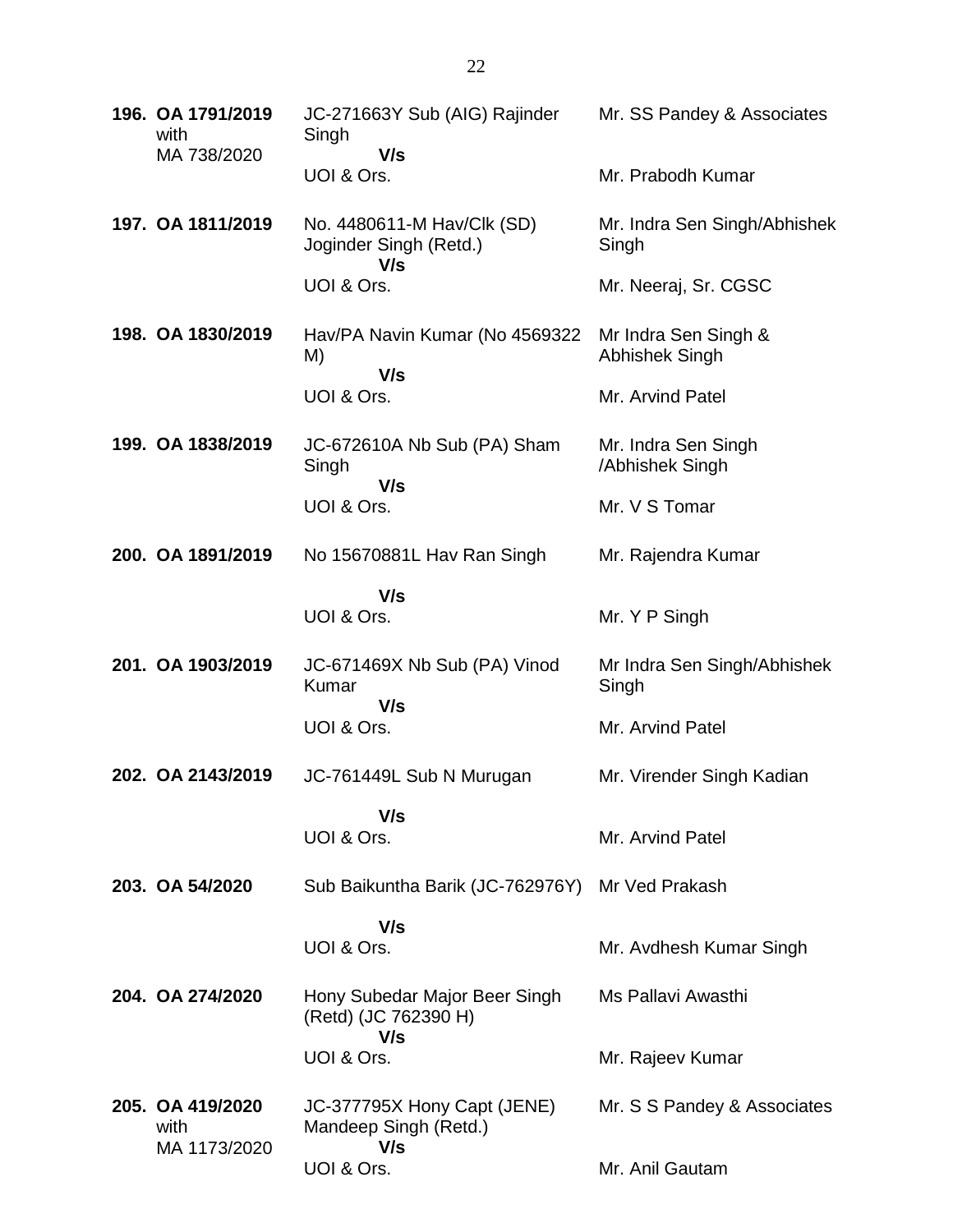| 206.  OA 420/2020 | Hav/Clk Vijeesh R (No 14669758) | Mr Manoj Kr Gupta |
|-------------------|---------------------------------|-------------------|
|                   |                                 |                   |

 **V/s** UOI & Ors.

Mr. V S Tomar

### **MATTERS SCHEDULED FOR 29 SEP 2020**

| <u>S.</u><br><u>No.</u> | <u>Case No.</u>                          | <b>Parties Name</b>                                                           | <b>Advocate for Petitioner /</b><br><b>Respondents</b>     |
|-------------------------|------------------------------------------|-------------------------------------------------------------------------------|------------------------------------------------------------|
|                         | <b>PLEADINGS NOT COMPLETE</b>            |                                                                               |                                                            |
|                         | 207. OA 239/2020                         | Cpl Gajanand Kirodiwal (No 959883 Mr Ajit Kakkar, Madhuri Koli &<br>R)<br>V/s | Alpana Yadav                                               |
|                         |                                          | UOI & Ors.                                                                    | Mr. Ashok Chiatanya for R 1-3<br>& Mr Vikas Kochar for R-4 |
|                         | 208. OA 285/2020<br>with<br>MA 1529/2020 | Sep (GD) Rabi Kumar<br>Bishwakarma Ghate (No 3986846<br>F)                    | Mr Veerendra Mohan                                         |
|                         |                                          | V/s<br>UOI & Ors.                                                             | Mr. Karan Singh Bhati, Sr<br><b>CGSC</b>                   |
|                         | 209. OA 286/2020                         | No 1489650K Sep (GD)<br>Khumukcham Nongyai Singh<br>V/s                       | Mr Veerendra Mohan                                         |
|                         |                                          | UOI & Ors.                                                                    | Mr. Ashok Chaitanya                                        |
|                         | 210. OA 296/2020                         | Nk Krishan (DSC) (No 1573872K)                                                | Mr Indra Sen Singh &<br>Abhishek Singh                     |
|                         |                                          | V/s<br>UOI & Ors.                                                             | Mr. V Pattabhi Ram                                         |
|                         | 211. OA 355/2020<br>with<br>MA 1530/2020 | No 88124F Cdr Seshagiri Rao<br>Voleti (Retd)<br>V/s                           | Mr. Harshvardhan                                           |
|                         |                                          | UOI & Ors.                                                                    | Mr JS Yadav                                                |
| <b>WITH</b>             |                                          |                                                                               |                                                            |
|                         | 212. OA 377/2020<br>with<br>MA 1531/2020 | NO 85104T Cdr Bijendra Singh<br>(Retd)<br>V/s                                 | Mr. Harshvardhan                                           |
|                         |                                          | UOI & Ors.                                                                    | Mr Karan Singh Bhati, Sr<br><b>CGSC</b>                    |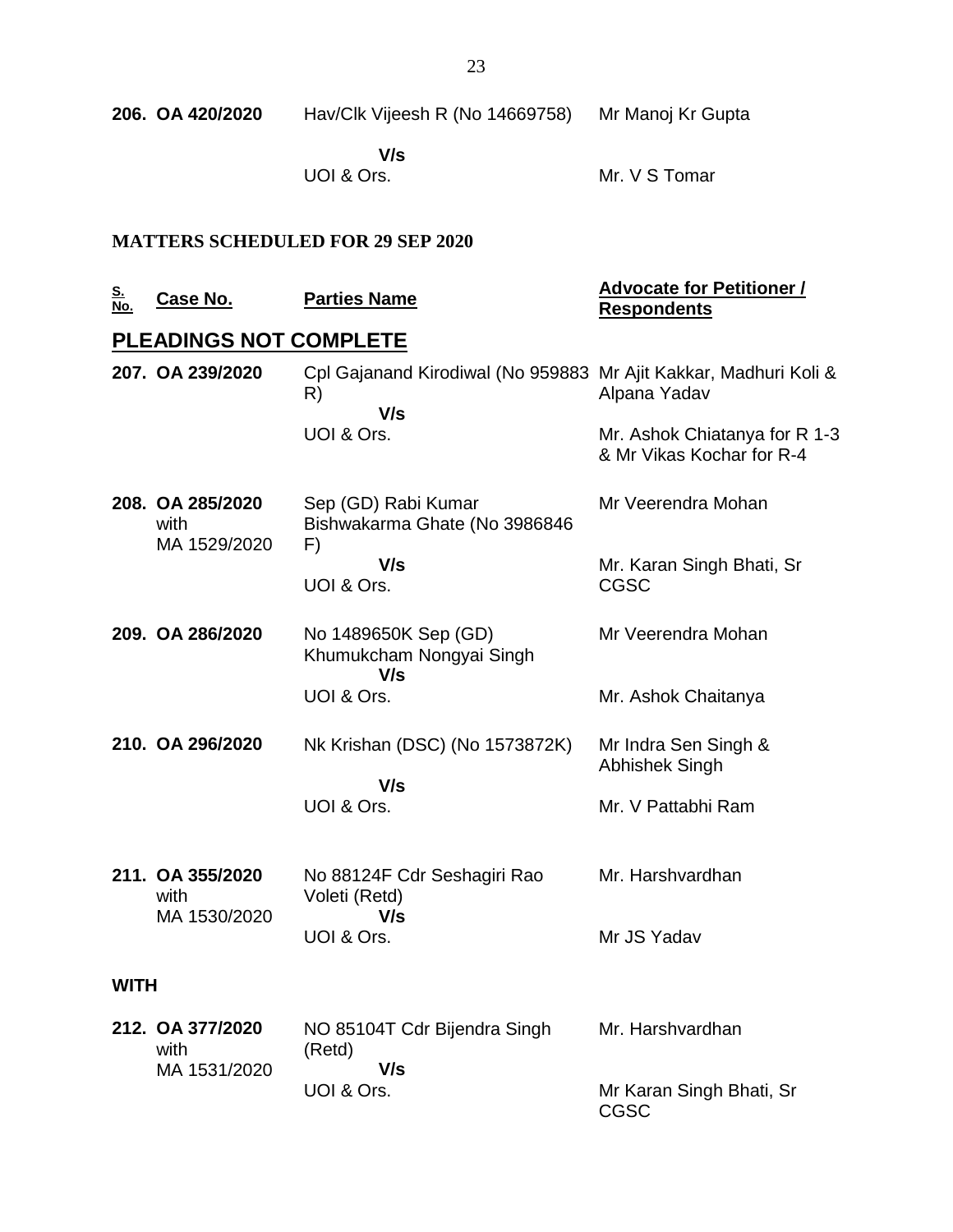| 213. OA 560/2020 |                             | No. 2592192-P Nk/DSC Geddam<br>Rama Rao<br>V/s | Mr. U S Maurya                                                                           |
|------------------|-----------------------------|------------------------------------------------|------------------------------------------------------------------------------------------|
|                  |                             | UOI & Ors.                                     | Dr. Vijendra Singh Mahndiyan                                                             |
|                  | 214. OA 562/2020            | Sepoy Ashish Kumar (13964463M)                 | Ms. Archana Ramesh                                                                       |
|                  |                             | V/s<br>UOI & Ors.                              | Mr. Ashok Chaitanya                                                                      |
| <b>WITH</b>      |                             |                                                |                                                                                          |
|                  | 215. OA 854/2020            | Naik Rakesh Singh (2988965-A)                  | Ms. Archana Ramesh                                                                       |
|                  |                             | V/s<br>UOI & Ors.                              | Mr. V S Tomar                                                                            |
|                  | 216. OA 578/2020            | Gp Capt A Jhaver (No 19566)                    | Mr Ajit Kakkar & Associates                                                              |
|                  |                             | V/s<br>UOI & Ors.                              | Dr Vijendra Singh Mahndiyan                                                              |
|                  | 217. OA 582/2020            | IC-83936Y Lt Ajay Kumar                        | Mr. Ajit Kakkar & Associates                                                             |
|                  |                             | V/s<br>UOI & Ors.                              | Mr Satya Ranjan Swain                                                                    |
|                  | <b>PLEADINGS COMPLETE</b>   |                                                |                                                                                          |
|                  | 218. OA 76/2015             | Capt. Ayyanar Muralidhar                       | Mr. Sukhjinder Singh                                                                     |
|                  |                             | V/s<br>UOI & Ors.                              | Mr Karan Singh Bhati, Sr<br>CGSC with Mr Shyam<br>Narayan for R 1-2, None for R<br>3 & 4 |
|                  | 219. OA 902/2015<br>with    | Hav K Santhalingam (Retd)                      | Ms. Archana Ramesh                                                                       |
|                  | MA 2129/2018 &<br>2131/2018 | V/s<br>UOI & Ors.                              | Mr VS Tomar                                                                              |
|                  | 220. OA 640/2016            | <b>Brig Sunil Vaze</b>                         | Mr. Rajiv Manglik                                                                        |
|                  |                             | V/s<br>UOI & Ors.                              | Dr Vijendra Singh Mahndiyan<br>for R 1-3, Mr Harish V<br>Shankar for R-4                 |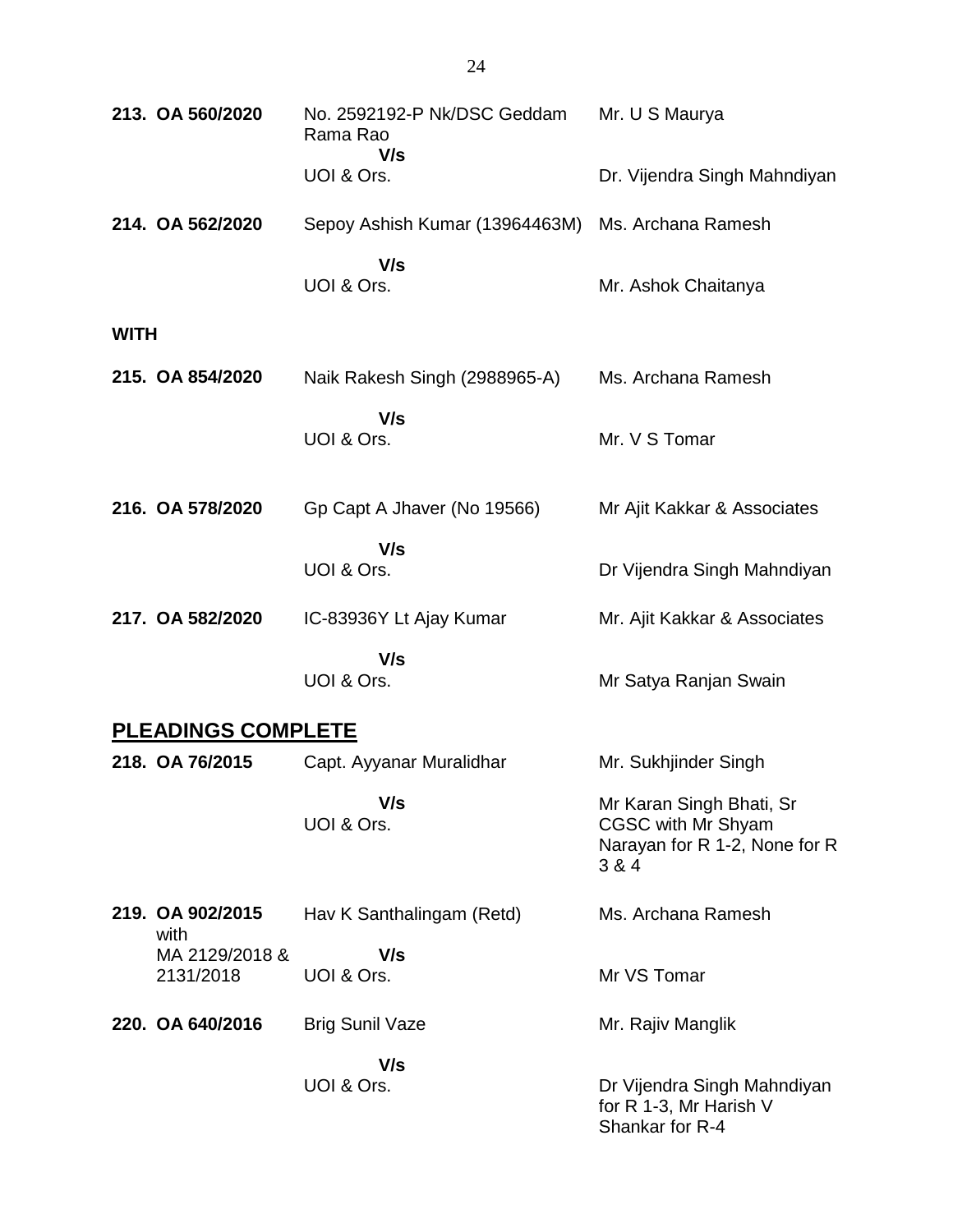| 221. OA 1284/2016 |                                      | Lt Col Manohar Reddy                                  | Ms. Tinu Bajwa & Mr. I S<br>Yadav |
|-------------------|--------------------------------------|-------------------------------------------------------|-----------------------------------|
|                   |                                      | V/s                                                   |                                   |
|                   |                                      | UOI & Ors.                                            | Mr Harish V Shankar               |
| <b>WITH</b>       |                                      |                                                       |                                   |
|                   | 222. OA 1200/2018<br>with MA         | Lt Col Ranjit Singh (SL-04543K)                       | Mr.IS Yadav                       |
|                   | 1580/2018                            | V/s                                                   |                                   |
|                   |                                      | UOI & Ors.                                            | Mr. J S Yadav                     |
|                   | 223. OA 331/2018                     | Ex Cpl Sachin Kumar Solanki                           | Mr. Manoj Kumar Gupta             |
|                   |                                      | V/s                                                   |                                   |
|                   |                                      | UOI & Ors.                                            | Mr VS Tomar for R 1 & 2           |
|                   | 224. OA 1078/2018<br>(TA 6/2013 (RB) | Lt Col Ravinder Singh (IC-52354 X) Ms. Archana Ramesh |                                   |
|                   | Kolkata)                             | V/s                                                   |                                   |
|                   |                                      | UOI & Ors.                                            | Ms Jyotsana Kaushik               |
|                   | 225. OA 1924/2019                    | Sep/DSC Rajni Kant Pandey (No<br>4271506L)            | Mr US Maurya                      |
|                   |                                      | V/s                                                   |                                   |
|                   |                                      | UOI & Ors.                                            | Mr. J S Rawat                     |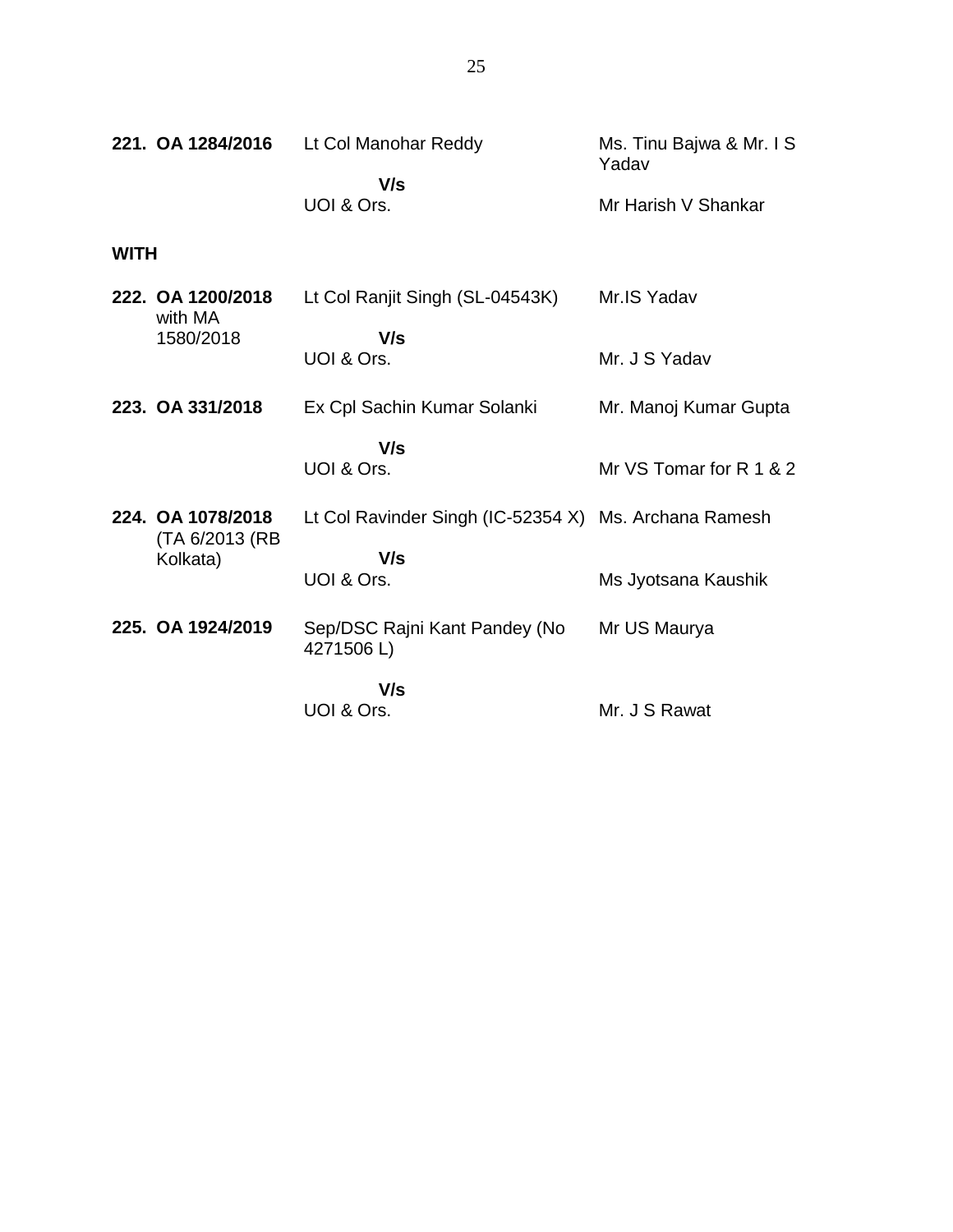# **ARMED FORCES TRIBUNAL, PRINCIPAL BENCH, NEW DELHI LIST OF BUSINESS**

**Date: 29-09-2020**

**Timing: 10:30 AM to 01.00 PM & 02.00 PM to 04.30 PM**

## **COURT No. 2 (Ground Floor)**

#### **CORAM:**

#### **HON'BLE MS. JUSTICE SUNITA GUPTA HON'BLE AIR MARSHAL B.B.P. SINHA**

#### **MATTERS SCHEDULED FOR 15 SEP 2020**

| <u>S.<br/>No.</u>                        | <u>Case No.</u>          | <b>Parties Name</b>                                                   | <b>Advocate for Petitioner /</b><br><b>Respondents</b> |  |  |
|------------------------------------------|--------------------------|-----------------------------------------------------------------------|--------------------------------------------------------|--|--|
|                                          | <b>ADMISSION MATTERS</b> |                                                                       |                                                        |  |  |
| 1.                                       | OA 884/2019              | Hony Nb Sub Ram Lal (Retd) (No<br>6638338 X)<br>V/s                   | Mr SS Pandey & Associates                              |  |  |
|                                          |                          | UOI & Ors.                                                            | Ms. Jyotsna Kaushik                                    |  |  |
| 2.                                       | OA 1466/2019<br>with     | Maj Amar Sinha (Retd) (IC-35524A)                                     | Mr. Ajit Kakkar                                        |  |  |
|                                          | MA 2374/2019             | V/s<br>UOI & Ors.                                                     | Mr. Ashok Chaitanya                                    |  |  |
| 3.                                       | OA 1120/2020             | Ex Nk/DSC Shyam Narain Singh<br>Yadava (No 14368280M)<br>V/s          | Mr U S Maurya                                          |  |  |
|                                          |                          | UOI & Ors.                                                            | Mr. S D Windlesh                                       |  |  |
| 4.                                       | OA 1121/2020             | Ex Nk/DSC Virendra Kumar Sharma (No Mr U S Maurya<br>1072710K)<br>V/s |                                                        |  |  |
|                                          |                          | UOI & Ors.                                                            | Ms. Suman Chauhan                                      |  |  |
| <b>MATTERS SCHEDULED FOR 29 SEP 2020</b> |                          |                                                                       |                                                        |  |  |
|                                          | <b>For Judgement</b>     |                                                                       |                                                        |  |  |

| 5. | TA 1/2017    | Ex Cpl Mohitosh Kumar Sharma | Mr. V S Kadian   |
|----|--------------|------------------------------|------------------|
|    | with         | (No.791309)                  |                  |
|    | MA 894/2017, |                              |                  |
|    | MA895/2017 & | V/s                          |                  |
|    | MA 757/2019  | UOI & Ors.                   | Ms Barkha Babbar |
|    | WP(C)        |                              |                  |
|    | 7246/2016    |                              |                  |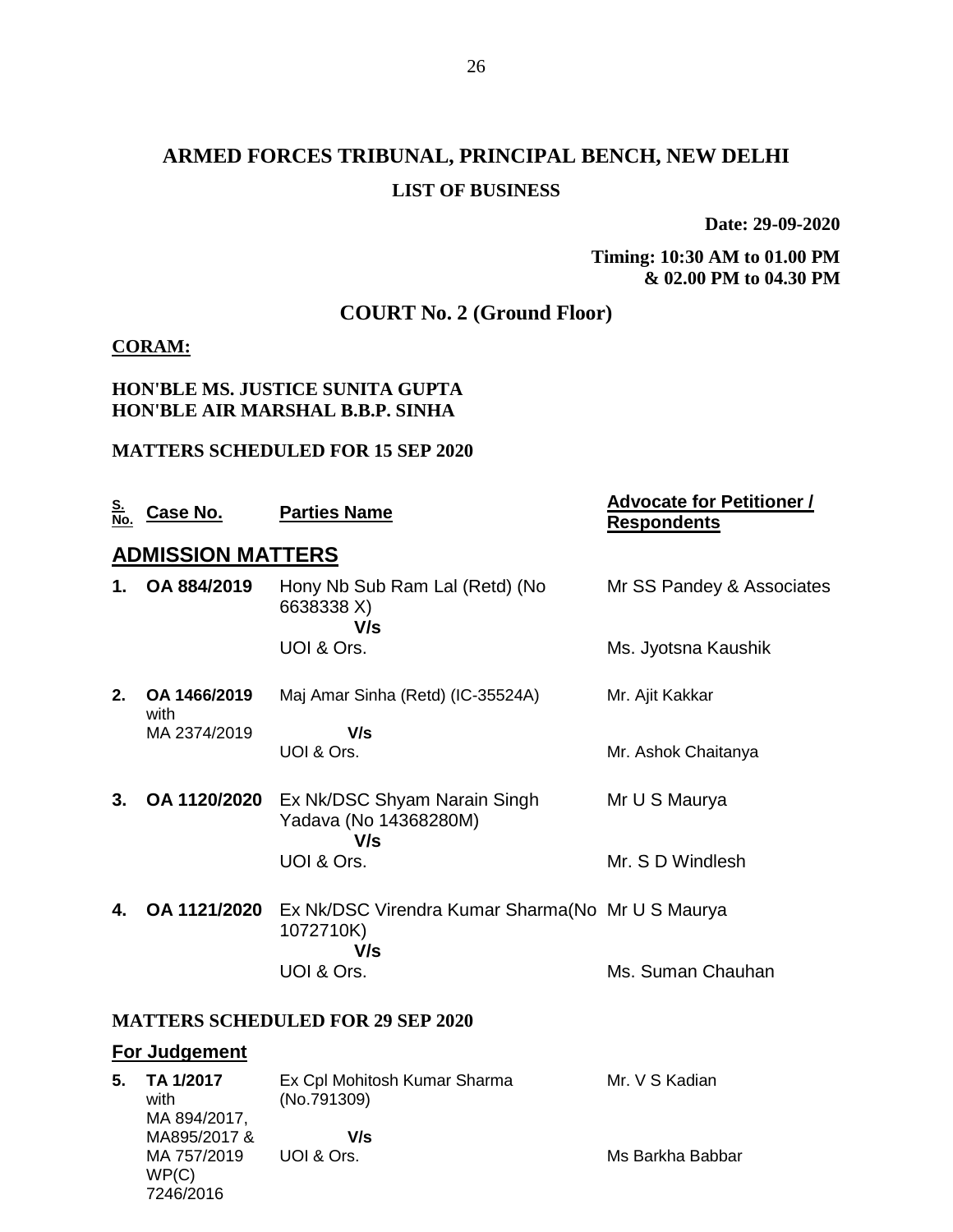| <b>WITH</b> |                                                                            |                                              |                                         |
|-------------|----------------------------------------------------------------------------|----------------------------------------------|-----------------------------------------|
| 6.          | TA 2/2017<br>with<br>MA 896/2017 &<br>MA 897<br>(WP(C)<br>7281/2016)       | Om Prakash Yadav<br>V/s<br>UOI & Ors.        | V S Kadian<br>Ms Barkha Babbar          |
| WITH        |                                                                            |                                              |                                         |
| 7.          | TA 3/2017<br>with<br>MA 898/2017 &<br>MA 899/2017<br>(WP(C))<br>7219/2016) | Ashit Kumar Mishra<br>V/s<br>UOI & Ors.      | Mr. V S Kadian<br>Ms Barkha Babbar      |
| WITH        |                                                                            |                                              |                                         |
| 8.          | TA 4/2017<br>MA 900/2017 &<br>MA 901/2017<br>(WP(C)<br>7250/2016)          | Dinesh Kumar Sharma<br>V/s<br>UOI & Ors.     | Mr. V S Kadian<br>Ms Barkha Babbar      |
| <b>WITH</b> |                                                                            |                                              |                                         |
| 9.          | TA 5/2017<br>MA 902/2017 &<br>MA 903/2017<br>(WP(C))<br>7248/2016)         | Swami Nath Prasad<br>V/s<br>UOI & Ors.       | Mr. V S Kadian<br>Ms Barkha Babbar      |
| WITH        |                                                                            |                                              |                                         |
| 10.         | TA 6/2017<br>MA 904/2017 &<br>MA 905/2017<br>(WP(C)<br>7251/2016)          | Subhash Chandra Tiwari<br>V/s<br>UOI & Ors.  | Mr. V S Kadian<br>Ms Barkha Babbar      |
| WITH        |                                                                            |                                              |                                         |
| 11.         | TA 7/2017<br>MA 906/2017 &<br>MA 907/2017<br>(WP(C))<br>7221/2016)         | Sonu Kumar Dubey<br>V/s<br>UOI & Ors.        | Mr. V S Kadian<br>Ms Barkha Babbar      |
| WITH        |                                                                            |                                              |                                         |
| 12.         | OA 1996/2017<br>with MA<br>1522/2017                                       | Anurag (Ex Cpl 743598F)<br>V/s<br>UOI & Ors. | Ms. Pallavi Awasthi<br>Ms Barkha Babbar |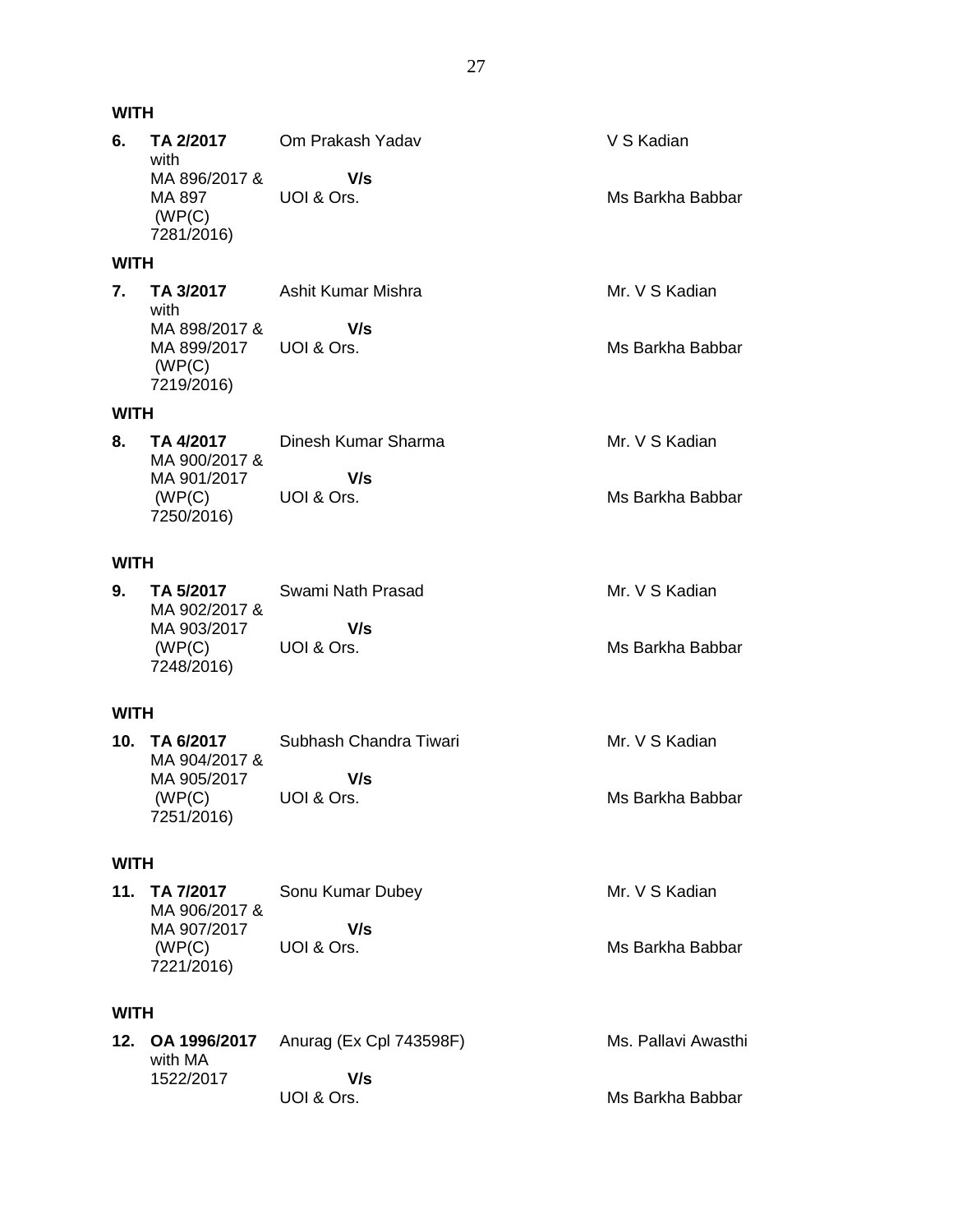## **ADMISSION MATTERS**

|    | 13. OA 1251/2020                           | MWO Brahma Deo Singh (Retd) (No<br>672494)                         | Mr Manoj Kr Gupta           |
|----|--------------------------------------------|--------------------------------------------------------------------|-----------------------------|
|    |                                            | V/s<br>UOI & Ors.                                                  | None                        |
|    | 14. OA 1252/2020                           | 671657A Ex MWO Tri Bhuwan Singh                                    | Mr Virender Singh Kadian    |
|    |                                            | V/s<br>UOI & Ors.                                                  | None                        |
|    | 15. OA 1256/2020<br>with                   | Ex Sgt Madhusudan Mishra (769032-T)                                | Mr Virender Singh Kadian    |
|    | MA 1483/2020                               | V/s<br>UOI & Ors.                                                  | None                        |
|    | 16. OA 1257/2020<br>with                   | Ex Sgt Arvind Kumar (707517 T)                                     | Mr Durgesh Kumar Sharma     |
|    | MA 1484/2020                               | V/s<br>UOI & Ors.                                                  | None                        |
|    | 17. OA 1260/2020<br>with<br>MA 1495/2020   | No 8374850P Ex WO Gori Shankar<br>(707517)                         | Mr S Krishna Murthy         |
|    | (OA<br>2644/2018(RB<br>Chandigarh)         | V/s<br>UOI & Ors.                                                  | None                        |
|    | 18. OA 1273/2020<br>with<br>MA 1520/2020   | Ex Sgt Dinesh Suryabhan Dhankne (No<br>764281 G)                   | Mr Durgesh Kumar Sharma     |
|    |                                            | V/s<br>UOI & Ors.                                                  | None                        |
|    | 19.   OA 1274/2020<br>with<br>MA 1521/2020 | CPO Mohanan Moppila Valappil (141515A) Mr Manoj Kr Gupta<br>(Retd) |                             |
|    |                                            | V/s<br>UOI & Ors.                                                  | None                        |
|    |                                            |                                                                    |                             |
| 20 | OA 1275/2020                               | Ex CDT Ashish Kaushik (3579 D)                                     | Mr Ajit Kakkar & Associates |
|    |                                            | V/s<br>UOI & Ors.                                                  | None                        |
| 21 | OA 1276/2020<br>with<br>MA 1522/2020       | Ex RIS Virendra Pratap Yadav<br>(JC_244324P)                       | Mr Virender Singh Kadian    |
|    |                                            | V/s<br>UOI & Ors.                                                  | None                        |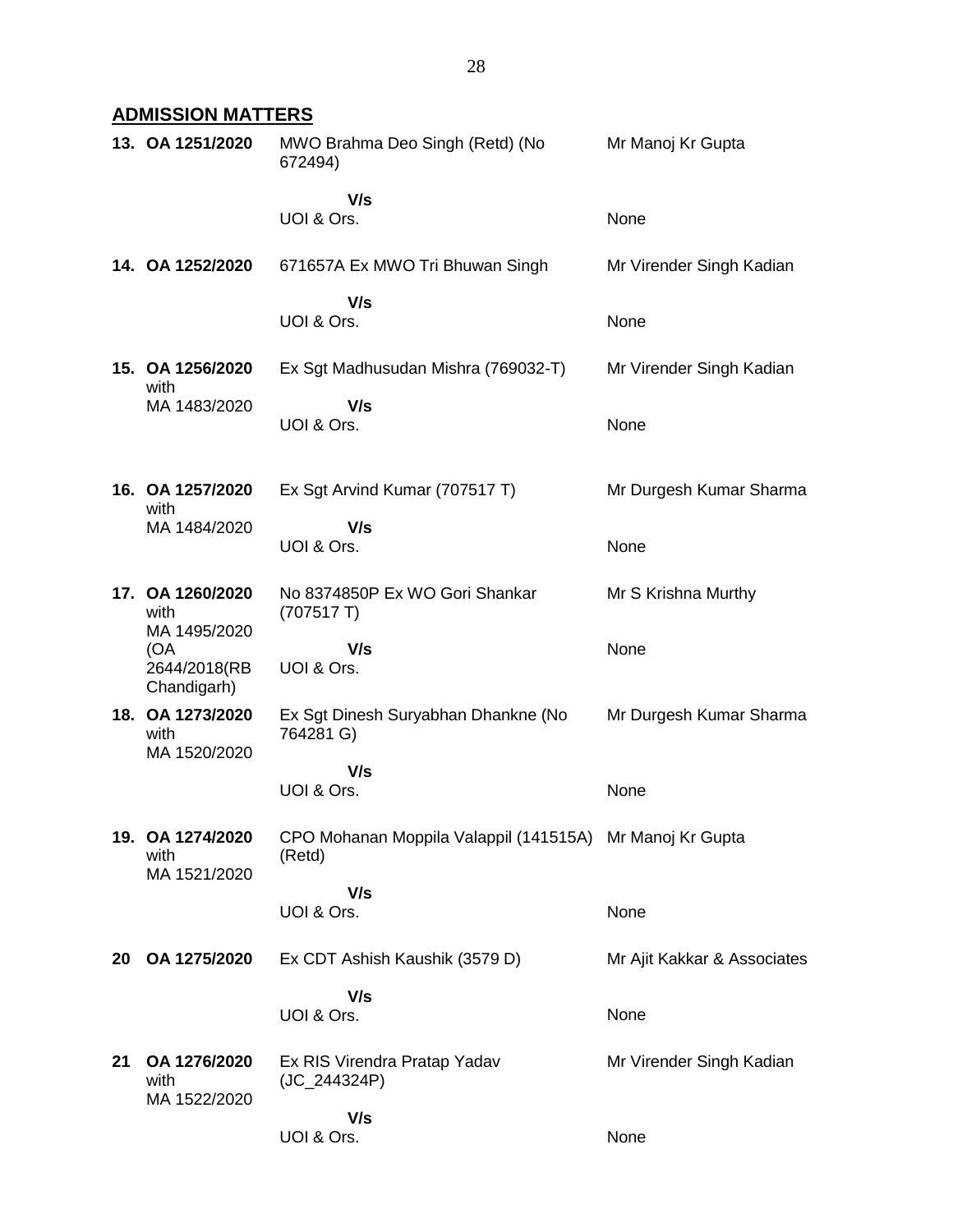| 22. OA 1277/2020                        | Sub (PA) Avijit Bhattacharjee (JC 669505<br>Y)                                  | Mr Indra Sen Singh & Abhishek<br>Singh   |
|-----------------------------------------|---------------------------------------------------------------------------------|------------------------------------------|
|                                         | V/s<br>UOI & Ors.                                                               | None                                     |
| 23. OA 1278/2020<br>with                | Ex HFO Krishan Kumar (674093K)                                                  | Mr Virender Singh Kadian                 |
| MA 1523/2020                            | V/s<br>UOI & Ors.                                                               | None                                     |
| 24. OA 1279/2020<br>with                | Ex WO(HFO) Bhajan Chand (266025)                                                | Mr Virender Singh Kadian                 |
| MA 1524/2020                            | V/s<br>UOI & Ors.                                                               | None                                     |
| 25. OA 1280/2020<br>with                | Ex RFN Devinder Kumar (2873130Y)                                                | Mr Virender Singh Kadian                 |
| MA 1525/2020                            | V/s<br>UOI & Ors.                                                               | None                                     |
| 26. OA 1281/2020                        | Ex Hav Rajeshwar Thakur (14324732K)                                             | Mr JP Sharma & Associates                |
|                                         | V/s<br>UOI & Ors.                                                               | None                                     |
| 27. OA 1283/2020                        | WO Ravi Prakash Shahu (8377674-N)<br>V/s                                        | Mr. Adarsh Tiwari & Mr. Suresh<br>Pandey |
|                                         | UOI & Ors.                                                                      | None                                     |
| <b>MA (EXECUTION)</b>                   |                                                                                 |                                          |
| 28. MA 3205/2019<br>in.<br>OA 1458/2017 | Ex Hony Nb Sub Vijay Yashwant Katkar Mr Vidya Vijaysinh Pawar<br>(No 13808560H) |                                          |

|    |                                       | V/s<br>UOI & Ors                             | Mr. V Pattabhi Ram              |
|----|---------------------------------------|----------------------------------------------|---------------------------------|
|    | 29. MA 801/2020<br>ın<br>OA 1086/2016 | Ex Hav Krishana Kumar Gaurh<br>(4063303H)    | Mr. Mohan Kumar &<br>Associates |
|    |                                       | V/s<br>UOI & Ors.                            | Mr. Avdhesh Kumar Singh         |
| 30 | MA 851/2020<br>ın<br>OA 705/2018      | JC-469866N Sub Maj Bhori Lal<br>Sharma(Retd) | Mr. SS Pandey                   |
|    |                                       | V/s<br>UOI &Ors                              | Dr Vijendra Singh Mahndiyan     |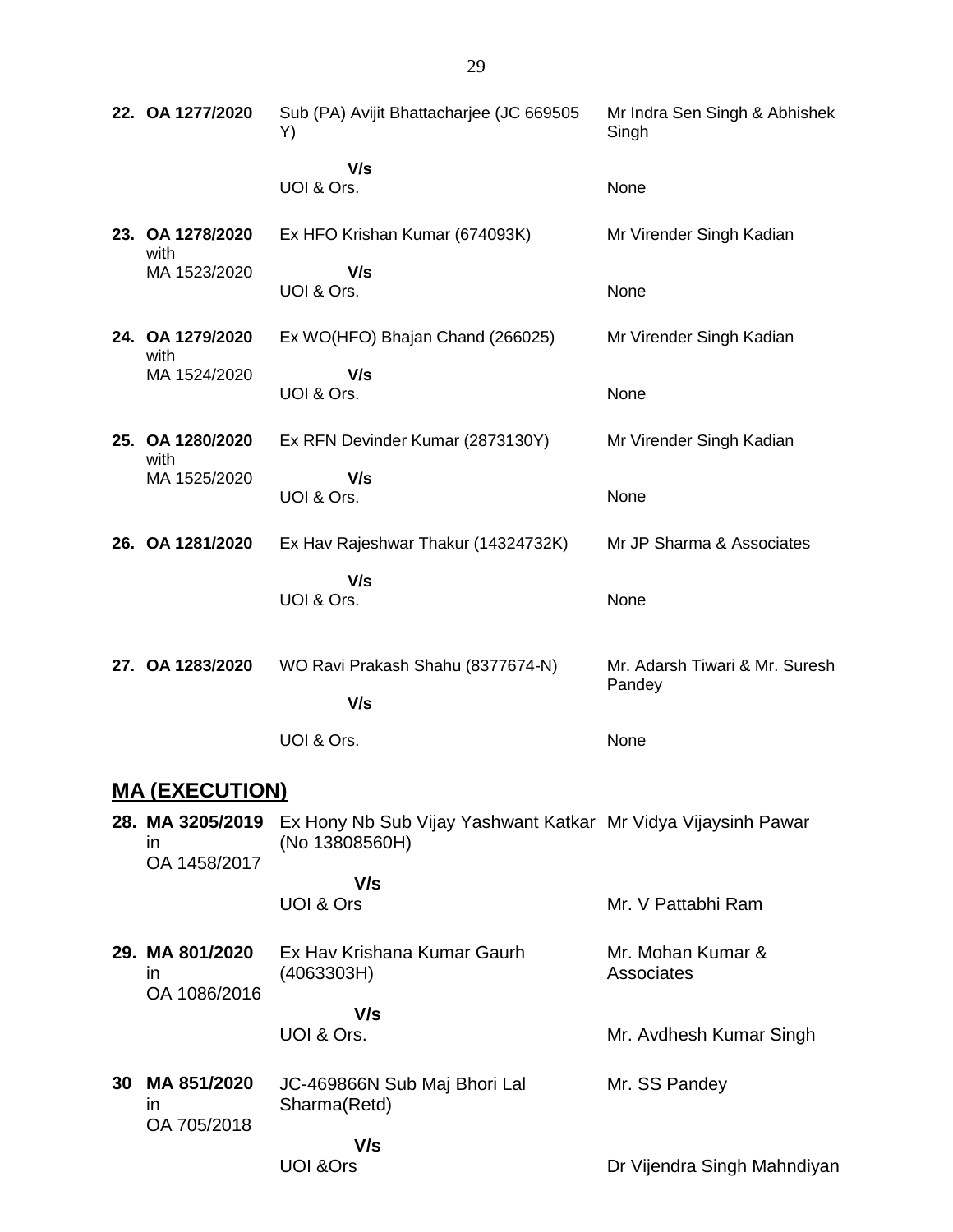**MA (OTHERS) 31. MA 1029/2018,** Lt Col A K Handa (Retd) (IC-21552) MA 1030/2018 in TA 620/2009  **V/s** UOI & Ors Mr. Mohan Kumar & **Associates** Mr. Anil Gautam **32. MA 2026/2019**  Ex Hav Reiji Kumar (No 13763253W) **&** MA 2027/2019 in OA 74/2014  **V/s** UOI & Ors Mr. SS Pandey Mr. Anil Gautam **33. MA 841/2020,** MA 1309/2020 L/Dfr Sayyed Hidaytullah (No & MA 1528/2020 in OA 2058/2019 UOI & Ors Sheetal @ Sabina Khatoon W/O Late 7242370M) & Ors.  **V/s** Mr. Adarsh Kumar Tiwari Mr. Shyam Narayan for R 1- 3, Ms Anjali Vohra for R-4 **34. MA 1289/2020** Col (TS) K Manoharan (IC 44104 F) in OA Dy No. 5778/2019 Thru his wife Mrs. M Kavitha (Pairokar)  **V/s** UOI & Ors. Mr. Ajai Bhalla & Mr. Baljeet **Singh** Mr. Anil Gautam

**35. MA 1488/2020** in OA 1453/2018 Ex Cpl Praveen Soni (761248)  **V/s** UOI & Ors Mr Manoj Kr Gupta Mr. Karan Singh Bhati, Sr CGSC

#### **PLEADINGS NOT COMPLETE**

**36. OA 1632/2017** Ex Sep (Hav) Kuldeep Singh  **V/s** UOI & Ors. Mr. A K Trivedi Ms Jyotsana Kaushik **37. OA 2023/2018** Maj Pradeep Sharma (Retd) (IC with MA 2227/2018 16788M)  **V/s** UOI & Ors. Mr Ajit Kakkar Mr. Harish V Shankar **38. OA 295/2019** Col Rajashekhar Harsoor (Retd)  **V/s** UOI & Ors. Mr Ajai Bhalla & Mr AS **Mathur** Mr. Rajeev Kumar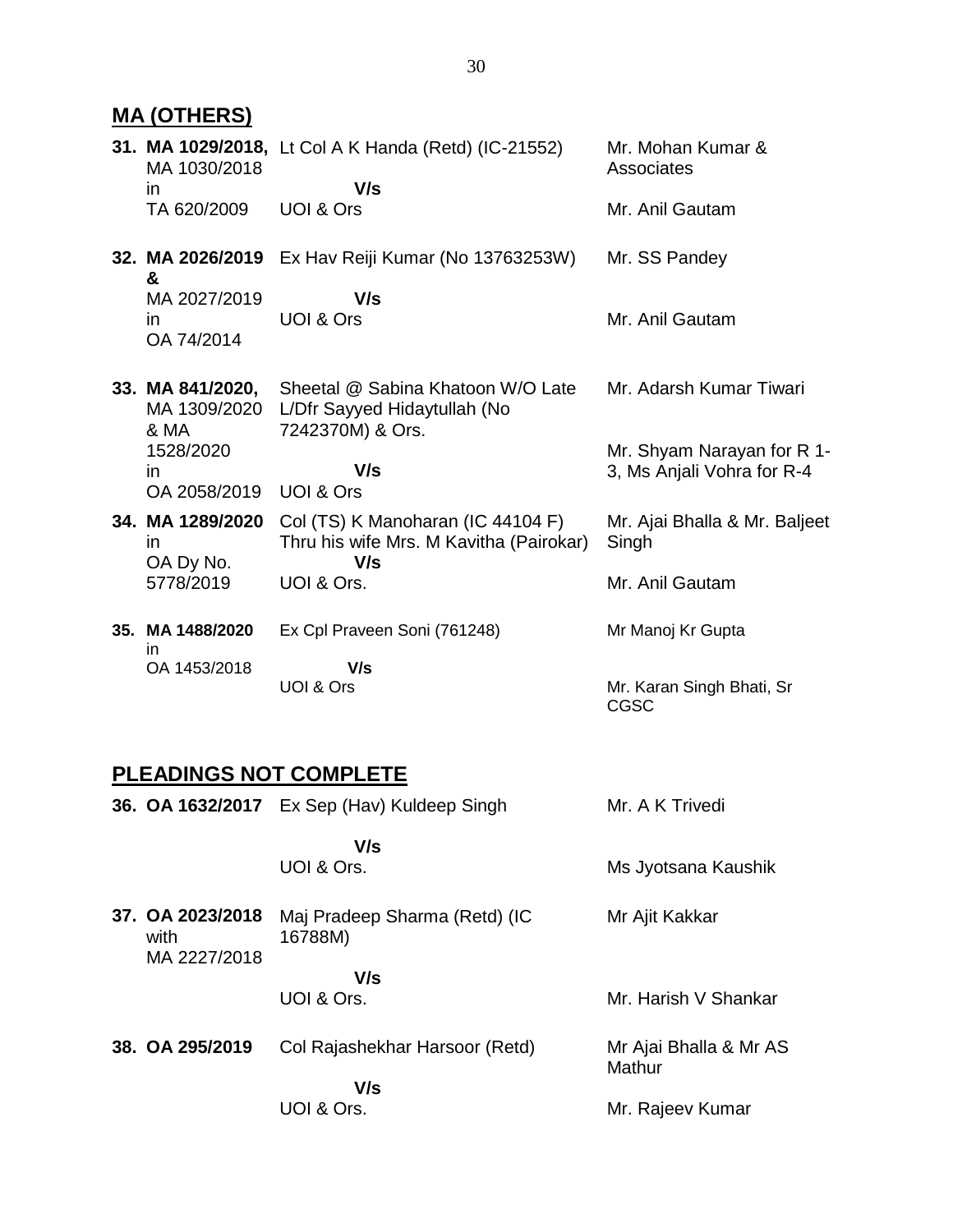| 39. OA 492/2019<br>with                 | Sep Sumer Singh (Retd) (No 14823547 Ms Archana Ramesh<br>M)    |                                       |  |  |
|-----------------------------------------|----------------------------------------------------------------|---------------------------------------|--|--|
| MA 1064/2019                            | V/s<br>UOI & Ors.                                              | Mr. S D Windlesh                      |  |  |
| 40. OA 610/2019<br>with<br>MA 1184/2019 | Smt Shanti Devi Wd/O No 7035725<br>Late Hav Braham Datt<br>V/s | Mr. VS Kadian                         |  |  |
|                                         | UOI & Ors.                                                     | Mr. Rajiv Kumar                       |  |  |
| 41. OA (Appeal)<br>812/2019<br>with     | No 9512871H Hav Amit Kumar<br>V/s                              | Mr. Indra Sen<br>Singh/Abhishek Singh |  |  |
| MA 1440/2019                            | UOI & Ors.                                                     | Mr Ashok Chaitanya                    |  |  |
| 42. OA 2111/2019                        | No. 26080 Wg Cdr Ranbir Singh (Retd.) Mr. Baljeet Singh<br>V/s |                                       |  |  |
|                                         | UOI & Ors.                                                     | Mr. Ashok Chaitanya                   |  |  |
| 43. OA (Appeal)<br>2394/2019<br>with    | IC-58759W Lt Col Elvin Jacob (Convict)<br>V/s                  | Mr. Anil Srivastava &<br>Associates   |  |  |
| MA 257/2020                             | UOI & Ors.                                                     | None                                  |  |  |
| 44. OA 627/2020                         | 14370373A Ex Nk Ram Kishan                                     | Mr. Virender Singh Kadian             |  |  |
|                                         | V/s<br>UOI & Ors.                                              | Mr. V S Tomar                         |  |  |
| <b>PART HEARD</b>                       |                                                                |                                       |  |  |

**45. OA (Appeal) 1922/2018** with MA 2125/2018 , 3309/2019 , 345/2020, 635/2020 & MA 1109/2020 N. 4576674M Hav Sham Das D Thru his wife Mrs. Raji Nair  **V/s** UOI & Ors. Mr. Anand Kumar Mr. Karan Singh Bhati, Sr. CGSC

#### **MATTERS SCHEDULED FOR 15 SEP 2020**

#### **DATES WILL BE GIVEN BY THE TRIBUNAL OFFICER - ORDERS WILL BE UPLOADED ON THE WEBSITE**

### **MA (EXECUTION)**

|                   | 46. MA 1233/2016 Sub Chand Ram Dahiya | Mr. Michael Peter |
|-------------------|---------------------------------------|-------------------|
| ın<br>OA 298/2014 | V/s                                   |                   |
|                   | UOI & Ors                             | Ms Barkha Babbar  |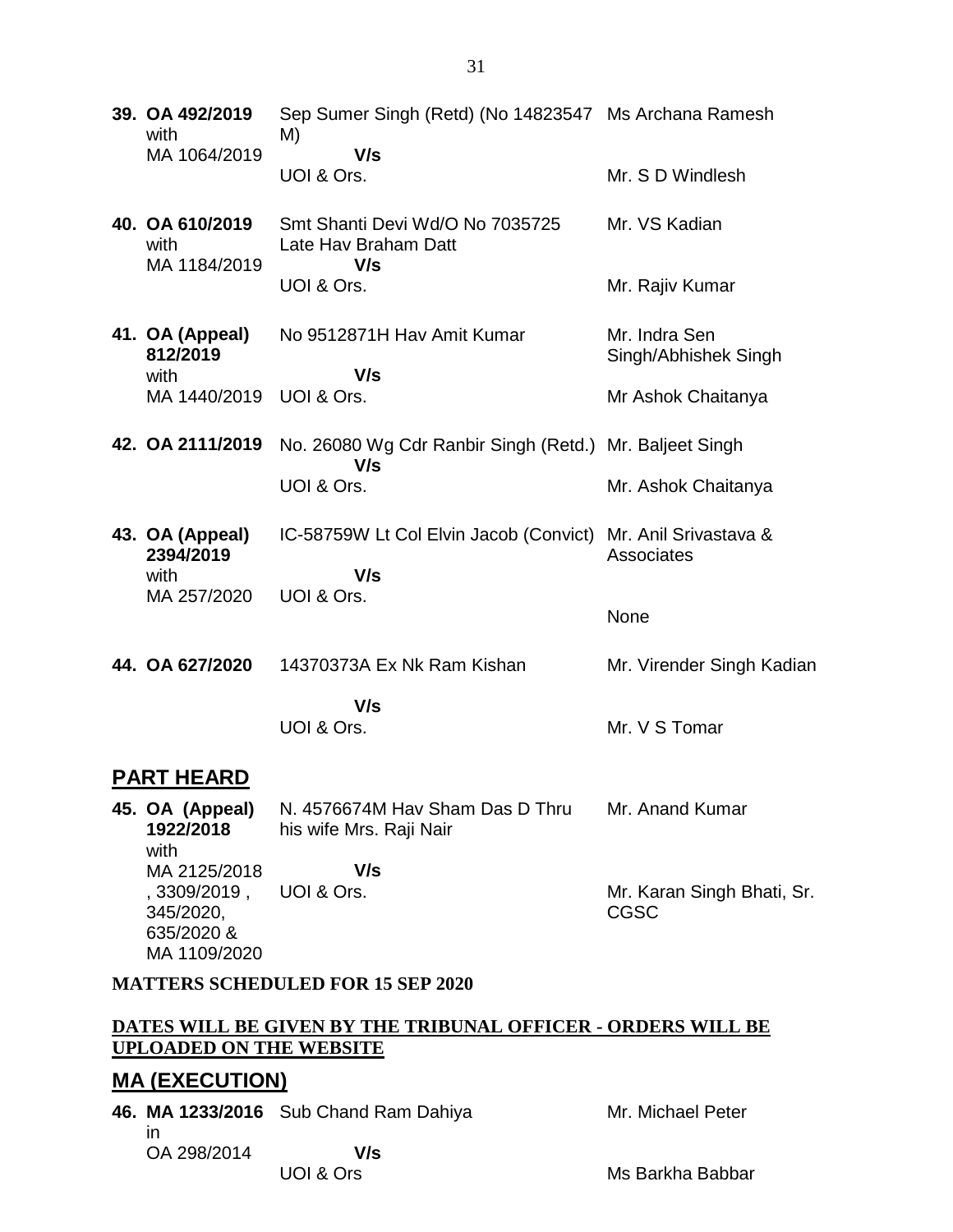#### **WITH**

| 47. CA 3/2017<br>with MA<br>606/2018,<br>MA 609/2018,<br>MA 1786/2018,<br>MA 1787/2018 &<br>MA 1633/2019<br>in OA 298/2014 | Sub Chand Ram Dahiya<br>V/s<br>Praveen Kumar IDAS & Ors.           | Mr. Michael Peter<br>Ms Barkha Babbar                           |
|----------------------------------------------------------------------------------------------------------------------------|--------------------------------------------------------------------|-----------------------------------------------------------------|
| 48. MA 1758/2019<br>in.<br>OA 847/2015                                                                                     | IC-49515K Ex Capt M S Gill<br>V/s<br>UOI & Ors                     | Mr. S S Pandey<br>Mr. Ashok Chaitanya                           |
| <b>MA (OTHERS)</b>                                                                                                         |                                                                    |                                                                 |
| 49. MA 2747/2019<br>&<br>MA 2748/2019<br>in<br>OA 1973/2017                                                                | Col (TS) Sudhir Kumar Sharma (Retd.)<br>V/s<br>UOI & Ors.          | Ms Priyadarshi Chaitanyashil<br>Dr. Vijendra Singh<br>Mahndiyan |
| in<br>OA 1350/2017                                                                                                         | 50. MA 2983/2019 Ex MCPO-II Pawan Kumar & Ors.<br>V/s<br>UOI & Ors | Mr. Ajit Kakkar<br>Gp Capt Karan Singh Bhati,<br>Sr. CGSC       |
| 51. MA 69/2020<br>ın<br>OA 180/2017                                                                                        | Lt Col Arun Kumar Sarma (Retd)<br>V/s<br>UOI & Ors                 | Mr. A S Paur<br>Mr Arvind Patel                                 |
|                                                                                                                            | <b>PLEADINGS NOT COMPLETE</b>                                      |                                                                 |
| 52. OA 408/2016                                                                                                            | Ex Hav Prakash Singh Yadav                                         | Mr. A K Trivedi & Vaibhav                                       |

with MA 789/2020 & 790/2020 UOI & Ors.  **V/s** Trivedi Ms Jyotsana Kaushik

| 53. OA 558/2017 | Ex Sep Bahadur Singh | Mr AK Trivedi & Associates |
|-----------------|----------------------|----------------------------|
| with            |                      |                            |
| MA 748/2020 &   | V/s                  |                            |
| 749/2020        | UOI & Ors.           | Mr. V Pattabhiram          |
|                 |                      |                            |

**54. OA 772/2018** V-255A Lt Col Surya Pal Singh (Retd)  **V/s** UOI & Ors. Mr. Trilok Nath Saxena & HC Kharbanda & Vipin Kumar Saxena Mr JS Yadav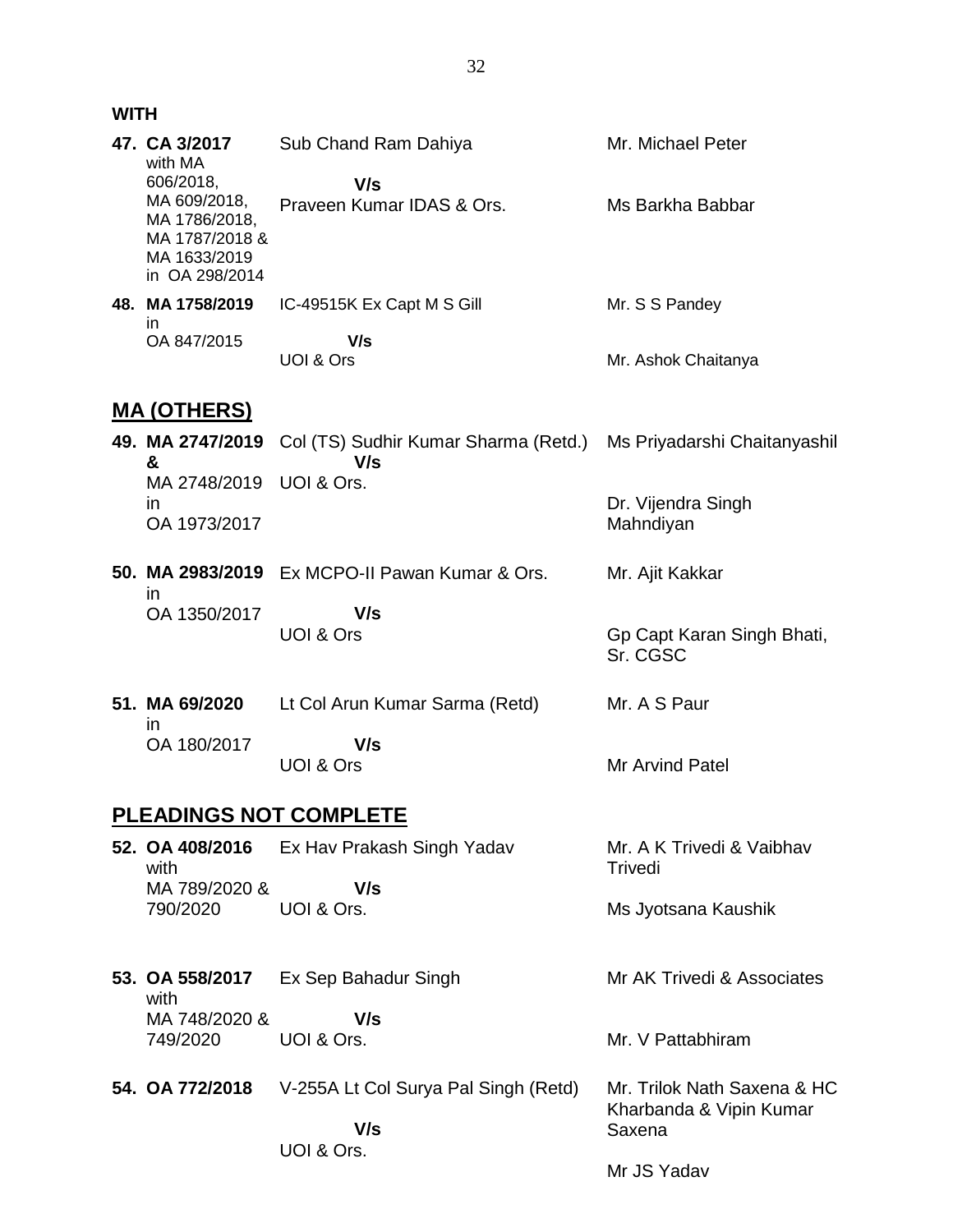| 55. OA 1604/2018             | IC-39181M Brig Surya Deo Prasad<br>Singh (Retd)<br>V/s              | Mr. Ajay Yadav                         |
|------------------------------|---------------------------------------------------------------------|----------------------------------------|
|                              | UOI & Ors.                                                          | Mr. Avdhesh Kumar Singh                |
| 56. OA 2052/2018             | Ex Sep Raghuraj Singh Bhadoria (No<br>02874871H)<br>V/s             | Mr JP Sharma & Associates              |
|                              | UOI & Ors.                                                          | Mr. Rajesh Kumar Das                   |
| 57. OA 965/2019              | MR-04963K Col Rajiv Kapur (Retd)<br>V/s                             | Mr. Indra Sen Singh<br>/Abhishek Singh |
|                              | UOI & Ors.                                                          | Mr. Neeraj Sr. CGSC                    |
| 58. OA 1232/2019<br>with     | Ex RO -I Deepak Kumar (No 213237 F) Mr Virender Singh Kadian<br>V/s |                                        |
| MA 1969/2019                 | UOI & Ors.                                                          | Mr. K K Tyagi                          |
| 59. OA 1234/2019<br>with     | Smt Sumitra Mother of No 3018764<br>Late Sep Sachin                 | Mr. Rajiv Manglik                      |
| MA 1971/2019                 | V/s<br>UOI & Ors.                                                   | Mr. Satya Ranjan Swain                 |
| 60. OA 1247/2019<br>with     | Maj SM Vohra (Retd) (No 28737 L)                                    | Mr IS Yadav                            |
| MA 1982/2019                 | V/s<br>UOI & Ors.                                                   | Mr. Ashok Chaitanya                    |
| 61. OA (Appeal)<br>1483/2019 | LNk/AA Raj Kumar (No 15414497 N)<br>V/s                             | Mr SS Pandey & Associates              |
|                              | UOI & Ors.                                                          | Dr. Vijendra Singh<br>Mahndiyan        |
| 62. OA (Appeal)<br>1505/2019 | Ankit Kumar LS (GW) (No 225893 W)<br>V/s                            | Mr Ajit Kakkar & Associates            |
| with<br>MA 2430/2019         | UOI & Ors.                                                          | Mr. Harish V Shankar                   |
| 63. OA (Appeal)<br>1506/2019 | No. 226054-K Kundan Kumar LS(UW)<br>V/s                             | Mr. Ajit Kakkar & Associates           |
| with<br>MA 2431/2019         | UOI & Ors.                                                          | Dr. Vijendra Singh<br>Mahndiyan        |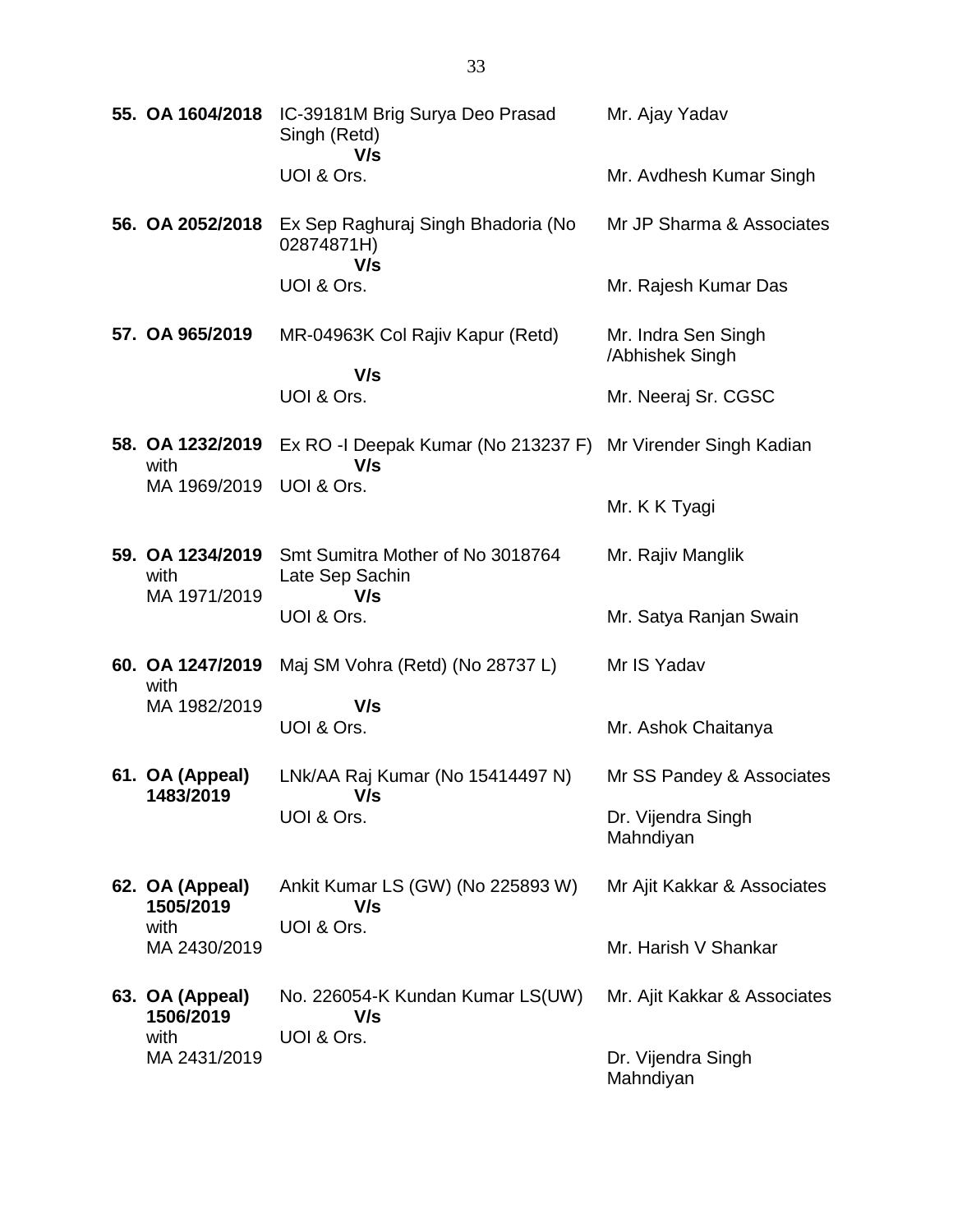# **PLEADINGS COMPLETE**

| 64. OA 130/2015                          | Col. Dilip Kumar (Retd.)                                         | Ms. Hancy Maini                                                                                                                          |
|------------------------------------------|------------------------------------------------------------------|------------------------------------------------------------------------------------------------------------------------------------------|
|                                          | V/s<br>MS Branch (MS-3A) & Ors.                                  | Mr YP Singh                                                                                                                              |
| 65. OA 664/2016<br>with<br>MA 478/2016   | Lt Col K P Radhakrishnan & Ors.<br>V/s                           | Mr. Anil Srivastava &<br><b>Assiciates</b>                                                                                               |
|                                          | UOI & Ors.                                                       | Mr Prabodh Kumar for R 1-2<br>& 5-7 Mr SD Windlesh for R<br>4 & 9, Mr. Karan Singh Bhati<br>Sr. CGSC and Mr Shyam<br>Narayan for R 3 & 8 |
| 66. OA 212/2017                          | Ex Sep Indraj Singh                                              | Ms. Pallavi Awasthi                                                                                                                      |
|                                          | V/s<br>UOI & Ors.                                                | <b>Mr Arvind Patel</b>                                                                                                                   |
| 67. OA 1613/2018<br>with<br>MA 1708/2018 | Ex Rfn Hari Kishan Singh (No<br>16011572H)<br>V/s                | Ms Archana Ramesh                                                                                                                        |
|                                          | UOI & Ors.                                                       | Mr. Prabodh Kumar                                                                                                                        |
| 68. OA 1719/2018<br>with                 | Smt Munni Devi W/O No 13969828A<br>Sep Late Awadesh Kumar<br>V/s | Mr. Amit Kumar & Romil<br>Pathak                                                                                                         |
| MA 1886/2018                             | UOI & Ors.                                                       | Mr. Anil Gautam for R 1-3 &<br>Ms. Anjali Vohra for R-4                                                                                  |
| 69. OA 1822/2018                         | Ex CPL Subhash Kumar Arora                                       | Mr. Praveen Kumar                                                                                                                        |
| with<br>MA 2023/2018                     | V/s<br>UOI & Ors.                                                | Mr. K K Tyagi                                                                                                                            |
| 70. OA 872/2019<br>with                  | Lt Col Dilip Ajwani (Retd) (IC 43405 Y)<br>V/s                   | Mr SS Pandey & Associates                                                                                                                |
| MA 1521/2019                             | UOI & Ors.                                                       | Mr. Rajeev Kumar                                                                                                                         |
| 71. OA 930/2019<br>with<br>MA 1581/2019  | EXsGTaSHOKkUMAR Gupta (No<br>748274G)                            | Mr US Maurya                                                                                                                             |
|                                          | V/s<br>UOI & Ors.                                                | Mr. Rajeev Kumar                                                                                                                         |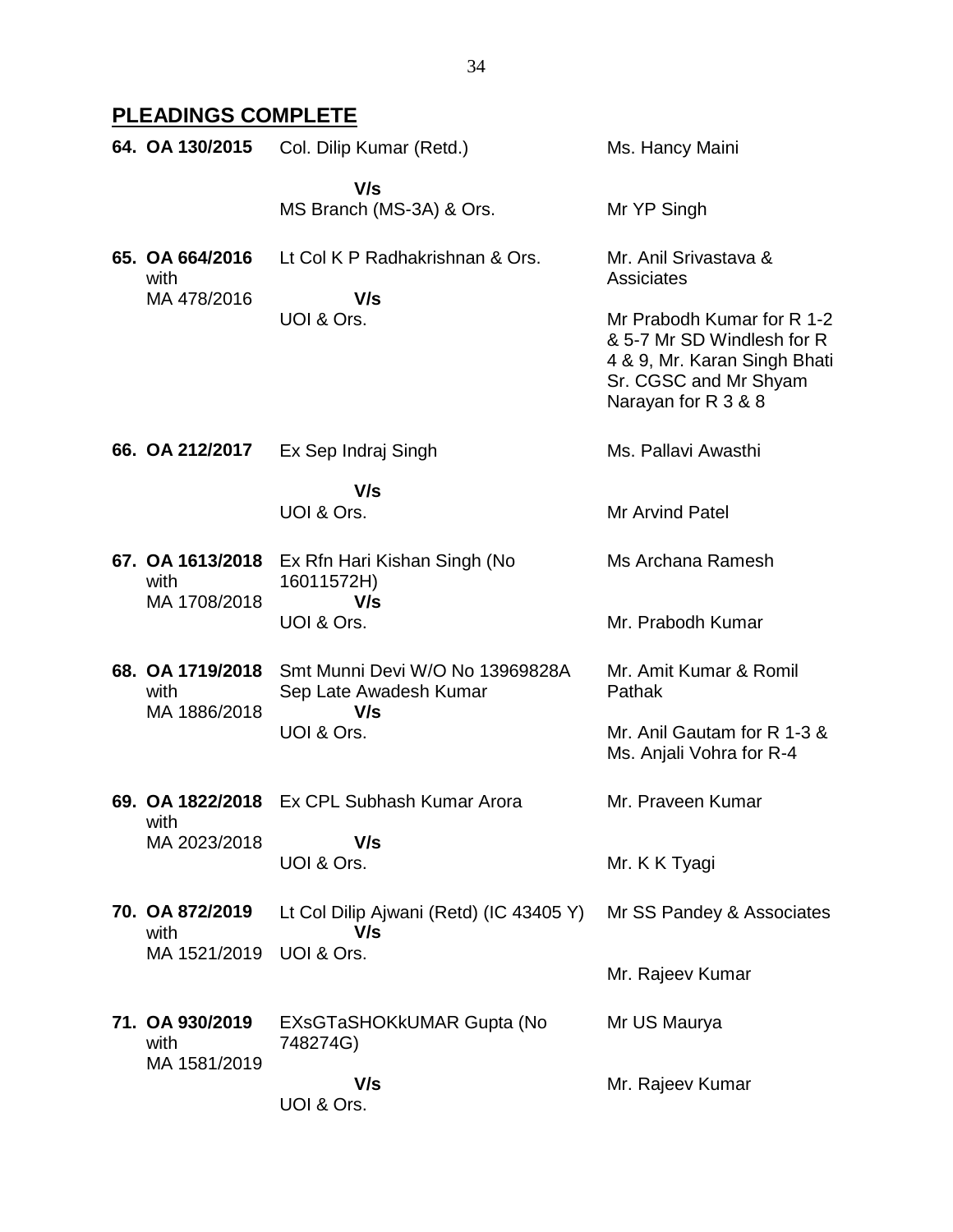#### **MATTERS SCHEDULED FOR 29 SEP 2020**

| S.<br>$\sim$ | Case No. | <b>Parties Name</b> |
|--------------|----------|---------------------|
| No.          |          |                     |

#### **No. Case No. Parties Name Advocate for Petitioner / Respondents**

## **PLEADINGS COMPLETE**

## **DATES WILL BE GIVEN BY THE TRIBUNAL OFFICER - ORDERS WILL BE UPLOADED ON THE WEBSITE**

| 72.         | TA 743/2009<br>Writ Petition No. | Nk Kulmani Gautam             | Mr. Ajay Burman                                             |  |  |
|-------------|----------------------------------|-------------------------------|-------------------------------------------------------------|--|--|
|             | 7225/2004                        | V/s<br>UOI & Ors.             | Mr Harish V Shankar                                         |  |  |
| 73          | OA 63/2015                       | Lt. Col. S S Chhilar          | Mr. S S Pandey                                              |  |  |
|             |                                  | V/s<br>UOI & Ors.             | Dr Vijendra Singh Mahndiyan                                 |  |  |
| <b>WITH</b> |                                  |                               |                                                             |  |  |
| 74.         | OA 1429/2016                     | Lt Col (TS) SS Chillar (Retd) | Mr. V S Kadian                                              |  |  |
|             |                                  | V/s<br>UOI & Ors.             | Dr Vijendra Singh Mahndiyan                                 |  |  |
| 75.         | OA (Appeal)<br>678/2015          | Ex Capt Upendra               | Mr. S S Pandey                                              |  |  |
|             |                                  | V/s<br>UOI & Ors.             | Mr Karan Singh Bhati, Sr<br><b>CGSC with Mr Anil Gautam</b> |  |  |
| <b>WITH</b> |                                  |                               |                                                             |  |  |
| 76.         | OA (Appeal)<br>679/2015          | Ex Col Dinesh Pathania        | Mr. S S Pandey                                              |  |  |
|             |                                  | V/s<br>UOI & Ors.             | Mr Karan Singh Bhati, Sr<br><b>CGSC</b>                     |  |  |
|             | <b>WITH</b>                      |                               |                                                             |  |  |
| 77.         | <b>OA (Appeal)</b><br>822/2015   | Ex Rfn Abbas Hussain<br>V/s   | Mr. S S Pandey                                              |  |  |
|             |                                  | UOI & Ors.                    | Mr VS Tomar                                                 |  |  |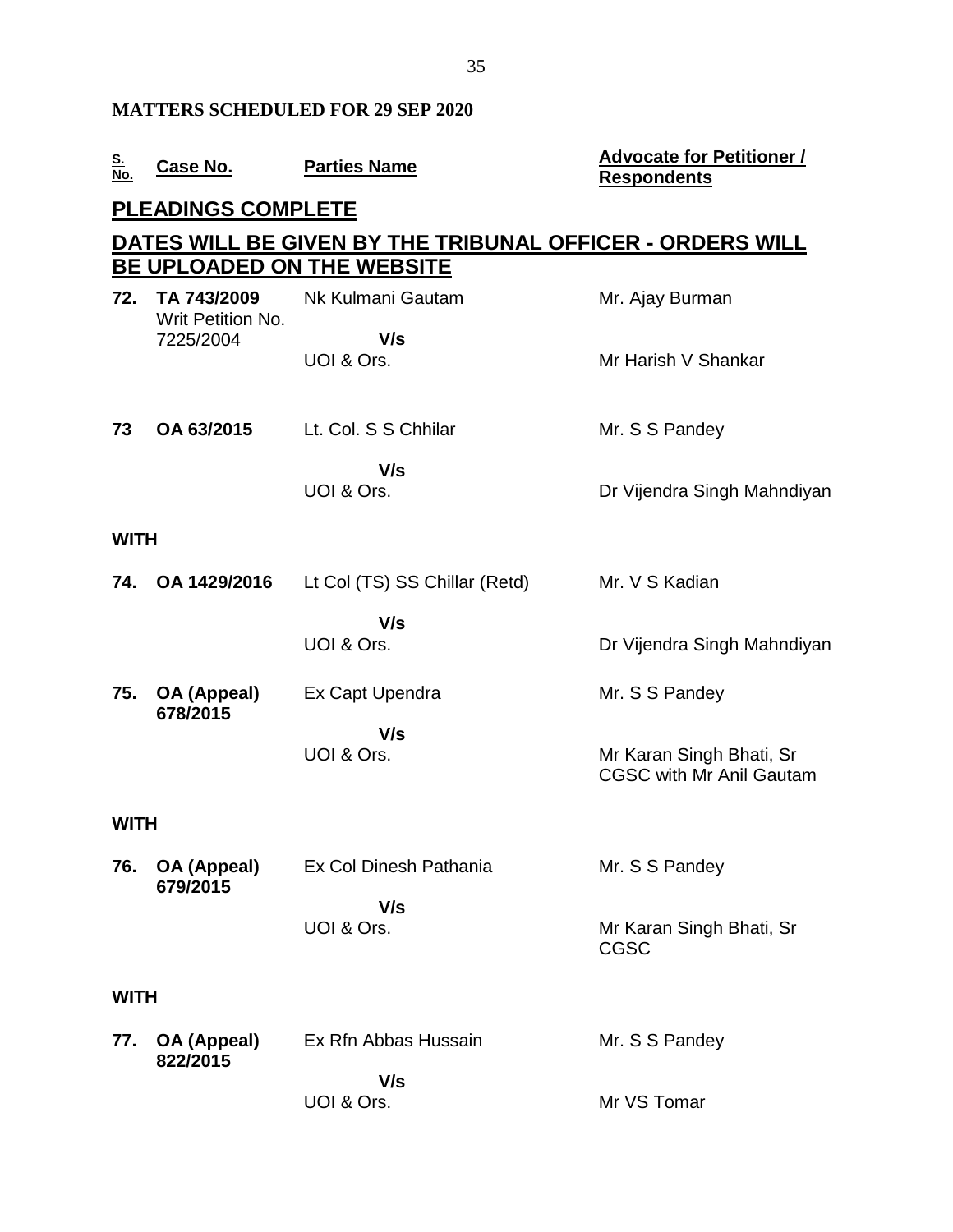**WITH**

| 78.         | OA 793/2015                          | Ex Hav Devender Kumar & Ors.                                                | Mr Anand Kumar                         |
|-------------|--------------------------------------|-----------------------------------------------------------------------------|----------------------------------------|
|             |                                      | V/s<br>UOI & Ors.                                                           | Mr V Pattabhi Ram                      |
| 79.         | OA 289/2017                          | Flt Lt Kanav Kaushal                                                        | Mr. Amit Kumar Singh                   |
|             | with<br>MA 763/2017                  | V/s<br>UOI & Ors.                                                           | Mr Karan Singh Bhti, Sr<br><b>CGSC</b> |
| 80.         | OA 1091/2017                         | Ex Sub Maj (Hony Capt) Bakshi<br>Ram                                        | Mr. C S Suman                          |
|             |                                      | V/s<br>UOI & Ors.                                                           | Mr KK Tyagi                            |
| 81.         | OA 1714/2017<br>with<br>MA 1289/2017 | Ex Nb Sub Kalyan Singh Teotia<br>$(JC-164381-H)$                            | Mr. Praveen Kumar                      |
|             |                                      | V/s<br>UOI & Ors.                                                           | Mr. Shyam Narayan                      |
| 82.         | OA 521/2018                          | Smt. Preeti Tomar Wd/o Late L/Nk<br>Abhishek Singh Tomar (No.<br>14441294X) | Ms. Archana Ramesh                     |
|             |                                      | V/s<br>UOI & Ors.                                                           | Dr. Vijendra Singh Mahndiyan           |
| <b>WITH</b> |                                      |                                                                             |                                        |
| 83.         | OA 2295/2019<br>with MA<br>3202/2019 | Smt Punam Devi Wd/o Nk Rajeev<br>Teotia (No 3198254 H)                      | Mr DS Kauntae                          |
|             |                                      | V/s<br>UOI & Ors.                                                           | Ms. Jyotsna Kaushik                    |
| 84.         | OA 185/2019<br>with<br>MA 1594/2019  | No 783053 Ex Sgt Saurabh Kumar Mr. Gyan Chandra Triparthi<br>Singh          |                                        |
|             |                                      | V/s<br>UOI & Ors.                                                           | Dr. Vijendra Singh Mahndiyan           |
| 85.         | OA 279/2019<br>with                  | No. 7094169 Ex Nk Sahab Singh                                               | Mr. Manoj kr Gupta                     |
|             | MA 30/2020 &<br>740/2019             | V/s<br>UOI & Ors.                                                           | Mr DK Sabat                            |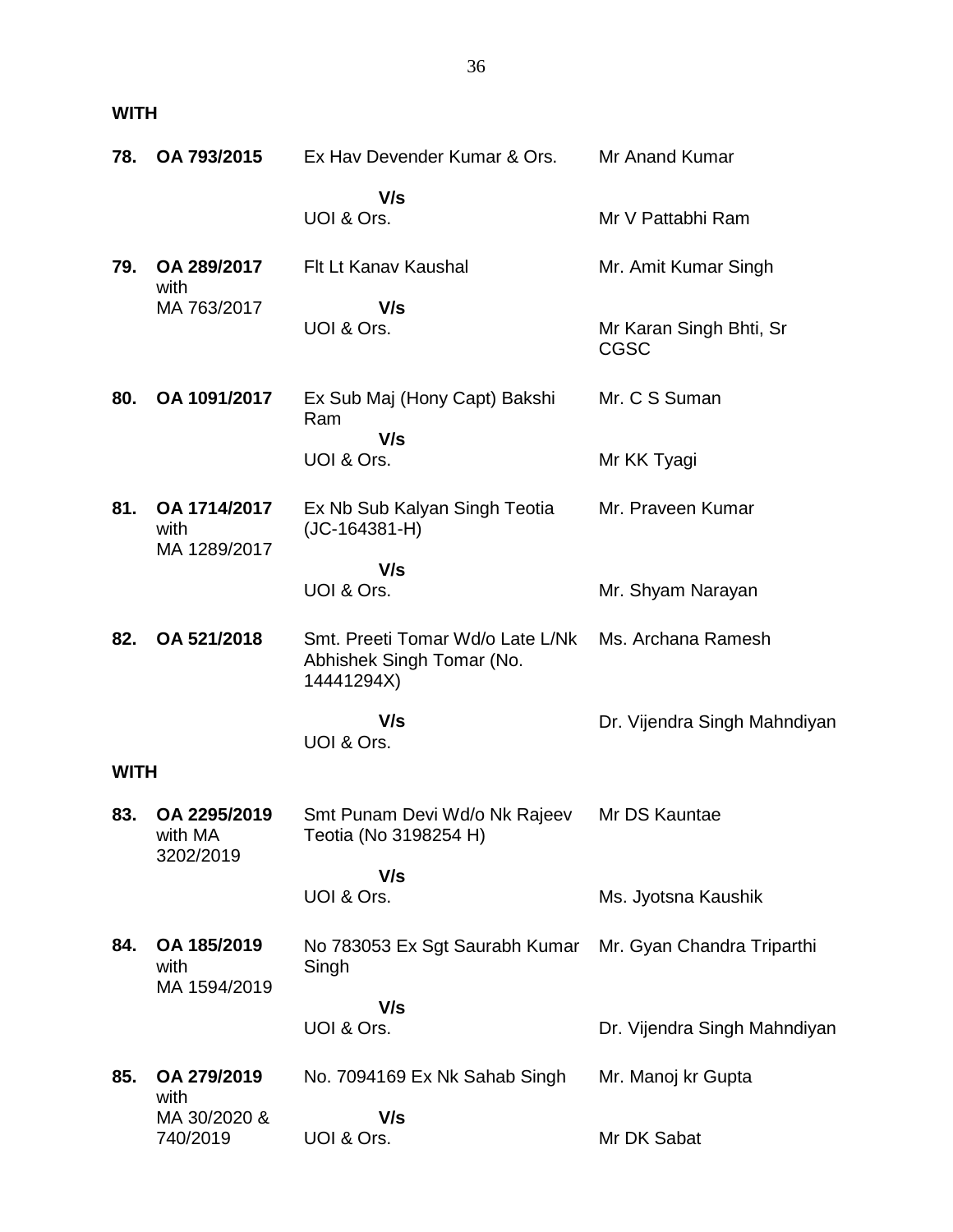| 86. | OA 627/2019                             | Smt. Bel Maya Gurung W/O Late<br>Ex Nk Nar Bahadur Gurung (NO<br>5233508)<br>V/s | Ms Sangeeta Tomar                                                        |
|-----|-----------------------------------------|----------------------------------------------------------------------------------|--------------------------------------------------------------------------|
|     |                                         | UOI & Ors.                                                                       | Mr. J S Rawat                                                            |
| 87. | OA 644/2019                             | Ex JWO Pramod Kumar Dwivedi<br>(No 636555 N)<br>V/s                              | Mr OS Punia                                                              |
|     |                                         | UOI & Ors.                                                                       | Mr. A K Gautam                                                           |
| 88. | OA 645/2019<br>with<br>MA 517/2020      | Ex Hav Tuk Bahadur Ale<br>(5451331M)                                             | Ms Sangeeta Tomar                                                        |
|     |                                         | V/s<br>UOI & Ors.                                                                | Mr. Karan Singh Bhati, Sr.<br>CGSc for R 1-4, Ms Anjali<br>Vohra for R-5 |
| 89. | OA (Appeal)<br>704/2019                 | MR-04873H Ex Lt Col Somnath<br>Bhattacharya                                      | Mr. Alok Kishore                                                         |
|     | (OA 30/2010)<br>(RB, Kolkata)           | V/s<br>UOI & Ors.                                                                | Mr Karan Singh Bhati, Sr<br><b>CGSC</b>                                  |
|     | 90. OA 909/2019<br>with<br>MA 1554/2019 | SL-3939F Col MPC Rao (Retd.)<br>V/s                                              | Mr. V S Kadian & Mr. K R<br>Verma                                        |
|     |                                         | UOI & Ors.                                                                       | Mr. D K Sabat                                                            |
| 91. | OA 1454/2019<br>with                    | Sgt Sanjeev Kumar (No 773711 G)                                                  | Mr Ajeet Yadav                                                           |
|     | MA 993/2020                             | V/s<br>UOI & Ors.                                                                | Mr. JS Rawat                                                             |
| 92. | OA 2338/2019<br>with<br>MA 995/2020     | No. 18327 Gp Capt R Srinivasan<br>(Retd.)                                        | Mr. Baljeet Singh                                                        |
|     |                                         | V/s<br>UOI & Ors.                                                                | Mr Anil Gautam                                                           |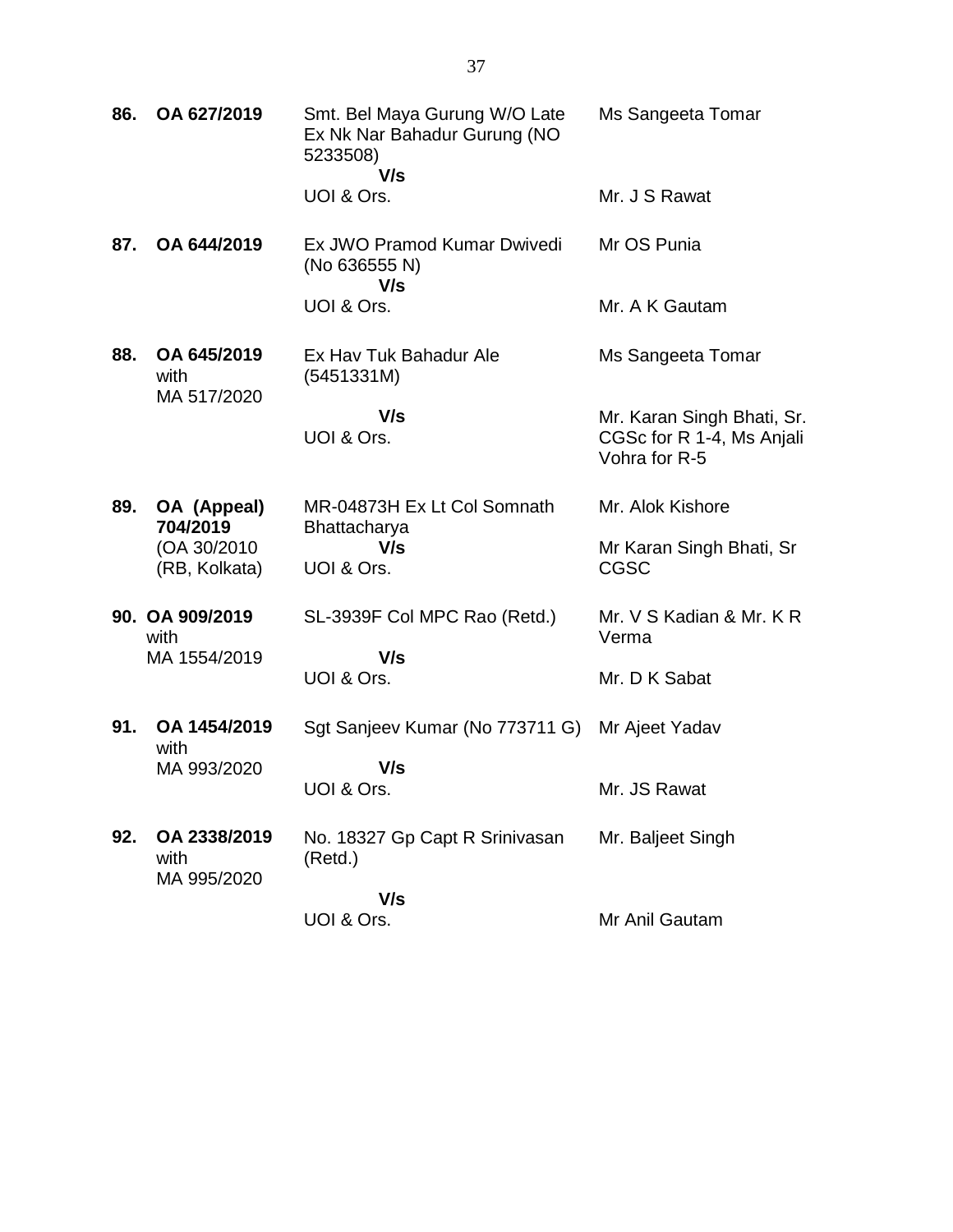#### **THIS BENCH WILL NOT ASSEMBLE TODAY**

## **CORAM:**

#### **HON'BLE MS. JUSTICE SUNITA GUPTA HON'BLE LT. GEN. PHILIP CAMPOSE**

| <u>S.<br/>No.</u> | Case No.           | <b>Parties Name</b>               | <b>Advocate for Petitioner /</b><br><b>Respondents</b> |
|-------------------|--------------------|-----------------------------------|--------------------------------------------------------|
|                   | <b>MA (OTHERS)</b> |                                   |                                                        |
| 1.                | MA 742/2020<br>ın  | 14260010N Nk DSC Upendra<br>Kumar | Mr. US Maurya                                          |
|                   | OA 2077/2019       | V/s                               |                                                        |
|                   |                    | UOI & Ors.                        | None                                                   |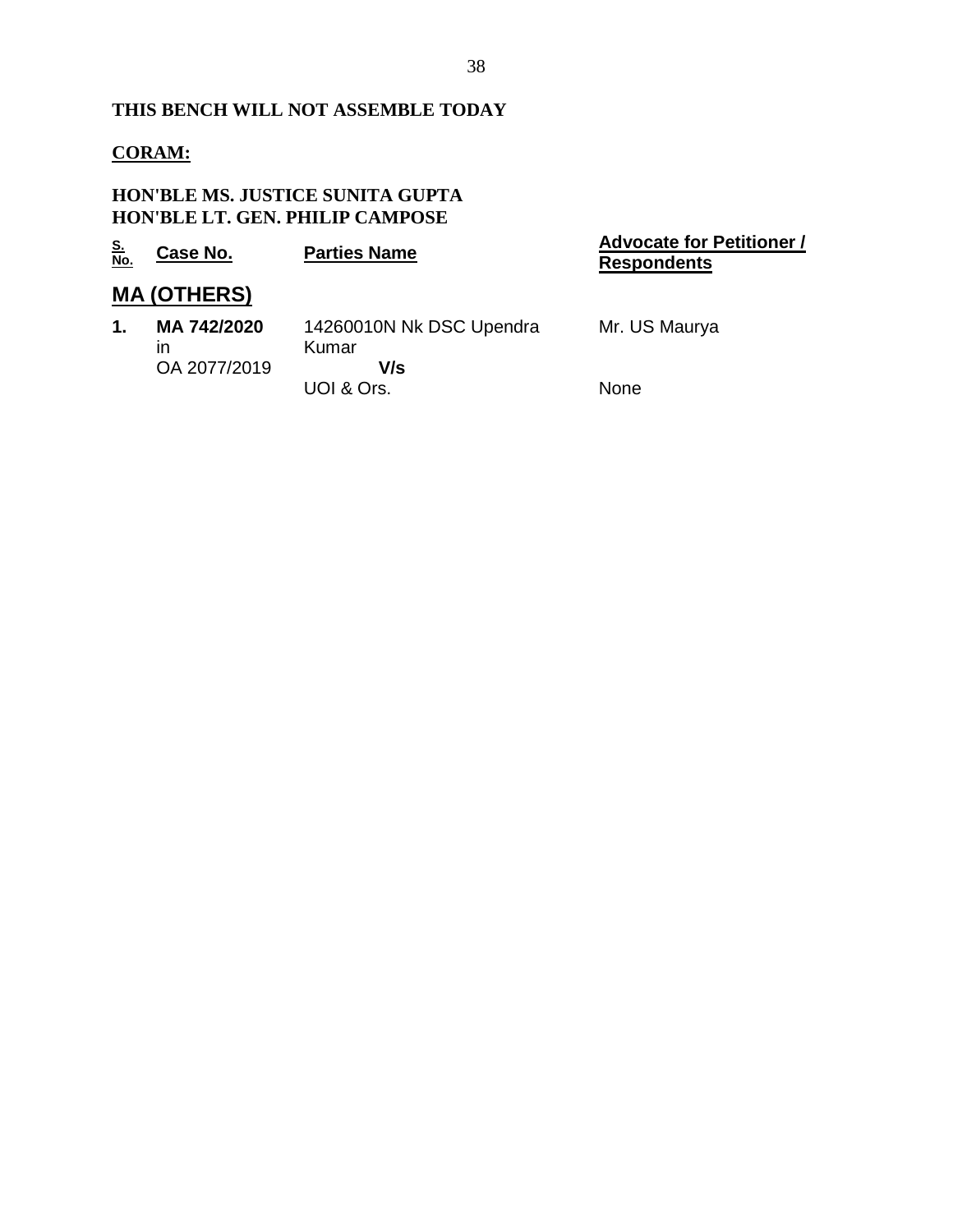# **ARMED FORCES TRIBUNAL, PRINCIPAL BENCH, NEW DELHI LIST OF BUSINESS**

**Date: 29-09-2020**

**Timing: 11:00 AM**

## **PRINCIPAL REGISTRAR COURT**

## **MATTERS SCHEDULED FOR 15 SEP 2020**

| <u>S.</u><br>No. | Case No.                             | <b>Parties Name</b>                                                | <b>Advocate for Petitioner /</b><br><b>Respondents</b> |
|------------------|--------------------------------------|--------------------------------------------------------------------|--------------------------------------------------------|
|                  | <b>For Appearance/Direction</b>      |                                                                    |                                                        |
| 1.               | OA 774/2019<br>with<br>MA 1375/2019  | Cpl Bhim Kumar (Retd) (No<br>903498)<br>V/s                        | Mr. Manoj Kumar Gupta                                  |
|                  |                                      | UOI & Ors.                                                         | Mr. Harish V Shankar                                   |
| 2.               | OA 777/2019                          | JC-341419Y Nb Sub/SAC Santosh<br>Kumar<br>V/s                      | Mr. SS Pandey & Associates                             |
|                  |                                      | UOI & Ors.                                                         | Mr. Avdhesh Kumar Singh                                |
| 3.               | OA 1183/2019<br>with<br>MA 1926/2019 | Ex Hav Ajit Singh Yadav (No<br>4565794L)<br>V/s                    | Ms Saahila Lamba                                       |
|                  |                                      | UOI & Ors.                                                         | Mr. K K Tyagi                                          |
| 4.               | OA 1184/2019<br>with<br>MA 1927/2019 | Ex Sgt Arindam Chowdhury<br>$(774026-F)$<br>V/s                    | Mr. Praveen Kumar                                      |
|                  |                                      | UOI & Ors.                                                         | Mr. Harish V Shankar                                   |
| 5.               | OA 1246/2019<br>with<br>MA 1981/2019 | Ex LS QA II Kaka Ram (No 136302 Mr Ved Prakash<br>B)<br>V/s        |                                                        |
|                  |                                      | UOI & Ors.                                                         | Dr Vijendra Singh Mahndiyan                            |
| 6.               | OA 1269/2019<br>with<br>MA 2000/2019 | Ex Sub Kalyan Bahadur Chhetri (JC Mr US Maurya<br>629442 Y)<br>V/s |                                                        |
|                  |                                      | UOI & Ors.                                                         | Mr. V Pattabhi Ram                                     |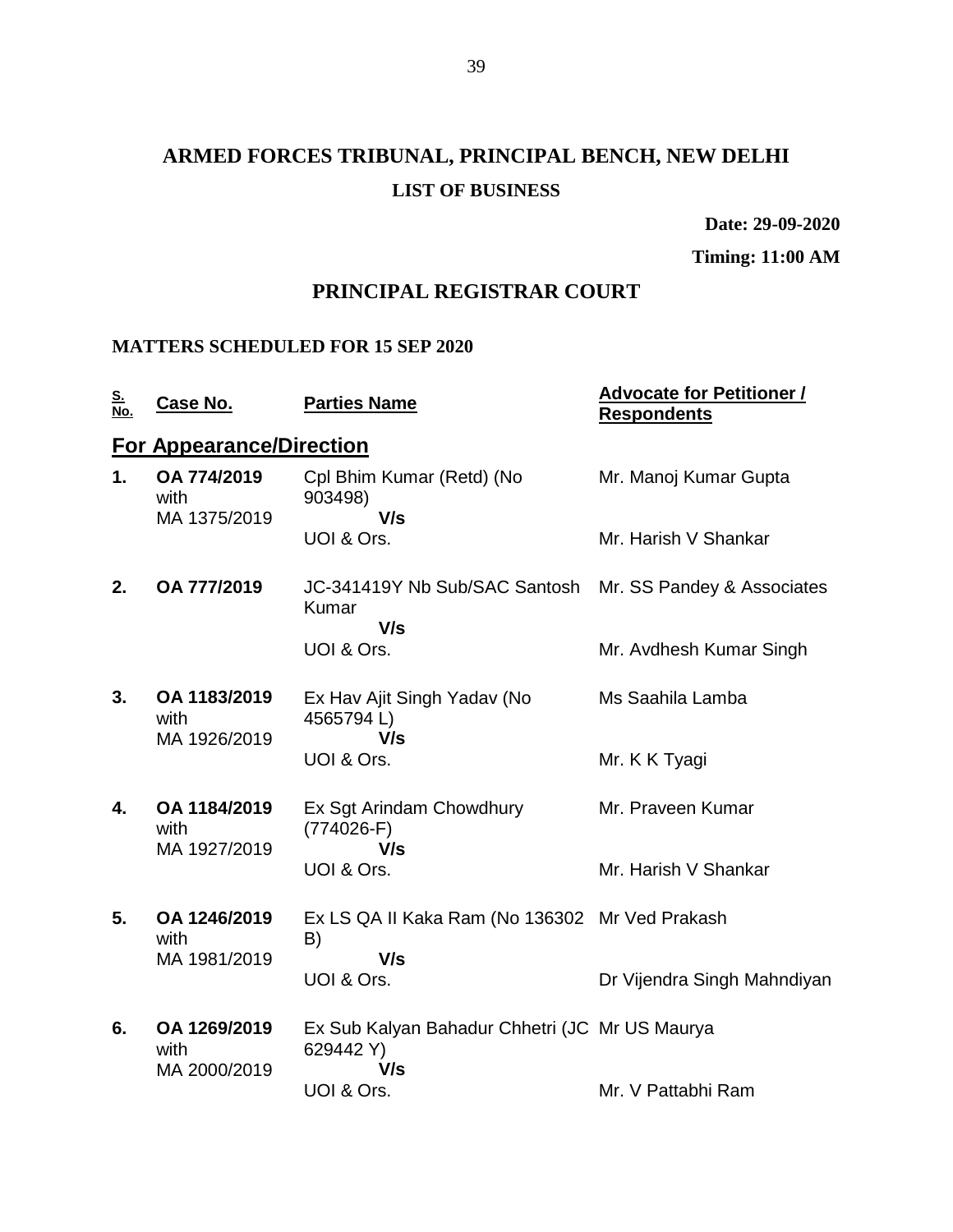| 7.  | OA 1270/2019<br>with<br>MA 2001/2019 | No. 6483412-W Ex Sep Jagdish<br>Chander<br>V/s<br>UOI & Ors.                    | Mr. B P Vaishnav &<br>Associates<br>Mr. D K Sabat                 |
|-----|--------------------------------------|---------------------------------------------------------------------------------|-------------------------------------------------------------------|
| 8.  | OA 1275/2019                         | No 15488921A Ex LD Gurmukh<br>Singh<br>V/s<br>UOI & Ors.                        | Mr. VS Kadian<br>Mr. Satya Ranjan Swain                           |
| 9.  | OA 1276/2019<br>with<br>MA 2006/2019 | Ex Rect Rattan Lal (No 14459631Y) Mr. BS Chaudhary and Mr.<br>V/s<br>UOI & Ors. | Jasbir Chaudhary<br>Mr. Ashok Chaitanya                           |
| 10. | OA 1298/2019<br>with<br>MA 2039/2019 | Ex POA (AH) Dinesh Singh (No<br>136919F)<br>V/s<br>UOI & Ors.                   | Mr. Praveen Kumar<br>Mr. A K Gautam                               |
| 11. | OA 1299/2019<br>with<br>MA 2040/2019 | Ex Risaldar Radesh Kumar (JC<br>243018 N)<br>V/s<br>UOI & Ors.                  | Mr Praveen Kumar<br>Mr. Harish V Shankar                          |
| 12. | OA 1302/2019                         | JC-672515N Nb Sub (PA) Jagdeep<br>Singh<br>V/s<br>UOI & Ors.                    | Mr. Indra Sen Singh/Abhishek<br>Singh<br>Mr. Shyam Narayan        |
| 13. | OA 1351/2019<br>with<br>MA 2102/2019 | Sub Mahendra Singh (JC 354221<br>Y)<br>V/s<br>UOI & Ors.                        | Ms Archana Ramesh<br>Ms Suman Chauhan                             |
| 14. | OA 1393/2019                         | Cdr R Nagaraj (Retd) (No 41017W)<br>V/s<br>UOI & Ors.                           | Mr. Mrinal Bharat Ram & Mr.<br>Kustubh Singh<br>Ms. Suman Chauhan |
| 15. | OA 1433/2019                         | Ex AA-3 Parvesh Yadav (193807-<br>Y)<br>V/s<br>UOI & Ors.                       | Mr. Praveen Kumar<br>Mr. Neeraj Sr. CGSC                          |
| 16. | OA 1449/2019<br>with<br>MA 2358/2019 | Ex Sgt Prabhat Kumar Srivastava<br>(734896-L)<br>V/s<br>UOI & Ors.              | Mr. Durgesh Kumar Sharma<br>Mr. J S Rawat                         |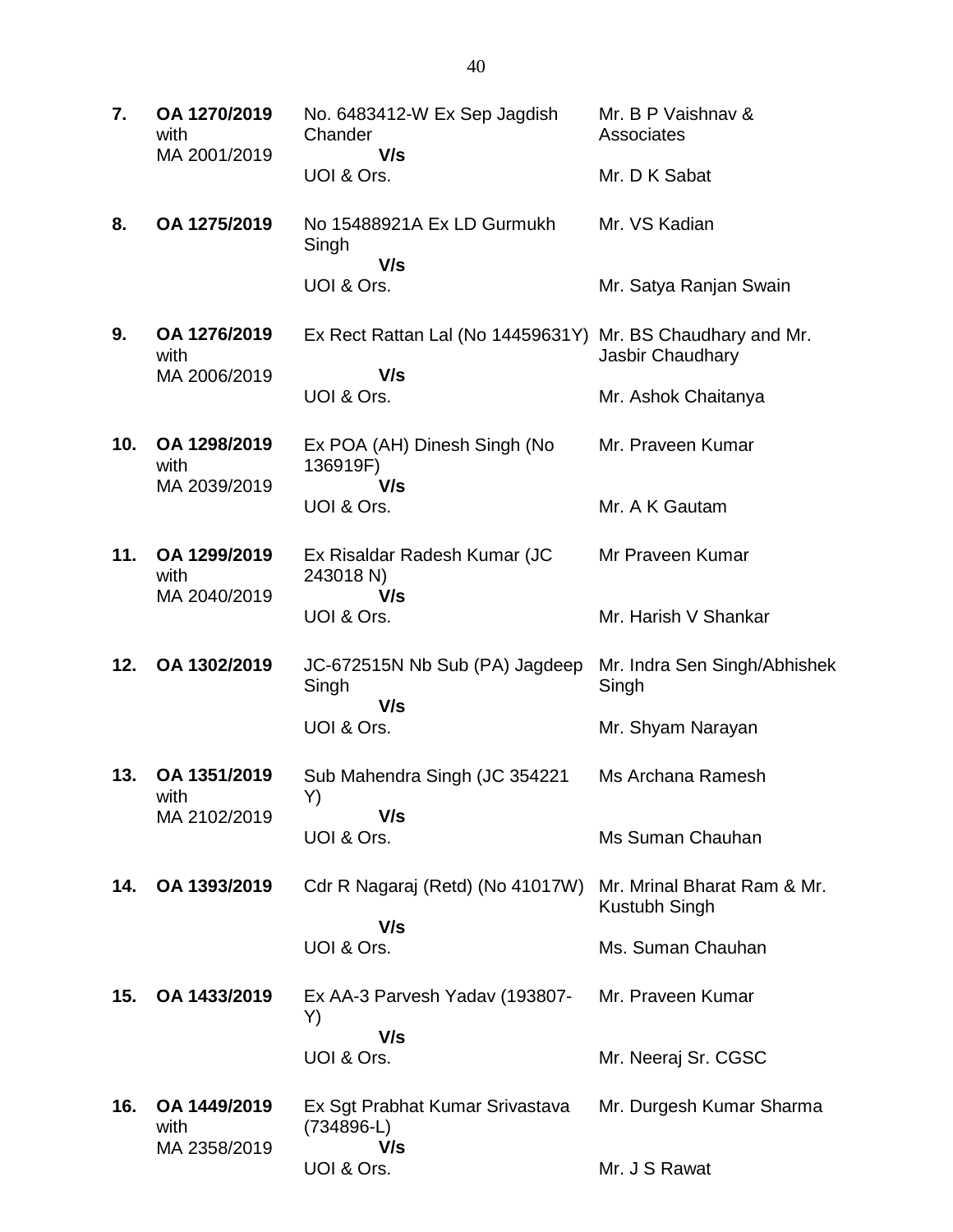| 17. | OA 1450/2019<br>with                 | Ex Nk Bhagat Singh (2983098)                                     | Mr. Ajit Kakkar & Associates |
|-----|--------------------------------------|------------------------------------------------------------------|------------------------------|
|     | MA 2359/2019                         | V/s<br>UOI & Ors.                                                | None                         |
| 18. | OA 1451/2019<br>with                 | No. 731366-L Ex Cpl Uttam Kumar Mr. Virender Singh Kadian<br>Das |                              |
|     | MA 2360/2019                         | V/s<br>UOI & Ors.                                                | Mr. Avdhesh Kumar Singh      |
| 19. | OA 1457/2019<br>with<br>MA 2362/2019 | Gp Capt Naresh Chandra Gupta<br>(Retd.) (15812)<br>V/s           | Mr. Baljeet Singh            |
|     |                                      | UOI & Ors.                                                       | Mr. J S Rawat                |
| 20. | OA 1465/2019<br>with                 | Ex Sgt Surender Kumar (739135)                                   | Mr. Baljeet Singh            |
|     | MA 2373/2019                         | V/s<br>UOI & Ors.                                                | Mr. Neeraj, Sr. CGSC         |
| 21. | OA 1699/2019<br>with                 | Col Pritpal Singh (Retd) (MR<br>03787)                           | Mr Virender Singh Kadian     |
|     | MA 2627/2019                         | V/s<br>UOI & Ors.                                                | Mr Neeraj, Sr CGSC           |
| 22. | OA 1704/2019<br>with                 | No 723145N Ex Sgt Deepak Kumar Mr. VS Kadian                     |                              |
|     | MA 2638/2019                         | V/s<br>UOI & Ors.                                                | Mr SD Windlesh               |
| 23. | OA 1705/2019<br>with                 | Ex Sgt G Vijayaraghavalu (No<br>279622N)                         | Mr. Ajit Kakkar & Associates |
|     | MA 2639/2019                         | V/s<br>UOI & Ors.                                                | Mr KK Tyagi                  |
| 24. | OA 1709/2019                         | JC-765926Y Ex Sub Surya Deo<br>Prasad                            | Mr VS Kadian                 |
|     |                                      | V/s<br>UOI & Ors.                                                | Mr. Satya Ranjan Swain       |
| 25. | OA 1717/2019                         | Ex PO ME Manoj Yadav (No<br>138280 Z)                            | Mr Ved Prakash               |
|     |                                      | V/s<br>UOI & Ors.                                                | Mr Shyam Narayan             |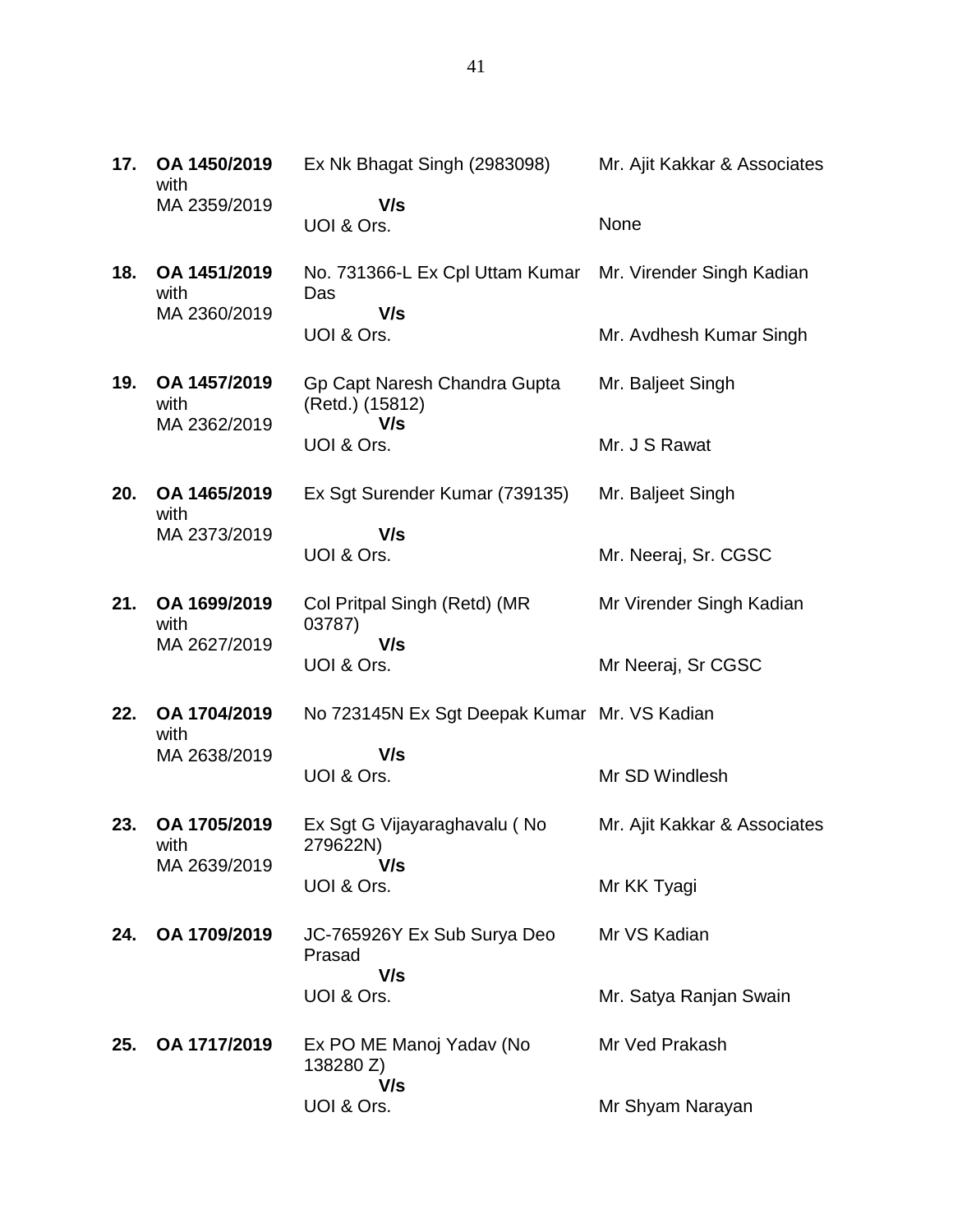**26. OA 912/2020** Ex MCPO LOG (F&A) II Sheo Shambhu Kunwar (114765F)  **V/s** UOI & Ors. Mr .Ved Prakash Mr. Prabodh Kumar **27. OA 913/2020** Ex LME Vijender (210708-H)  **V/s** UOI & Ors. Mr .Ved Prakash Mr. Karan Singh Bhati **28. OA 916/2020** with MA 1039/2020 697457-B Ex Sgt Anil Kumar  **V/s** UOI & Ors. Mr Durgesh Kumar Sharma Mr. Neeraj, Sr CGSC **29. OA 917/2020** with MA 1040/2020 Ex Sgt Banshi Lal Vishnoi (No 774438 B)  **V/s** UOI & Ors. Mr Durgesh Kumar Sharma Mr. Arvind Patel **30. OA 918/2020** with MA 1041/2020 Ex Naik Ram Nath Thakral (No 6272200)  **V/s** UOI & Ors. Mr BP Vaishnav & Associates Mr. Avdhesh Kumar Singh **31. OA 919/2020** Ex Sgt Vinay Kumar Gupta 777101T  **V/s** UOI & Ors. Mr O. S. Punia Mr. Anil Gautam **32. OA 920/2020** Ex Sgt Sachin Kalkundri 791585F  **V/s** UOI & Ors. Mr O.S. Punia Mr. Y P Singh **33. OA 923/2020** Ex Nk Jitender 14670023 M  **V/s** UOI & Ors. Mr S M Dalal Ms. Jyotsna Kaushik **34. OA 924/2020** with MA 1046/2020 Ex JWO Krishna Ballav PD Singh (No 769871 B)  **V/s** UOI & Ors. Mr Durgesh Kumar Sharma Mr. Avdhesh Kumar Singh **35. OA 929/2020** Ex CFN Ashok Kumar Yadav (14577285 W) Mr. Trivedi & Associates

 **V/s**

Mr. Satya Ranjan Swain

UOI & Ors.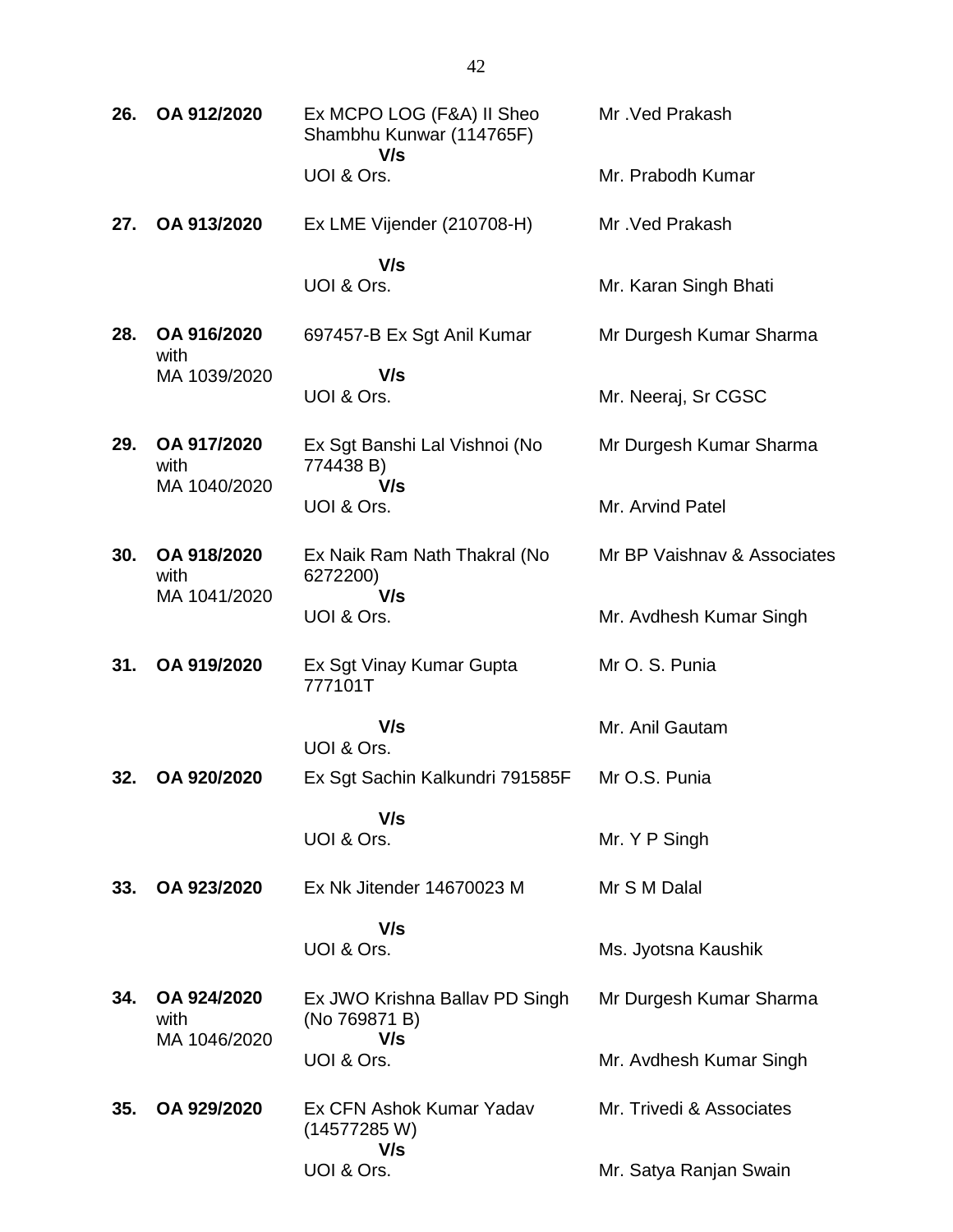| 36. | OA 931/2020<br>with<br>MA 1049/2020 | Ex Nk Rajeshwar Singh (No<br>1252089 M) | Mr Ashok Kumar & Sanjeev<br>Kumar |
|-----|-------------------------------------|-----------------------------------------|-----------------------------------|
|     |                                     | V/s<br>UOI & Ors.                       | Ms. Jyotsna Kaushik               |
| 37. | OA 932/2020<br>with                 | Ex Nk Navneet Singh (No<br>15146849 P)  | Mr Virender Singh Kadian          |
|     | MA 1050/2020                        | V/s<br>UOI & Ors.                       | Mr. Niranjan Das                  |

## **MATTERS SCHEDULED FOR 29 SEP 2020**

| <u>S.<br/>No.</u> | Case No.                             | <b>Parties Name</b>                                                                   | <b>Advocate for Petitioner /</b><br><b>Respondents</b> |
|-------------------|--------------------------------------|---------------------------------------------------------------------------------------|--------------------------------------------------------|
|                   | <b>For Appearance/Direction</b>      |                                                                                       |                                                        |
|                   | 38-. OA 1924/2018                    | Ex Sgt Rajesh Sharma (No<br>675714W)                                                  | Mr. US Maurya                                          |
|                   |                                      | V/s                                                                                   |                                                        |
|                   |                                      | UOI & Ors.                                                                            | Dr Vijendra Singh Mahndiyan                            |
| 39.               | OA 731/2019                          | Ex Sub Praveen Kumar Singh (JC- Mr. Ved Prakash<br>404763F)                           |                                                        |
|                   |                                      | V/s                                                                                   |                                                        |
|                   |                                      | UOI & Ors.                                                                            | Mr. Avdhesh Kumar Singh                                |
| 40.               | OA 1039/2019<br>with<br>MA 1713/2019 | Ex Sgt Mahesh Kumar Dudeja (No Mr Durgesh Kumar Sharma<br>790794 S)                   |                                                        |
|                   |                                      | V/s                                                                                   |                                                        |
|                   |                                      | UOI & Ors.                                                                            | Ms. Suman Chauhan                                      |
| 41.               | OA 1152/2019                         | JC-761129W Sub Tejendra Singh<br>(Retd.)                                              | Mr. S S Pandey & Associates                            |
|                   |                                      | V/s                                                                                   |                                                        |
|                   |                                      | UOI & Ors.                                                                            | Mr V Pattabhi Ram                                      |
| 42.               | OA 1329/2019<br>with<br>MA 2069/2019 | Smt Sheila Varghese W/O Late IC- Mr. Anil Srivastava<br>27590N Maj TA Verghese<br>V/s |                                                        |
|                   |                                      | UOI & Ors.                                                                            | Mr. Neeraj, Sr. CGSC                                   |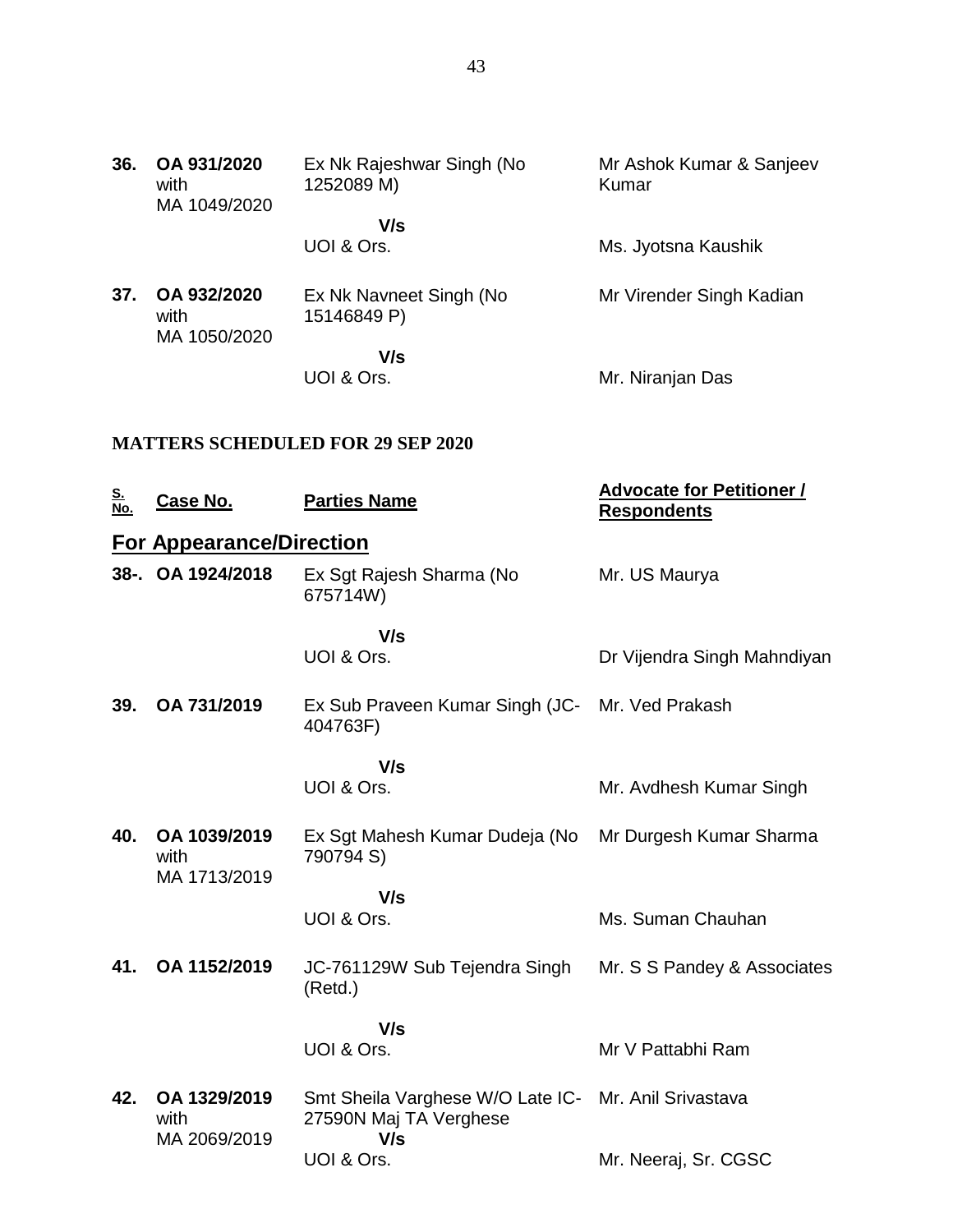| 43. | OA 1750/2019                         | Gp Capt Pavan Kumar (21399-R)                                   | Mr. Ajit Kakkar & Associates              |
|-----|--------------------------------------|-----------------------------------------------------------------|-------------------------------------------|
|     |                                      | V/s<br>UOI & Ors.                                               | Mr. Neeraj, Sr. CGSC                      |
| 44. | OA 1751/2019<br>with<br>MA 2662/2019 | IC-55979X Lt Col L S Bisht                                      | Mr. Ajit Kakkar & Associates              |
|     |                                      | V/s<br>UOI & Ors.                                               | Mr. Karan Singh Bhati, Sr.<br><b>CGSC</b> |
| 45. | OA 1772/2019                         | Sgt Parekeswar Barick (No 902152 Mr Virender Singh Kadian<br>F) |                                           |
|     |                                      | V/s<br>UOI & Ors.                                               | Mr. Satya Ranjan Swain                    |
| 46. | OA 1802/2019<br>with<br>MA 2690/2019 | Ex HFO Indra Bhushan Tiwary (No<br>671786 A)                    | Mr Praveen Kumar                          |
|     |                                      | V/s<br>UOI & Ors.                                               | Mr. V S Tomar                             |
| 47. | OA 1807/2019                         | Ex Hav Manohar Lal (No 03984926 Mr Shakti Chand Jaidwal<br>A)   |                                           |
|     |                                      | V/s<br>UOI & Ors.                                               | Mr. S D Windlesh                          |
| 48. | OA 1963/2019                         | JC-764700-F Ex Nb Sub Rakesh                                    | Mr. Virender Singh Kadian                 |
|     | with<br>MA 2833/2019                 | V/s<br>UOI & Ors.                                               | Mr. Ashok Chaitanya                       |
| 49. | OA 2008/2019<br>with<br>MA 2932/2019 | Ex Sgt Manoj Kumar (No 774784H) Mr. Ved Prakash                 |                                           |
|     |                                      | V/s<br>UOI & Ors.                                               | Mr. Harish V Shankar                      |
| 50. | OA 2011/2019<br>with<br>MA 2935/2019 | Ex POME D S Yadav (66906)                                       | Mr. Sukhjinder Singh                      |
|     |                                      | V/s<br>UOI & Ors.                                               | Mr. S D Windlesh                          |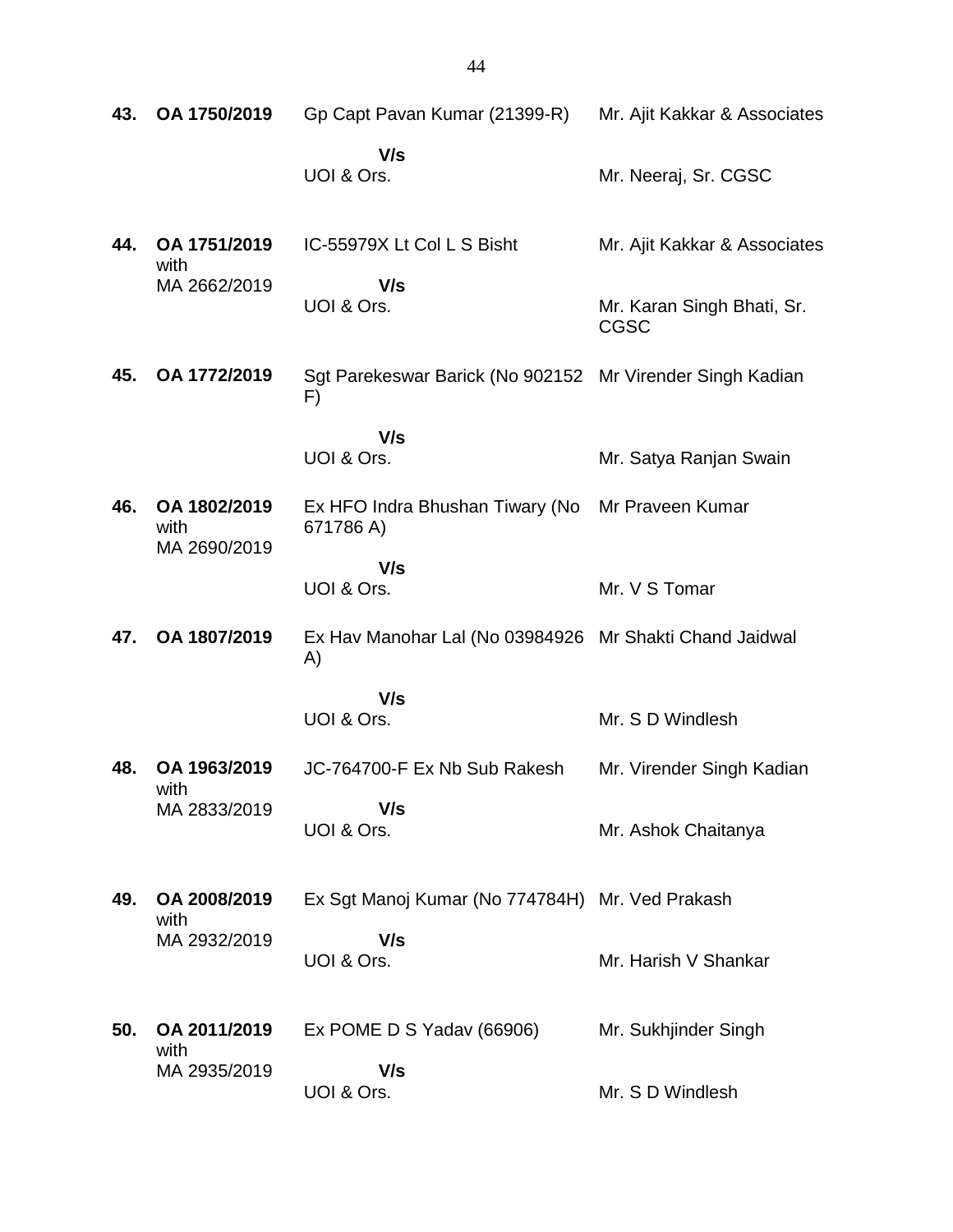| 51. | OA 2012/2019                         | Gp Capt Syed Zafar Tanweer<br>(Retd) (No 17431)                           | Mr. Baljeet Singh                      |
|-----|--------------------------------------|---------------------------------------------------------------------------|----------------------------------------|
|     |                                      | V/s<br>UOI & Ors.                                                         | Mr. K K Tyagi                          |
| 52. | OA 2158/2019<br>with<br>MA 1527/2020 | Ex POELA(R) Kiran Raj R (No<br>139367 W)                                  | Mr. Ved Prakash                        |
|     |                                      | V/s<br>UOI & Ors.                                                         | Mr. Anil Gautam                        |
| 53. | OA 2161/2019                         | Col Vikas Rana (Retd) (IC 45863 N) Mr Ved Prakash                         |                                        |
|     |                                      | V/s<br>UOI & Ors.                                                         | Mr. Avdhesh Kumar Singh                |
| 54. | OA 2208/2019                         | Ex Hav K Praful Kumar (14407876- Mr. Ajit Kakkar<br>$\Box$                |                                        |
|     |                                      | V/s<br>UOI & Ors.                                                         | Mr. S D Windlesh                       |
| 55. | OA 2211/2019                         | No. 13963268-H L/Nk Ravinder<br><b>Kumar</b>                              | Ms. Charu Mathur                       |
|     |                                      | V/s<br>UOI & Ors.                                                         | Mr. V S Tomar                          |
| 56. | OA 2360/2019                         | Hav/Clk (SD) Virendra Kumar (No<br>9424046 H)                             | Mr Indra Sen Singh &<br>Abhishek Singh |
|     |                                      | V/s<br>UOI & Ors.                                                         | Ms. Jyotsna Kaushik                    |
| 57. | OA 2419/2019<br>with<br>MA 3300/2019 | JC-673530P Nb Sub/ PA Ajit Kumar Mr. Indra Sen Singh/Abhishek<br>Upadhyay | Singh                                  |
|     |                                      | V/s<br>UOI & Ors.                                                         | Mr. Satya Ranjan Swain                 |
| 58. | OA 2420/2019<br>with<br>MA 3301/2019 | JC-673467L Nb Sub/PA<br>Thrimurtulu Polipilli                             | Mr. Indra Sen Singh/Abhishek<br>Singh  |
|     |                                      | V/s<br>UOI & Ors.                                                         | Mr. Waize Ali Noor                     |